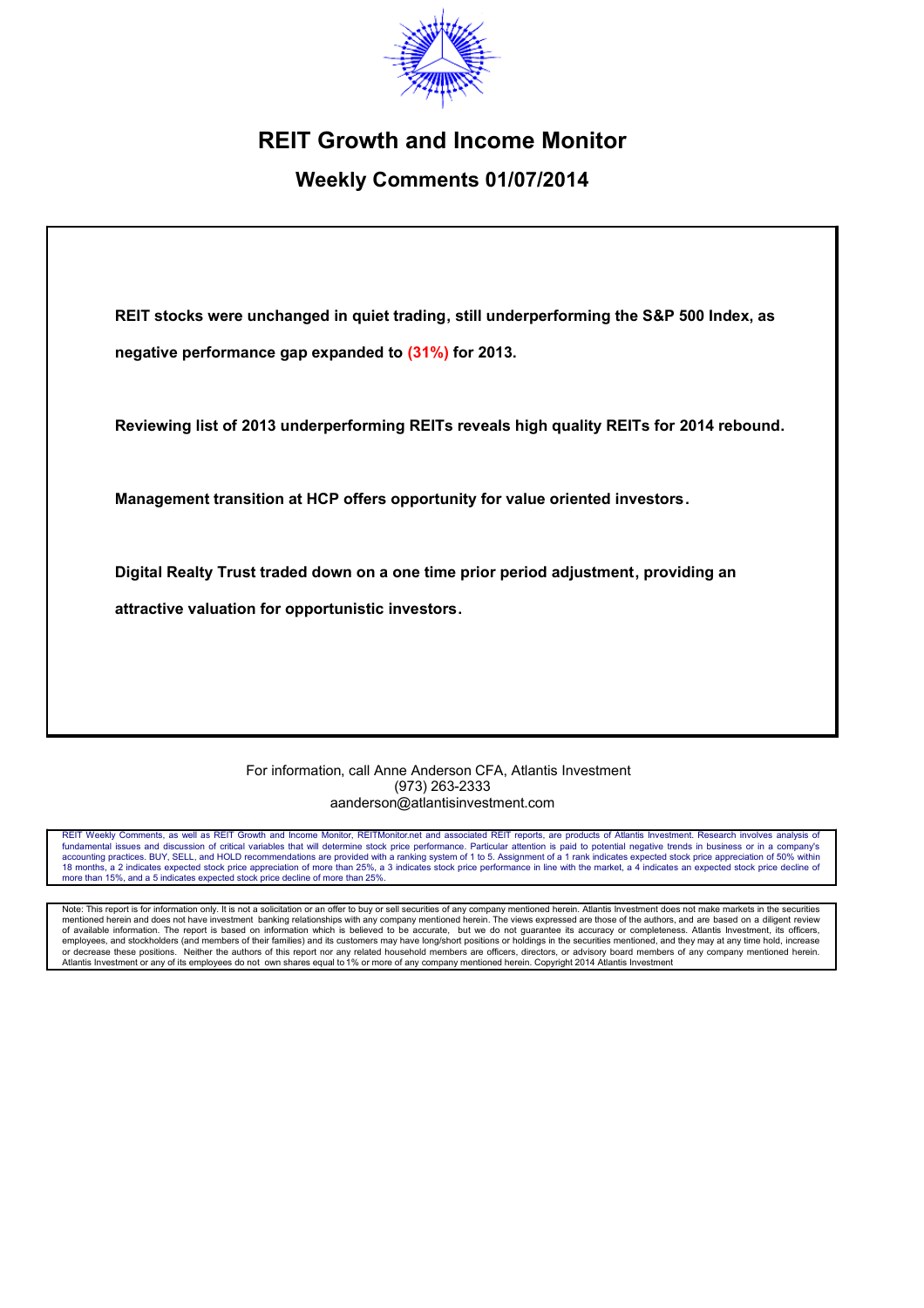

#### **Weekly REIT Comments 01/07/2014**

REIT stocks were unchanged in quiet trading for the week ended January 3, 2014. REIT stocks traded down (1%) during 2013, far behind performance of the S&P 500 Index, up 30%, as negative performance gap ended the year at (31%) for 2013. In the face of investor fears of higher interest rates, REITs have shown the worst underperformance seen since 3Q 2009, when fears of collapsing US economy dominated the news. Average gain for all REITs followed by REIT Growth and Income Monitor was 8% for 2013, trailing 30% gain for the S&P 500 Index.

Investors are cautiously expecting REIT guidance to indicate modest growth for 2014 as earnings are reported for 4Q 2013. Certain REIT segments, such as Specialty Self-Storage REITs, have exceeded expectations. Specialty Timber REITs, with portfolios of timberlands and sawlog mills, benefit from improving environment for homebuilders. Industrial REITs are gaining occupancy and increasing quidance. Hotel REITs rallied on lower oil prices, as better than expected FFO growth restores confidence. Residential REITs expect strong FFO growth to continue through 2014, driven by tight occupancy and rental rate increases. Health Care REITs should rebound as threat to Affordable Care Act has been averted. Performance of Retail REITs should respond to rental rate increases sustaining long term FFO growth Investors still take a cautious stance for Office REITs, due to exposure to financial industry layoffs and continued rent rolldowns.

Financial Mortgage REITs face significant fundamental change, as reform legislation was introduced to Congress during 3Q 2013, with debate delayed by federal budget negotiations and efforts to control the debt ceiling. Proposals to liquidate Fannie Mae within 5 years face stiff opposition from liberal Congressmen and Senators, as industry experts and lobbyists warn another recession could follow removal of government support from the housing sector. Profits paid by Fannie Mae and Freddie Mac support the Treasury at a time of fiscal austerity. Status quo for Fannie Mae now appears likely to be maintained through the 2016 elections. Investor acceptance of eventual Federal Reserve tapering supports outlook for Financial Mortgage REITs and certain Specialty REITs subject to demand fluctuations from home construction. Meanwhile, renewed investor interest in CMBS and non-agency securities provides a lift for Financial Commercial REITs. Impact of bond market volatility on portfolio valuations and book value of Financial REITs will be clarified by earnings reports for 4Q 2013.

REIT stocks normally perform like interest rate sensitive stocks, although none of the 17 REITs in the S&P 500 Index are actually invested in financial assets. Dividend increases for 2013 and 2014 indicate management confidence in continued FFO growth. As dividend payers, REITs may be viewed as income stocks, attracting investors in need of both consistent income and growth.

#### **Reviewing Underperforming REITs for Rapid 2014 Rebound**

As always during the first month of a new year, we review the list of underperforming REITs seeking high quality REITs that may achieve rapid rebound driven by earnings growth, as eagerness to take advantage of a bargain price ovecomes previous investor disappointment. We suggest investors review the list of S&P 500 Index REITs, presented on page 3 of this report, to see which have underperformed the most among large cap REITs, while the chart of 2013 REIT sector performance on page 4 of this report indicates which sectors have been oversold. We expect all REITs to once again enjoy a period of outperformance, as investors become accustomed to higher interest rates. Federal Reserve tapering has been long discussed. Janet Yellen (new Federal Reseve Chairman as of February, 2014), is expected to continue accomodative monetary policy for an extended period, reassuring thoughtful investors. Actual Federal Reserve tapering should have more of a negative impact on bond prices than on stock prices. Interest rates are just a single component impacting income for REITs, while rental rate increases and occupancy are relevant factors affecting portfolio net income growth. REIT balance sheets are strong, with many REITs having raised equity during 2013, enabling acquisitions to support FFO growth. This appears to be an excellent time to consider new positions in REITs, particularly among large cap REITs that have traded down more than their REIT sectors on company specific issues.

#### **Trading Opportunities**

**HCP Inc**, with market cap of \$16.7 billion, underperformed other Health Care REITs, trading down (20%) during 2013, following gain of 17% for 2012. Health Care REITs appear poised to outperform during 2014, as implementation of Affordable Care Act adds to the insured population seeking health care. The largest Health Care REITs, including **HCP**, appear well positioned to benefit from consolidation and expansion of health care service providers, providing capital enabling acquisitions and network expansion. A well diversified Health Care REIT, **HCP** owns 1,163 health care properties, including senior living and assisted living properties, as well as hospitals, medical office buildings and life science research facilities. Departure of former CEO James Flaherty, replaced by an outside board member, raises issues of leadership style and may signal a change in strategy. FFO for 3Q 2013 increased 14%. Guidance for FFO for 2013 indicates as much as 9% growth. **HCP** increased dividends 6% during 2013 (for the third year of dividend increase), now providing 5.8% yield for income investors, with 24% of total dividends for 2012 untaxed as return of capital.

**Digital Realty Trust**, a Data Center REIT with market cap of \$6.9 billion and a total property portfolio of 21.0 million square feet, provides growth and income oriented REIT investors with exceptional potential for long term FFO growth The stock traded down (28%) during 2013, including decline of (20%) at the end of October, 2013, on disappointment over a one-time prior period adjustment recognized for 3Q 2013. Conservative guidance now appears to offer upside on renewed leasing volume. Portfolio expansion is driven both by acquisitions and new construction, with focus on establishing new data centers for US and global markets. **Digital Realty Trust** has committed more than \$900 million to investments serving the \$20 billion international market for cloud based services delivered from data centers, including \$700 million new developments, as well as \$200 million redevelopments at existing properties. Acquisitions are targeted at high demand areas in US and international markets, including London and Singapore, with 19% of revenue now drawn from data centers in Europe and 2% from Asia. Core FFO for 3Q 2013 increased 3%, while guidance for FFO for 2013 indicates 4%-5% growth. Recent guidance for core FFO for 2014 indicates 2%-5% growth. Dividends increased 7% for 2013, now providing income investors with annual dividend yield of 6.3%.

Note: This report is for information only. It is not a solicitation or an offer to buy or sell securities of any company mentioned herein. Atlantis Investment does not make markets in the securities mentioned herein and do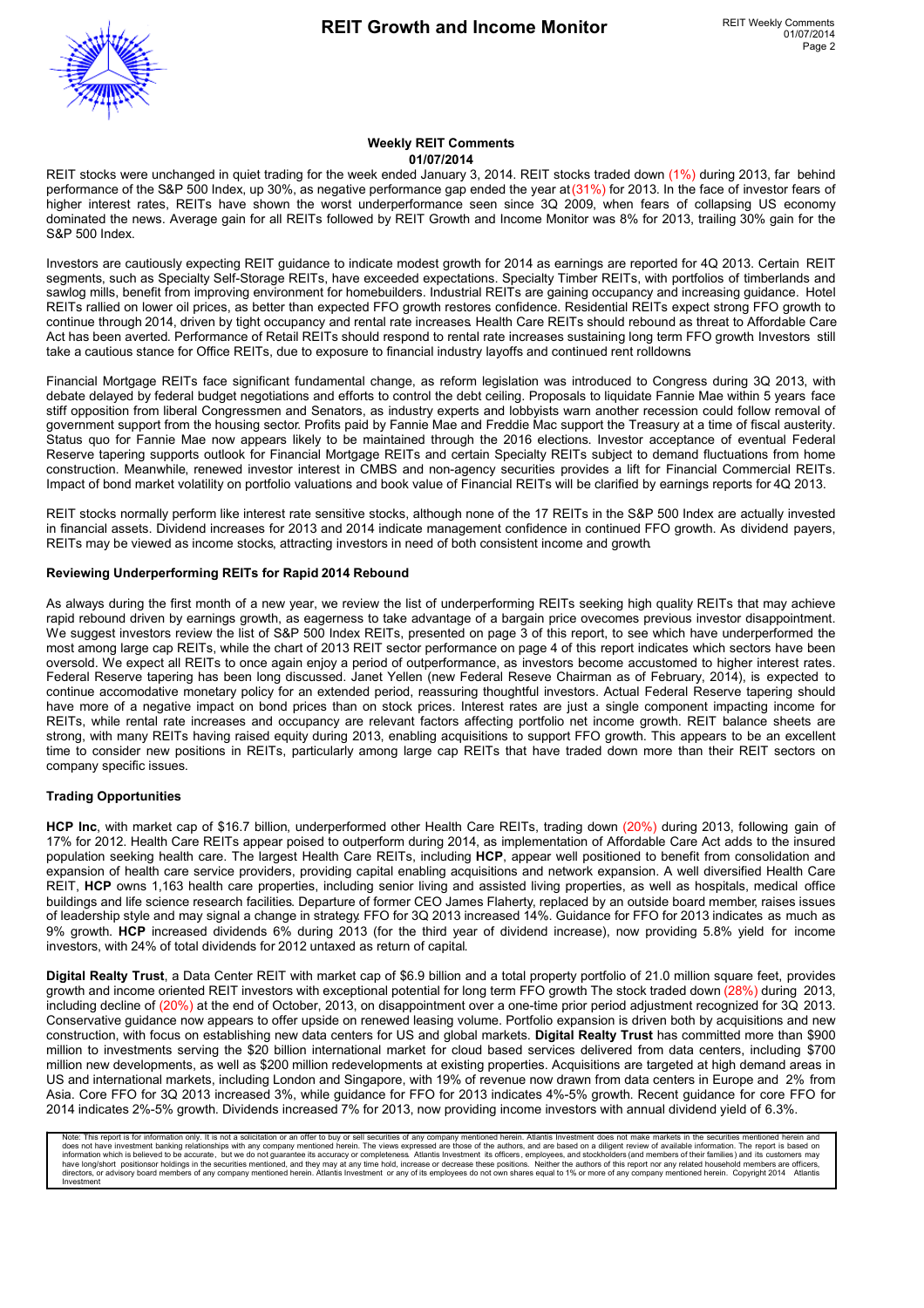

### **Weekly Price Change for S&P 500 Index REITs**

| S&P 500 Index PELTS:                |                   | Price<br>12/27/2013 | <b>Price</b><br>12/31/2013 | Price<br>01.03/2014 | Weekly<br>Price Change | 2013<br>Price Change |
|-------------------------------------|-------------------|---------------------|----------------------------|---------------------|------------------------|----------------------|
| <b>American Tower Corp</b>          | AMT               | \$79                | \$80                       | \$80                | $1\%$                  | 3%                   |
| Apartment Investment and Management | ٨M                | \$26                | \$26                       | \$26                | $-1%$                  | $-4%$                |
| <b>AvalonBay Communities</b>        | AVB               | \$119               | \$118                      | \$120               | $1\%$                  | $-13%$               |
| <b>Boston Properties</b>            | <b>BXP</b>        | \$100               | \$100                      | \$102               | $1\%$                  | $-5%$                |
| <b>Equity Residential</b>           | EQR               | \$52                | \$52                       | \$52                | $1\%$                  | $-8%$                |
| HCP Inc.                            | <b>HCP</b>        | \$37                | \$36                       | \$36                | $-12$                  | $-20%$               |
| <b>Health Care REIT</b>             | HCN               | \$53                | \$54                       | \$53                | $-02$                  | $-13x$               |
| <b>Host Hotels &amp; Resorts</b>    | HST               | \$19                | \$19                       | \$19                | $-1%$                  | 24%                  |
| Kimco Realty                        | KIM               | \$20                | \$20                       | \$20                | $-1%$                  | 2%                   |
| Macerich                            | MAC               | \$59                | \$59                       | \$59                | $-1%$                  | $1\%$                |
| <b>Plum Creek Timber</b>            | <b>PCL</b>        | \$46                | \$47                       | \$46                | $-0.25$                | 5%                   |
| Prologis, Inc.                      | <b>PLD</b>        | \$37                | \$37                       | \$37                | 0%                     | 1%                   |
| <b>Public Storage</b>               | <b>PSA</b>        | \$151               | \$151                      | \$150               | -1%                    | 4%                   |
| Simon Property Group                | SPG               | \$153               | \$152                      | \$154               | 0%                     | $-4%$                |
| Ventas                              | VTR               | \$57                | \$57                       | \$57                | $-1%$                  | $-11%$               |
| <b>Vornado Realty Trust</b>         | <b>VNO</b>        | \$90                | \$89                       | \$90                | $-02$                  | 11%                  |
| Weyerhaeuser                        | w                 | \$31                | \$32                       | \$31                | $0\%$                  | 14%                  |
| <b>S&amp;P 500 Index</b>            | <b>S&amp;P500</b> | \$1,841             | \$1,848                    | \$1,831             | $-12$                  | 30%                  |
| Average for S&P 500 Index PEITs     |                   |                     |                            |                     | -0%                    | $-1%$                |

REIT stocks were unchanged in quiet trading during the last trading week of 2013, the week ended January 3, 2014. REITs slightly exceeded performance of the S&P 500 Index, trading down (1%) for the week. REITs traded down (1%) during 2013, trailing performance of the S&P 500 Index, up 30% for 2013. Negative performance gap ended 2013 at (31%). In the face of investor fears of higher interest rates, REITs during the last 7 months of 2013 showed the worst underperformance since 3Q 2009, when fears of collapsing US economy dominated the news.

None of the 17 REITs included in the S&P 500 Index traded up the same or more than 30% gain for the S&P 500 Index, while 9 REITs traded up less than the S&P 500 Index. A total of 8 of the S&P 500 REITs traded down during 2013. Leading performer among REITs for 2013 was **Host Hotels & Resorts**, up 24%, still underperforming the S&P 500 Index by a wide margin. Large cap **Public Storage** was up only 4%. Specialty Timber REITs **Plum Creek Timber**, up 5%, and **Weyerhaeuser**, up 14%, indicated continued optimism over strength of US housing sector, despite negative impact of higher mortgage interest rates. Office REITs showed disappointing performance, with **Boston Properties** down (5%) and **Vornado Realty Trust** up 11%, as rental rates declined in many urban areas. Economically sensitive Industrial REIT **Prologis Inc** showed gain of only 1% for 2013. Retail REITs **Kimco Realty**, up 2% for 2013, as well as **Macerich**, up 1%, and **Simon Property Group**, down (4%) for 2013, demonstrated disappointment over lower tenant sales trends, although rental rate increases still support long term FFO growth. Gains previously achieved by Health Care REITs eroded, although efforts to defund or delay Affordable Care Act were averted, with **HCP** down (20%), impacted by investor caution over management transition, while **Health Care REIT** traded down (13%) and **Ventas** traded down (11%) for 2013. Residential REITs also underperformed, including **Apartment Investment and Management**, down (4%), **AvalonBay Communities** now down (13%), and **Equity Residential**, down (8%), as investors considered eventual impact of multifamily housing starts on occupancy for Residential REITs . **American Tower**, newcomer to REIT status, increased 3% during 2013.

Note: This report is for information only. It is not a solicitation or an offer to buy or sell securities of any company mentioned herein. Atlantis Investment does not make markets in the securities mentioned herein and di directors, or advisory board members of any company mentioned herein. Atlantis Investment or any of its employees do not own shares equal to 1% or more of any company mentioned herein. Copyright 2014 Atlantis Investment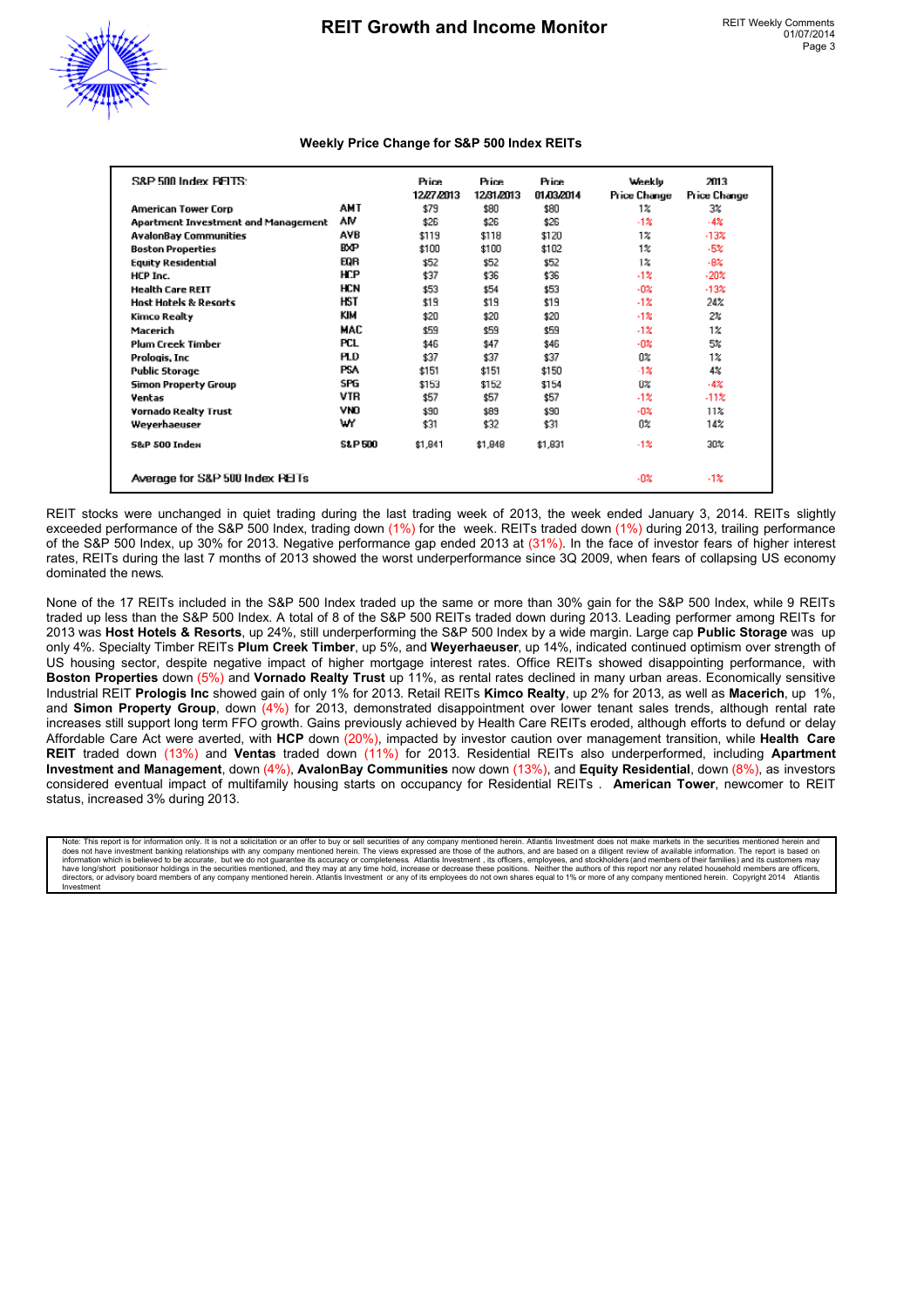

**Weekly REIT Price Changes by Sector**

![](_page_3_Figure_4.jpeg)

Most REIT sectors traded slightly higher for the last trading week of 2013, the week ended January 3, 2014, as investors awaited more news on economic activity for 4Q 2013. Best performance was demonstrated by Financial Commercial REITs, up 2%. Financial Mortgage REITs, Hotel REITs, Industrial REITs and Specialty REITs traded up 1%. Residential REITs and Retail REITs were up less than 1%, while lagging REIT sectors Health Care REITs and Office REITs were unchanged. On average, stock prices for REIT Growth and Income Monitor increased 1% for the week ended January 3, 2014.

![](_page_3_Figure_6.jpeg)

Prices for REITs followed by REIT Growth and Income Monitor achieved gain of 8% on average during 2013, far behind performance of the S&P 500 Index, up 30% year to date for 2013. REITs previously outperformed, as investors sought dividend income. REITs offer higher yields than S&P 500 stocks, with REIT dividends taxed at the same rate as ordinary income. REIT funds flow demonstrates moderate growth, at a time when other market sectors face adjusted revenue expectations due to currency exposure and variable international economies. Leading sector for 2013 was Financial Commercial REITs, up 54%, as investor interest in commercial and non-agency securitizations indicated frustration with low interest rates on agency securities. Hotel REITs achieved 31% gain, due to (14%) decline in gasoline prices since February, 2013. Industrial REITs gained 7%, while Office REITs gained 6%. Retail REITs gained only 2% for 2013, while Specialty REITs trading unchanged through the end of 2013. Health Care REITs ended 2013 down (6%), although Affordable Care Act has taken effect despite Congressional efforts to delay and defund the legislation mandating individual health insurance. Residential REIT stocks decreased (8%) during 2013, although guidance indicates strong FFO growth through the middle of 2014. Lagging Financial Mortgage REIT stocks decreased (16%) during 2013, as investors considered impact of Federal Reserve tapering on the bond market during 2014.

Note: This report is for information only. It is not a solicitation or an offer to buy or sell securities of any company mentioned herein. Atlantis Investment does not make markets in the securities mentioned herein the se information which is believed to be accurate, but we do not guarantee its accuracy or completeness. Atlantis Investment, its officers, employees, and stockholders (and members of their families) and its customers may have long/short positionsor holdings in the securities mentioned, and they may at any time hold, increase or decrease these positions. Neither the authors of this report nor any related household members are officers,<br>dire Investment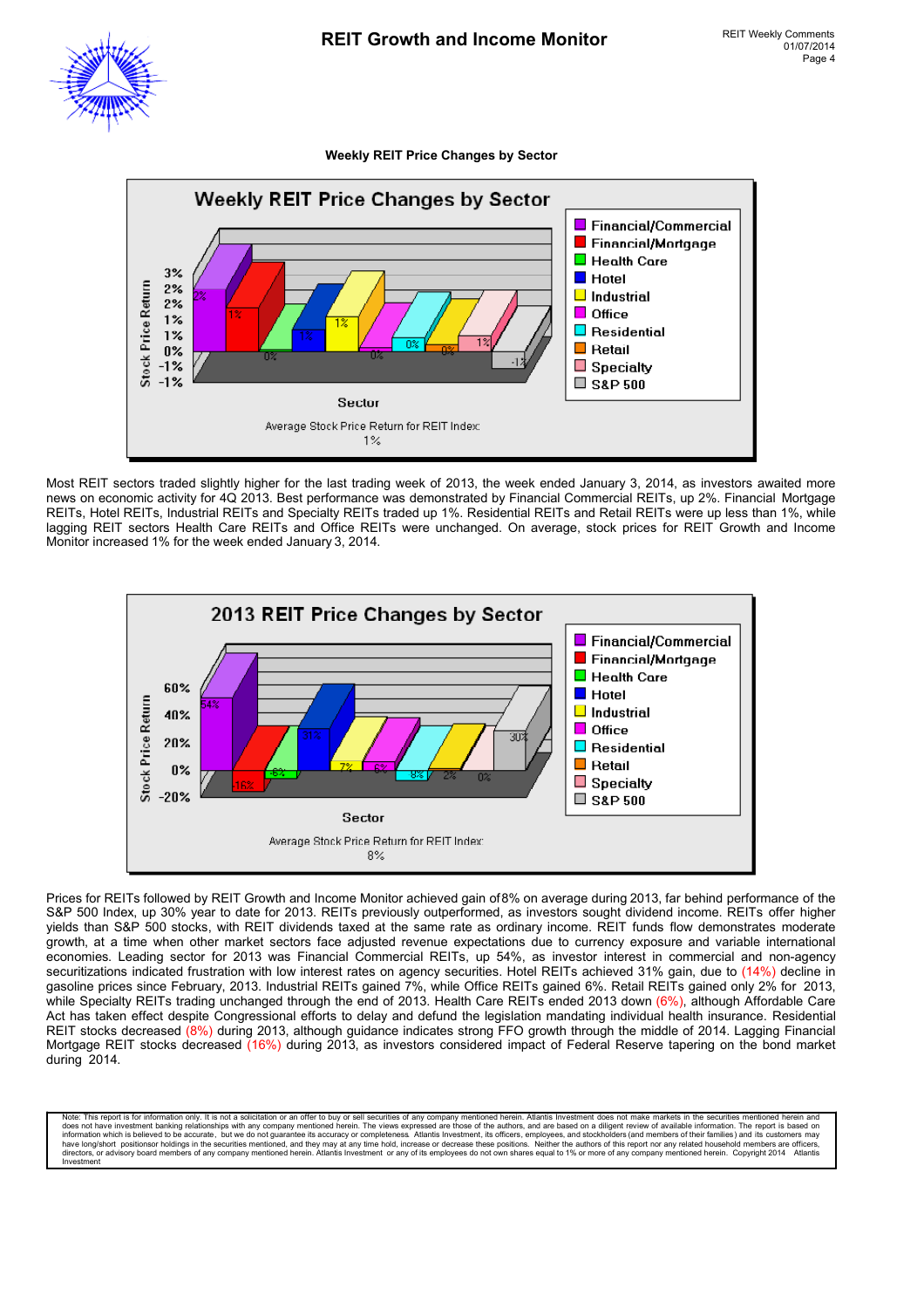![](_page_4_Picture_1.jpeg)

#### **INDEX TO DAILY REIT COMMENTS Week from 12/28/2013 to 01/03/2014**

| Hatteras Financial                       | <b>HTS</b>       | page 6  |
|------------------------------------------|------------------|---------|
| <b>Annaly Capital Management</b>         | <b>NLY</b>       | page 7  |
| <b>DuPont Fabros Technology</b>          | <b>DFT</b>       | page 8  |
| <b>American Tower</b>                    | AMT              | page 9  |
| <b>NorthStar Realty Finance</b>          | <b>NRF</b>       | page 10 |
| One Liberty Properties                   | <b>OLP</b>       | page 11 |
| <b>Sun Communities</b>                   | <b>SUI</b>       | page 12 |
| <b>Equity Lifestyle Properties</b>       | <b>ELS</b>       | page 13 |
| <b>Gramercy Property Trust</b>           | <b>GPT</b>       | page 14 |
| <b>Annaly Capital Management</b>         | <b>NLY</b>       | page 15 |
| <b>Plum Creek Timber</b>                 | PCL              | page 16 |
| <b>General Growth Properties</b>         | <b>GGP</b>       | page 17 |
| Host Hotels & Resorts                    | HST              | page 18 |
| <b>DuPont Fabros Technology</b>          | <b>DFT</b>       | page 19 |
| <b>Arbor Realty Trust</b>                | <b>ABR</b>       | page 20 |
| NorthStar Realty Finance                 | <b>NRF</b>       | page 21 |
| <b>Corporate Office Properties Trust</b> | $\overline{OFC}$ |         |
| <b>Camden Property Trust</b>             | CPT              | page 22 |
|                                          |                  | page 23 |
| <b>Equity Residential</b>                | <b>EQR</b>       | page 24 |
| Prologis Inc                             | PLD              | page 25 |
| <b>CYS Investments</b>                   | CYS              | page 26 |
| <b>Duke Realty</b>                       | <b>DRE</b>       | page 27 |
| <b>Hatteras Financial</b>                | <b>HTS</b>       | page 28 |
| National Health Investors                | <b>NHI</b>       | page 29 |
| <b>Redwood Trust</b>                     | <b>RWT</b>       | page 30 |
| American Campus Communities              | <b>ACC</b>       | page 31 |
| Prologis Inc                             | PLD              | page 32 |
| Weyerhaeuser                             | WY               | page 33 |
| <b>HCP Inc</b>                           | <b>HCP</b>       | page 34 |
| <b>Digital Realty Trust</b>              | DLR              | page 35 |
| <b>Boston Properties</b>                 | <b>BXP</b>       | page 36 |
| Rayonier                                 | <b>RYN</b>       | page 37 |
| <b>Health Care REIT</b>                  | <b>HCN</b>       | page 38 |
| <b>Cousins Properties</b>                | <b>CUZ</b>       | page 39 |
| <b>Equity Lifestyle Properties</b>       | <b>ELS</b>       | page 40 |
| <b>Post Properties</b>                   | <b>PPS</b>       | page 41 |
|                                          |                  |         |
|                                          |                  |         |
|                                          |                  |         |
|                                          |                  |         |
|                                          |                  |         |
|                                          |                  |         |
|                                          |                  |         |
|                                          |                  |         |
|                                          |                  |         |
|                                          |                  |         |
|                                          |                  |         |
|                                          |                  |         |
|                                          |                  |         |
|                                          |                  |         |
|                                          |                  |         |
|                                          |                  |         |
|                                          |                  |         |
|                                          |                  |         |
|                                          |                  |         |
|                                          |                  |         |

Note: This report is for information only. It is not a solicitation or an offer to buy or sell securities of any company mentioned herein. Atlantis Investment does not make markets in the securities mentioned herein and do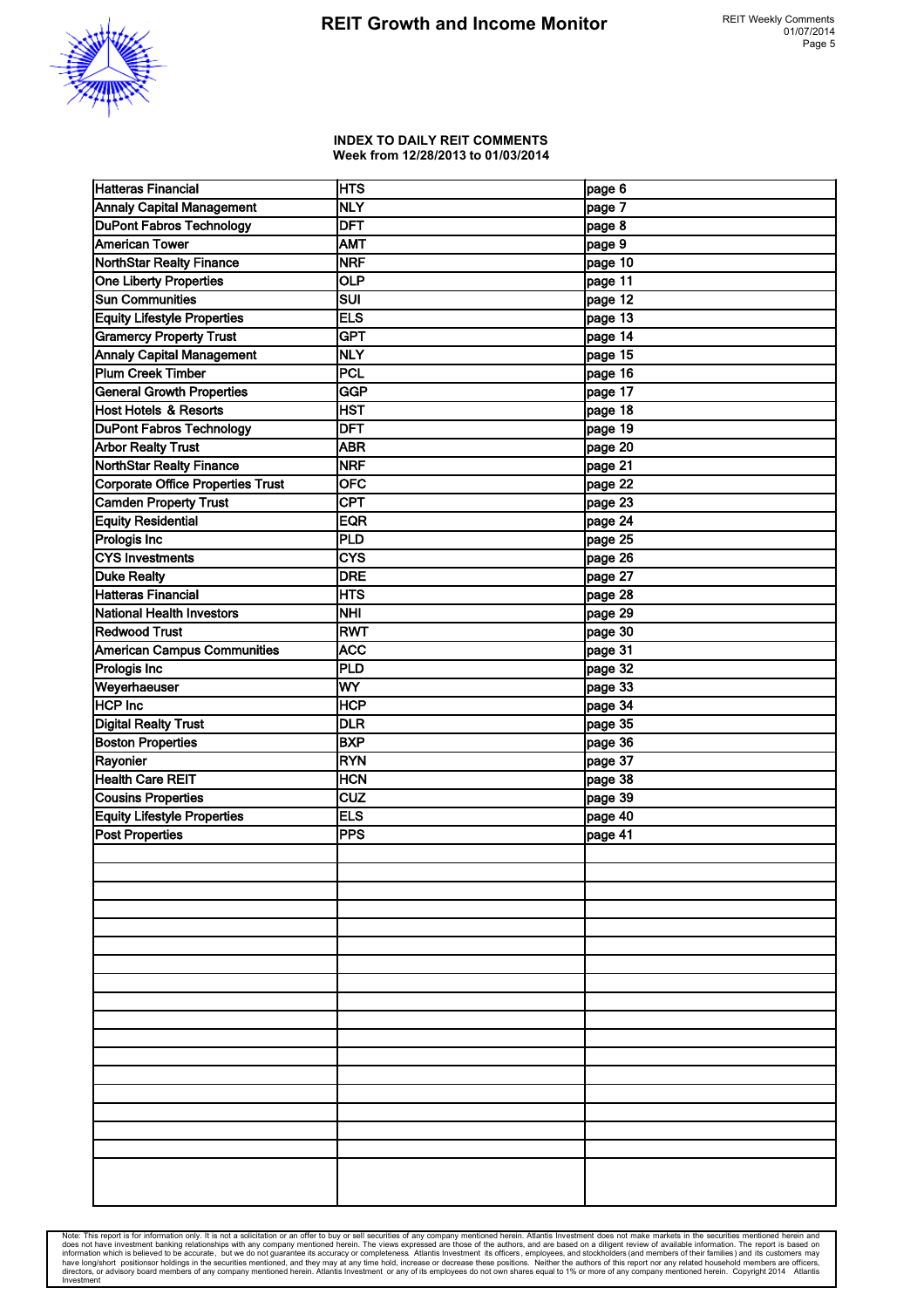![](_page_5_Picture_2.jpeg)

| Company:                                                                                                                 | <b>Hatteras Financial</b>                                                                                                                                                      |  |  |
|--------------------------------------------------------------------------------------------------------------------------|--------------------------------------------------------------------------------------------------------------------------------------------------------------------------------|--|--|
| Price:                                                                                                                   | \$16                                                                                                                                                                           |  |  |
| Recommendation:                                                                                                          | <b>BUY</b>                                                                                                                                                                     |  |  |
| Ranking:                                                                                                                 | 2                                                                                                                                                                              |  |  |
| Market Cap:                                                                                                              | \$1,599                                                                                                                                                                        |  |  |
| Link:                                                                                                                    | http://www.reitmonitor.net/atlantis/REITWebRpt.nsf/PayBuy?OpenFor<br>m&REIT                                                                                                    |  |  |
| <b>Additional Text:</b><br>12/30/2013<br><b>HTS \$16</b>                                                                 |                                                                                                                                                                                |  |  |
| standards impacting home purchase decisions                                                                              | Hatteras Financial HTS news of flattening trend in existing home sales indicates restrictive lending                                                                           |  |  |
|                                                                                                                          | HTS report from NAR (National Association of Realtors) found pending sales of existing homes UP<br>0.2% for November 2013 from prior month, but DOWN (1.6%) from November 2012 |  |  |
| HTS latest report of actual sales of existing homes showed increase UP+6.2% from previous year,<br>with prices UP +11.0% |                                                                                                                                                                                |  |  |
| HTS economist for NAR maintaining forecast for existing home sales of 5.1 million homes for 2013,<br>UP +10%             |                                                                                                                                                                                |  |  |
|                                                                                                                          | HTS average prices for existing home UP +12% from previous year                                                                                                                |  |  |
| HTS report highlights negative impact of restrictive credit on total number of transactions                              |                                                                                                                                                                                |  |  |
| HTS Financial Mortgage REITs benefit from home sales, providing mortgage volume for agency<br>quaranteed securitizations |                                                                                                                                                                                |  |  |
| HTS provides yield of 12.3%, near the midpoint of the range for Financial Mortgage REITs                                 |                                                                                                                                                                                |  |  |
|                                                                                                                          | HTS a Financial Mortgage REIT with a portfolio of agency guaranteed Residential MBS                                                                                            |  |  |
| HTS we rank 2 BUY                                                                                                        |                                                                                                                                                                                |  |  |
| HTS market cap \$1.6 billion                                                                                             |                                                                                                                                                                                |  |  |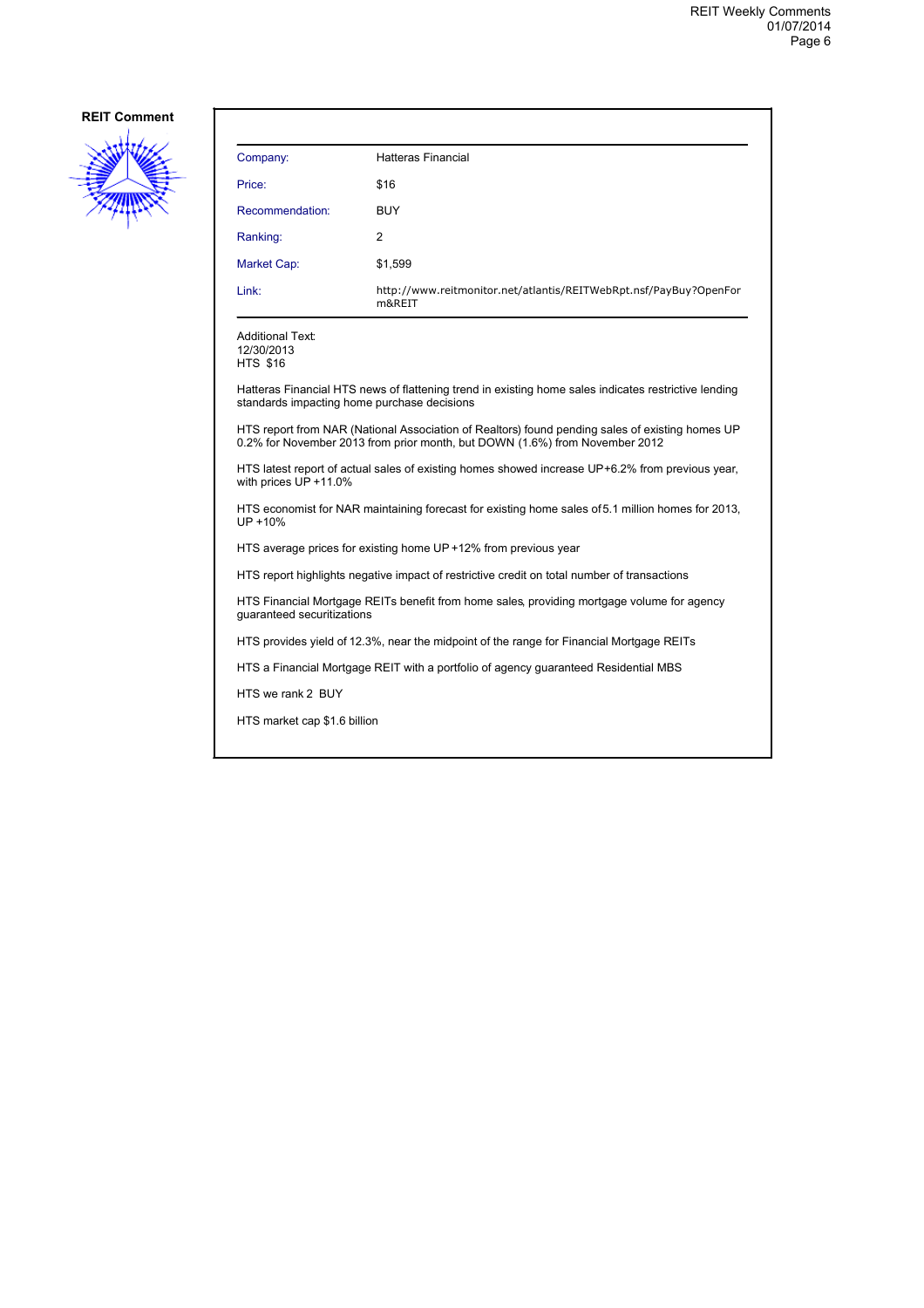![](_page_6_Picture_2.jpeg)

| Company:        | Annaly Capital Management                                                   |
|-----------------|-----------------------------------------------------------------------------|
| Price:          | \$10                                                                        |
| Recommendation: | <b>BUY</b>                                                                  |
| Ranking:        | 2                                                                           |
| Market Cap:     | \$9,394                                                                     |
| Link:           | http://www.reitmonitor.net/atlantis/REITWebRpt.nsf/PayBuy?OpenFor<br>m&REIT |

Additional Text: 12/30/2013

NLY \$10

Annaly Capital Management NLY slower pace of sales of existing homes indicates housing sector impacted by restrictive credit

NLY lower mortgage application volume another indication that tight credit causing less activity

NLY investment returns during 4Q 2013 may exceed prior quarter due to less bond market volatility

NLY experienced less book value decline than many Financial Mortgage REITs during 3Q 2013, DOWN (3%)

NLY now trading at discount of (23%) to latest GAAP book value of \$12.70 per share

NLY provides current annual dividend yield of 14.3%, at the high end of the range for Financial Mortgage REITs

NLY a Financial Mortgage REIT with a portfolio of agency guaranteed Residential MBS

NLY we rank 2 BUY

NLY market cap \$9.4 billion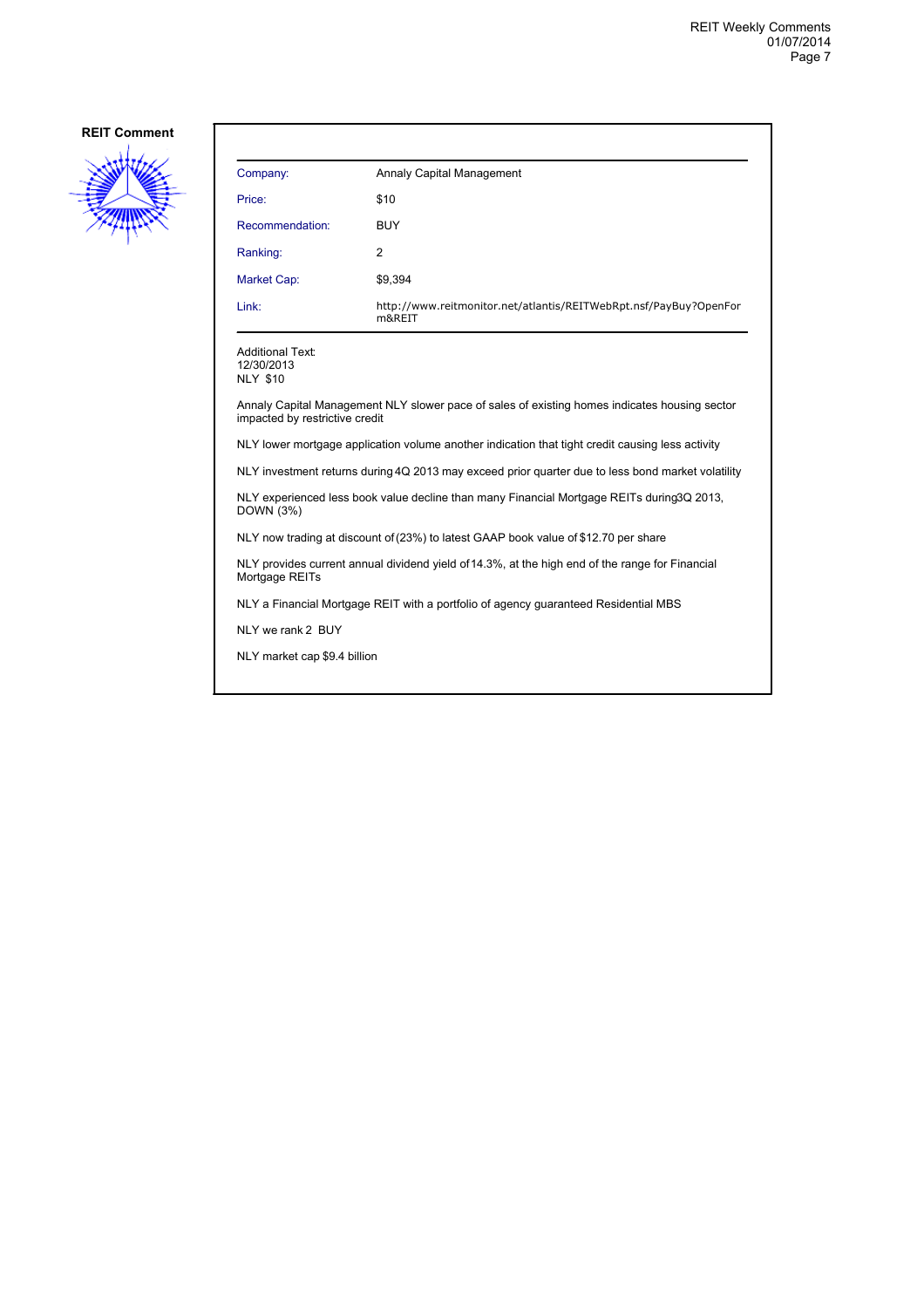![](_page_7_Picture_2.jpeg)

| Company:                                                 | DuPont Fabros Technology                                                                           |
|----------------------------------------------------------|----------------------------------------------------------------------------------------------------|
| Price:                                                   | \$25                                                                                               |
| Recommendation:                                          | <b>BUY</b>                                                                                         |
| Ranking:                                                 | $\overline{2}$                                                                                     |
| Market Cap:                                              | \$1,994                                                                                            |
| Link:                                                    | http://www.reitmonitor.net/atlantis/REITWebRpt.nsf/PayBuy?OpenFor<br>m&REIT                        |
| <b>Additional Text:</b><br>12/30/2013<br><b>DFT \$25</b> |                                                                                                    |
| portfolios of data centers                               | DuPont Fabros Technology DFT holiday sales of electronic devices good news for REITs with          |
|                                                          | DFT mobile Internet access from tablets, e-readers, smartphones and laptops driving demand         |
| data centers                                             | DFT video streaming applications and sales of online media adding to volume of data delivered from |

DFT new categories of Internet mobile devices such as smartwatches and Google Glass bring innovation to applications

DFT key tenants include the largest Internet websites and online service providers including Facebook, Google, Microsoft and Yahoo!, as well as managed hosting services such as Rackspace and AboveNet (providing Amazon cloud web service)

DFT selling out existing data center capacity in markets recently in oversupply

DFT latest guidance for FFO for 2013 indicates growth UP +32%

DFT provided guidance range for FFO for 2014 indicating growth UP +18% next year

DFT provides current annual dividend yield of 4.1%

DFT an Office REIT with a portfolio of wholesale data centers leased to key Internet portals and service providers

DFT we rank 2 BUY

DFT market cap \$2.0 billion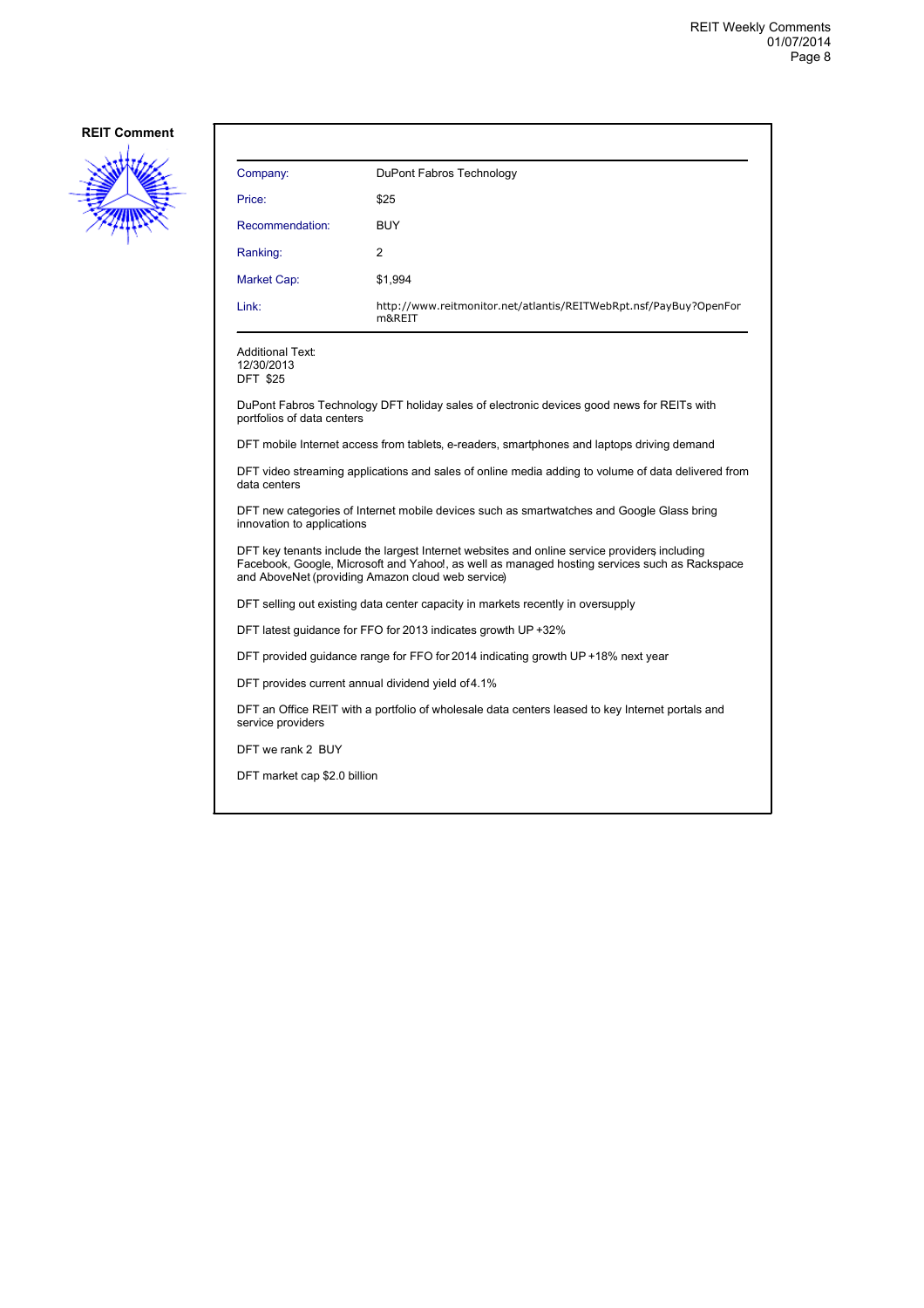![](_page_8_Picture_2.jpeg)

| Company:                                                                                                                                                                                          | American Tower                                                                                                                                            |  |
|---------------------------------------------------------------------------------------------------------------------------------------------------------------------------------------------------|-----------------------------------------------------------------------------------------------------------------------------------------------------------|--|
| Price:                                                                                                                                                                                            | \$79                                                                                                                                                      |  |
| Recommendation:                                                                                                                                                                                   | <b>BUY</b>                                                                                                                                                |  |
|                                                                                                                                                                                                   |                                                                                                                                                           |  |
| Ranking:                                                                                                                                                                                          | 2                                                                                                                                                         |  |
| <b>Market Cap:</b>                                                                                                                                                                                | \$31.094                                                                                                                                                  |  |
| Link:                                                                                                                                                                                             | http://www.reitmonitor.net/atlantis/REITWebRpt.nsf/PayBuy?OpenFor<br>m&REIT                                                                               |  |
| Additional Text:<br>12/30/2013<br>AMT \$79                                                                                                                                                        |                                                                                                                                                           |  |
|                                                                                                                                                                                                   | American Tower AMT pending carrier merger unlikely to impact near term growth                                                                             |  |
|                                                                                                                                                                                                   | AMT Japanese wireless carrier Softbank seeking to acquire T-Mobile TMUS to combine with Sprint<br>and Nextel International in bid for global market share |  |
| AMT management estimates exposure to Nextel International and Sprint at 16% of consolidated pro<br>forma revenues, with exposure to T-Mobile TMUS at 10% of consolidated pro forma revenues       |                                                                                                                                                           |  |
| acquired subscribers to unused spectrum                                                                                                                                                           | AMT wireless carrier consolidation normally adds to revenue growth as carriers invest to add                                                              |  |
| AMT lower revenues from wireless carrier consolidation may occur only where merging carriers rent<br>space on the same towers, and then only when average 7 year lease term expires or is renewed |                                                                                                                                                           |  |
| AMT\$4.8 billion merger with Global Tower Partners closed during 4Q 2013                                                                                                                          |                                                                                                                                                           |  |
| AMT technology upgrade to LTE driving incremental investment as well as higher rents for existing<br>customer base of wireless carriers                                                           |                                                                                                                                                           |  |
| AMT quidance for FFO for 2013 indicates growth UP +23%                                                                                                                                            |                                                                                                                                                           |  |
| AMT provides current annual dividend yield of 1.5%                                                                                                                                                |                                                                                                                                                           |  |
| AMT converted to REIT status on merger with American Tower REIT in January 2012                                                                                                                   |                                                                                                                                                           |  |
| AMT a Specialty REIT with a portfolio of wireless and broadcast communications real estate with<br>towers in US, Europe, South America, Africa and India                                          |                                                                                                                                                           |  |
| AMT we rank 2 BUY                                                                                                                                                                                 |                                                                                                                                                           |  |
| AMT market cap \$31.1 billion                                                                                                                                                                     |                                                                                                                                                           |  |
| AMT an S&P 500 Index REIT                                                                                                                                                                         |                                                                                                                                                           |  |
|                                                                                                                                                                                                   |                                                                                                                                                           |  |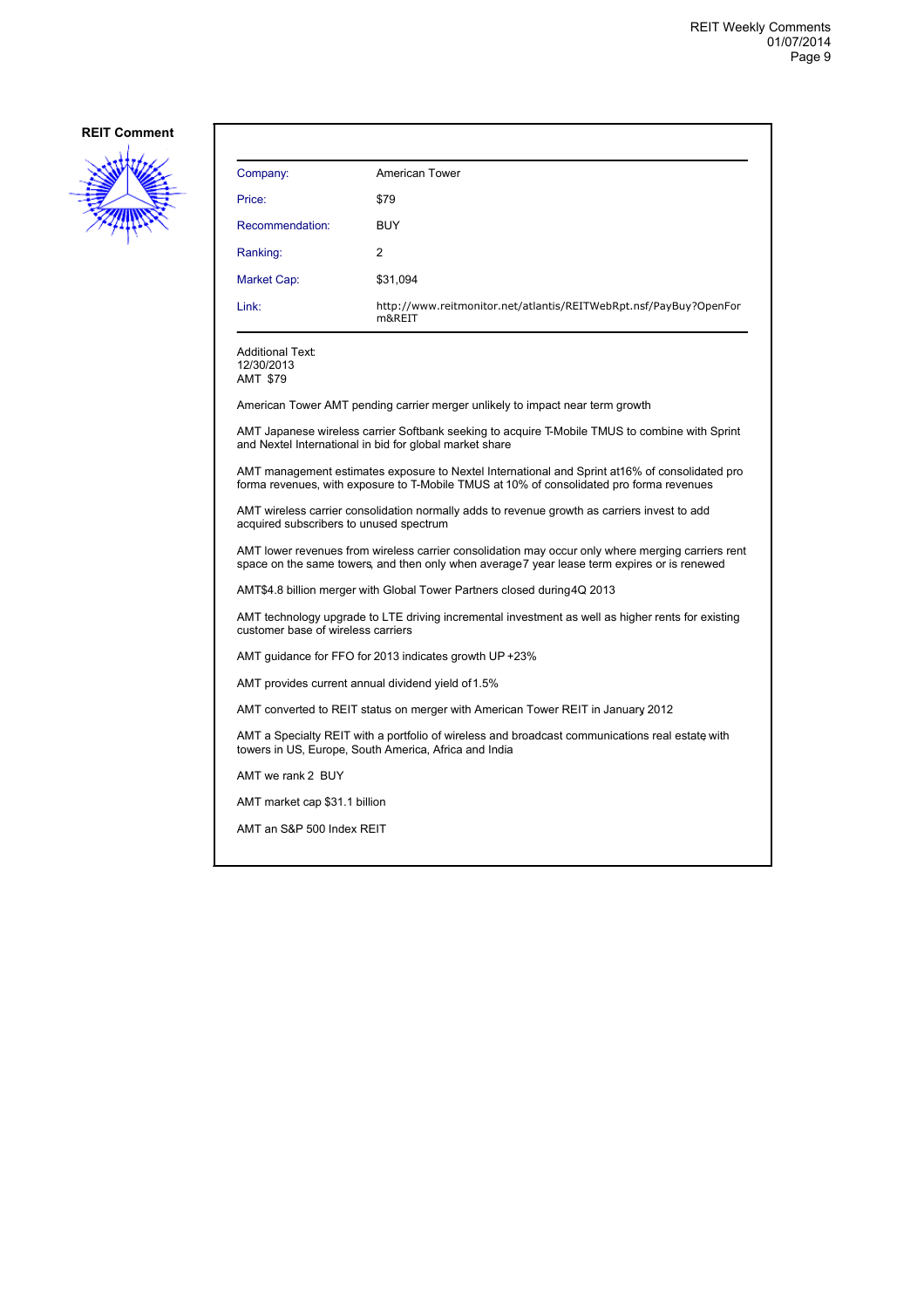![](_page_9_Picture_2.jpeg)

| Company:        | NorthStar Realty Finance                                                    |
|-----------------|-----------------------------------------------------------------------------|
| Price:          | \$13                                                                        |
| Recommendation: | <b>BUY</b>                                                                  |
| Ranking:        | 2                                                                           |
| Market Cap:     | \$3,067                                                                     |
| Link:           | http://www.reitmonitor.net/atlantis/REITWebRpt.nsf/PayBuy?OpenFor<br>m&REIT |

Additional Text: 12/30/2013 NRF \$13

NorthStar Realty Finance NRF invested \$340 million to acquire debt, preferred equity and common stock of RXR Realty

NRF RXR Realty formed in 2007 by former management team of Office REIT Reckson Associates Realty [previous ticker RA] after acquisition by SL Green Realty SLG

NRF total \$6.5 billion portfolio of RXR includes 20 million square feet of office space, including high profile Manhattan properties such as 75 Rockefeller Plaza, 237 Park Avenue, 340 Madison Avenue and 450 Lexington Avenue

NRF to own 30% of RXR, with plans to include RXR asset management business in pending spir-off

NRF pending spin-off of money management operation NorthStar Asset Management attracts investors seeking diversification of finance vehicles

NRF stock trading at premium of 105% to adjusted book value of \$6.46 per share as of September 2013, reflecting portfolio growth

NRF increased quarterly dividend distributions for 9 consecutive quarters, including 4Q 2013

NRF provides current annual dividend yield of 6.4%

NRF a Financial Commercial REIT

NRF we rank 2 BUY

NRF market cap \$3.1 billion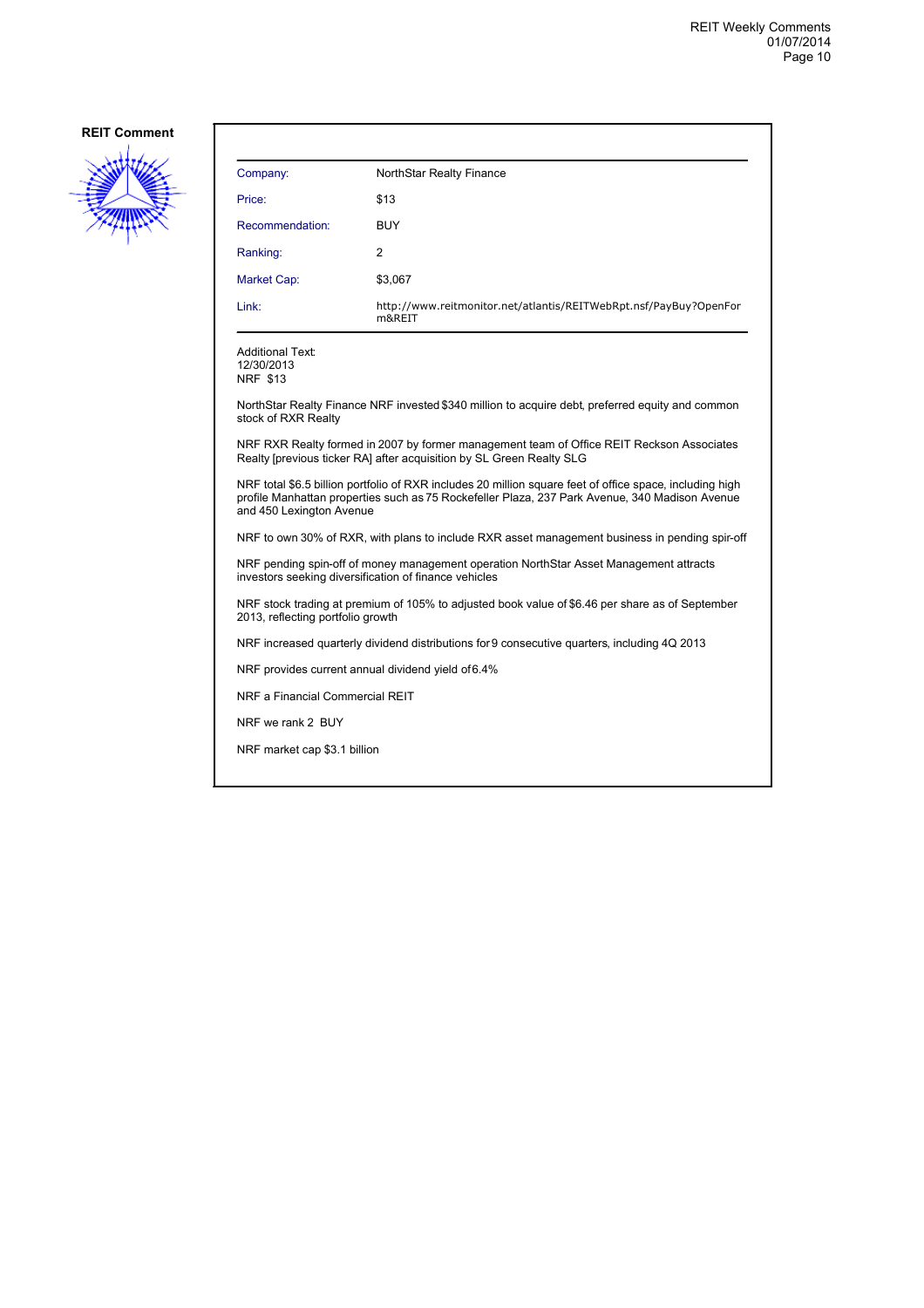![](_page_10_Picture_2.jpeg)

| Company:                                          | One Liberty Properties                                                                               |
|---------------------------------------------------|------------------------------------------------------------------------------------------------------|
| Price:                                            | \$20                                                                                                 |
| Recommendation:                                   | <b>HOLD</b>                                                                                          |
| Ranking:                                          | 3                                                                                                    |
| Market Cap:                                       | \$318                                                                                                |
| Link:                                             | http://www.reitmonitor.net/atlantis/REITWebRpt.nsf/PayBuy?OpenFor<br>m&REIT                          |
| <b>Additional Text:</b><br>12/30/2013<br>OLP \$20 |                                                                                                      |
|                                                   | One Liberty Properties OLP traded DOWN (\$0.26) per share to close DOWN (1%) day                     |
| for 2013                                          | OLP stock traded unchanged year to date for 2013, underperforming Retail REITs, trading UP +2%       |
|                                                   | OLP achieving portfolio expansion through acquisition of net leased properties                       |
| OLP provided no guidance for FFO for 2013         |                                                                                                      |
|                                                   | OLP recently increased dividend by 6%, now providing yield of 7.3%                                   |
|                                                   | OLP a Retail REIT with a diversified portfolio of net leased retail office and industrial properties |
| OLP we rank 3 HOLD                                |                                                                                                      |
| OLP market cap \$318 million                      |                                                                                                      |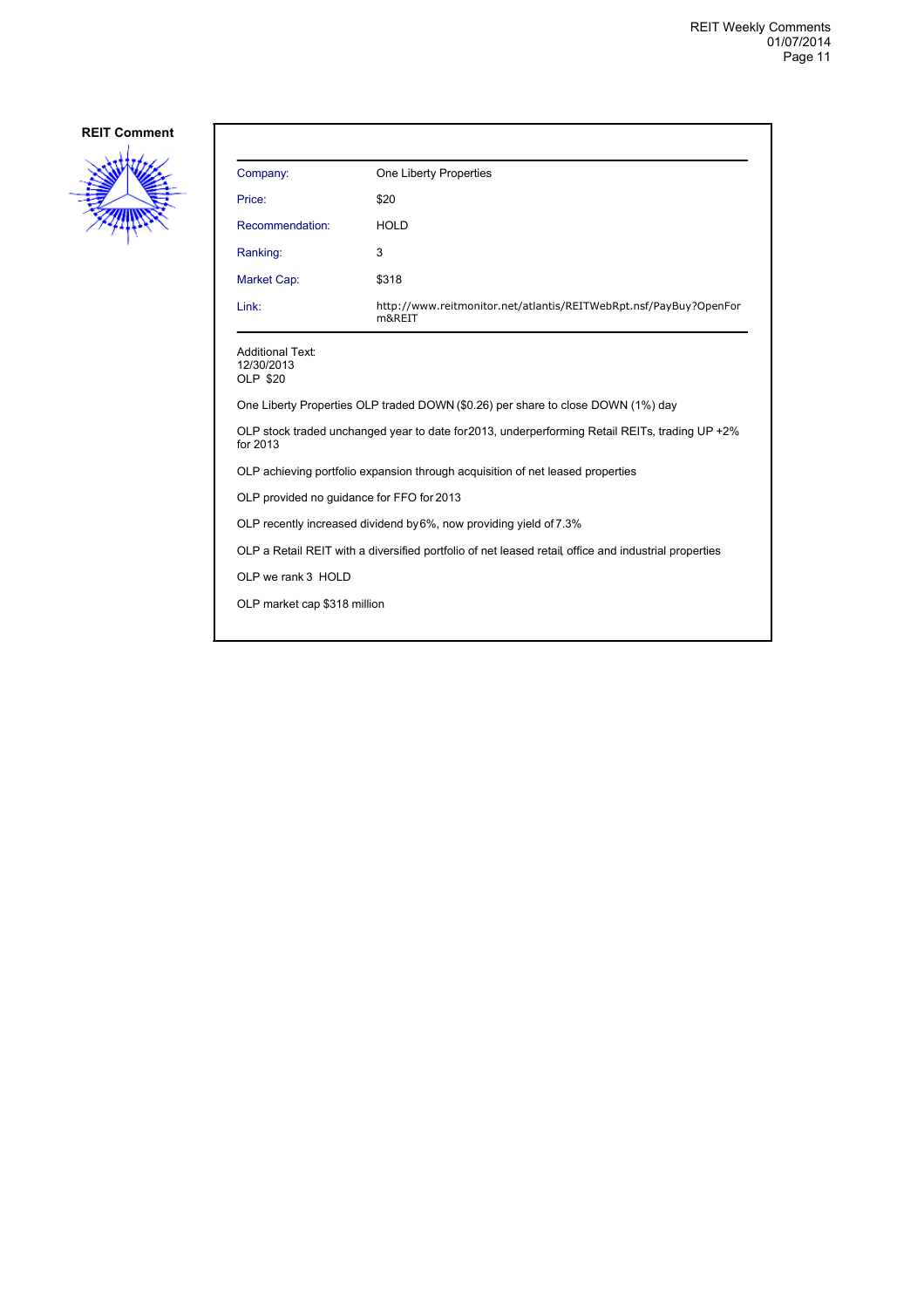![](_page_11_Picture_2.jpeg)

| Company:                                                                                                                                  | Sun Communities                                                             |  |
|-------------------------------------------------------------------------------------------------------------------------------------------|-----------------------------------------------------------------------------|--|
| Price:                                                                                                                                    | \$43                                                                        |  |
| Recommendation:                                                                                                                           | <b>BUY</b>                                                                  |  |
| Ranking:                                                                                                                                  | 2                                                                           |  |
| Market Cap:                                                                                                                               | \$1,676                                                                     |  |
| Link:                                                                                                                                     | http://www.reitmonitor.net/atlantis/REITWebRpt.nsf/PayBuy?OpenFor<br>m&REIT |  |
| <b>Additional Text:</b><br>12/30/2013<br><b>SUI \$43</b>                                                                                  |                                                                             |  |
| Sun Communities SUI traded UP \$0.80 per share to close UP +2% day                                                                        |                                                                             |  |
| SUI stock traded UP +7% year to date for 2013, outperforming Specialty REITs, trading unchanged<br>for 2013                               |                                                                             |  |
| SUI investors seeing acquisition interest from REITs seeking portfolio expansion targeting portfolios<br>of manufactured home communities |                                                                             |  |
| SUI guidance for FFO for 2013 indicates a FLAT year                                                                                       |                                                                             |  |
| SUI stock price supported by current dividend yield of 5.9%                                                                               |                                                                             |  |
| SUI a Specialty REIT with a portfolio of manufactured home communities                                                                    |                                                                             |  |
| SUI we rank 2 BUY                                                                                                                         |                                                                             |  |
| SUI market cap \$1.7 billion                                                                                                              |                                                                             |  |
|                                                                                                                                           |                                                                             |  |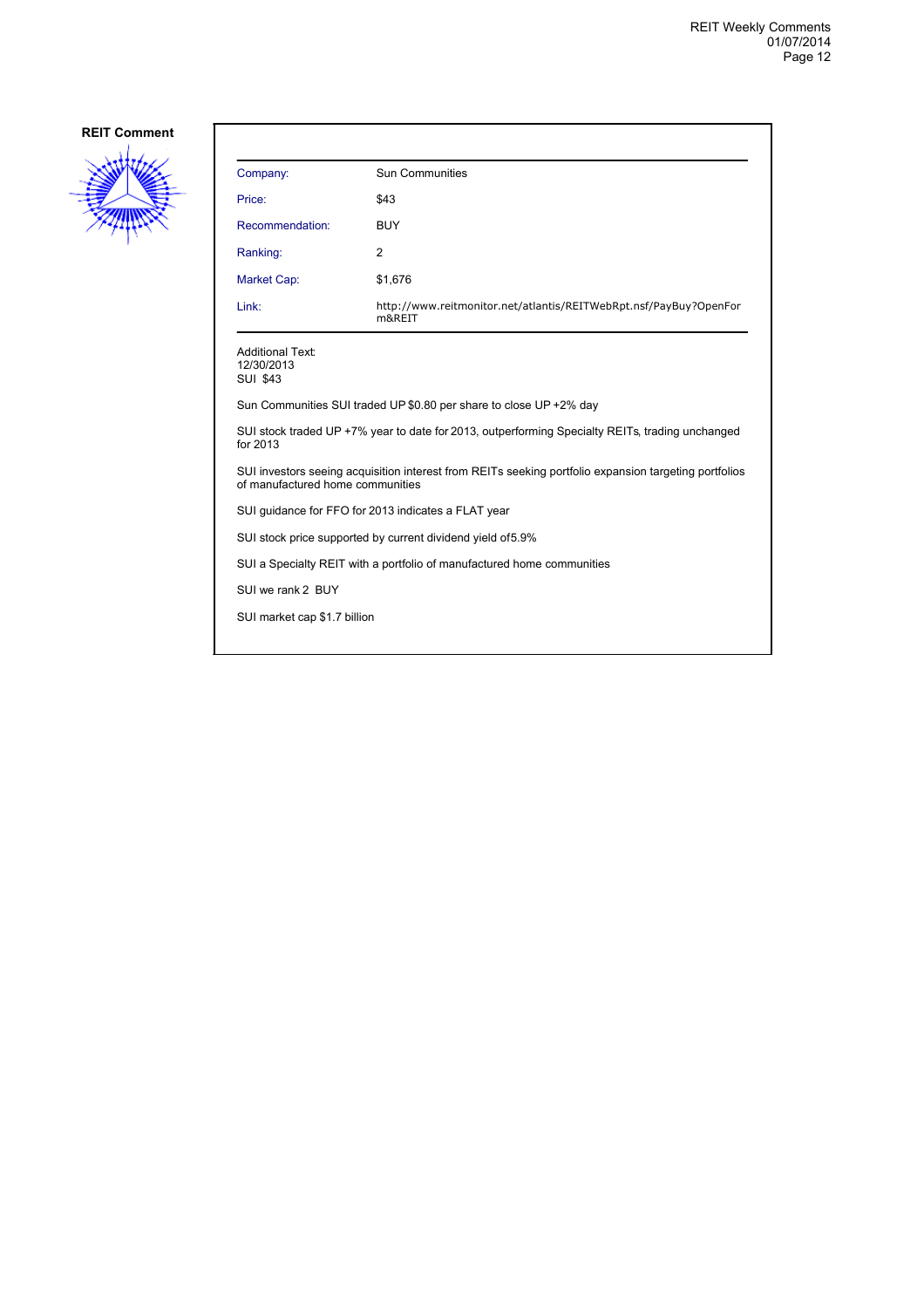![](_page_12_Picture_2.jpeg)

| Company:        | <b>Equity Lifestyle Properties</b>                                          |
|-----------------|-----------------------------------------------------------------------------|
| Price:          | \$36                                                                        |
| Recommendation: | <b>HOLD</b>                                                                 |
| Ranking:        | 3                                                                           |
| Market Cap:     | \$3,327                                                                     |
| Link:           | http://www.reitmonitor.net/atlantis/REITWebRpt.nsf/PayBuy?OpenFor<br>m&REIT |

12/30/2013 ELS \$36

Equity Lifestyle Properties ELS traded UP \$0.57 per share to close UP +2% day

ELS stock traded UP +8% year to date for 2013, outperforming Specialty REITs, trading unchanged for 2013

ELS acquisition interest may target REITs with portfolios of manufactured home communities

ELS results for 2013 benefit from acquisitions completed during 2012

ELS guidance for FFO for 2013 indicates growth UP +10%, to be followed by FFO for 2014 UP +7% next year

ELS provides current dividend yield of 2.7%

ELS a Specialty REIT with a portfolio of manufactured home communities

ELS we rank 3 HOLD

ELS market cap \$3.3 billion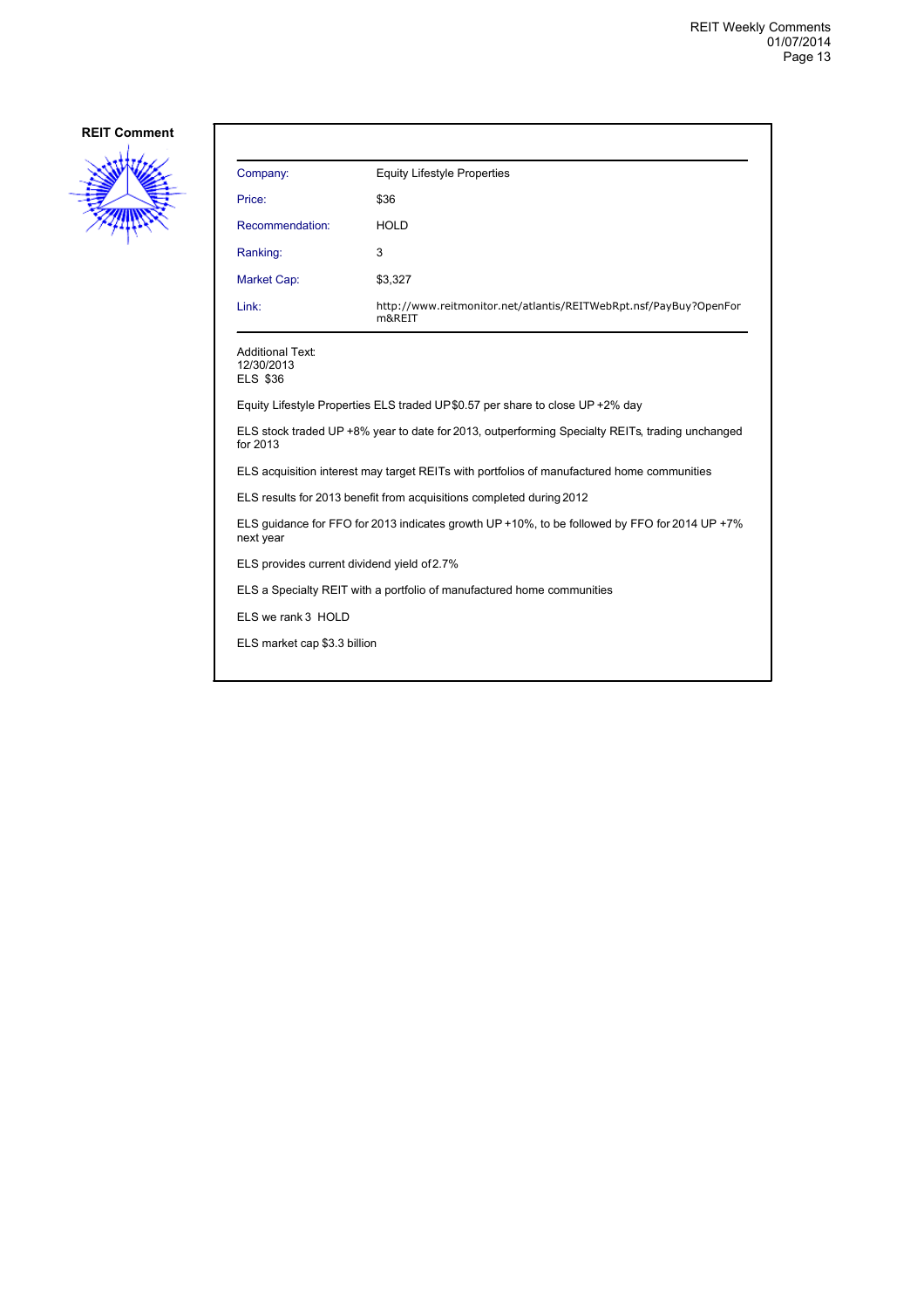![](_page_13_Picture_2.jpeg)

| Company:                                                                                                                                                                   | <b>Gramercy Property Trust</b>                                              |  |  |  |
|----------------------------------------------------------------------------------------------------------------------------------------------------------------------------|-----------------------------------------------------------------------------|--|--|--|
| Price:                                                                                                                                                                     | \$6                                                                         |  |  |  |
| Recommendation:                                                                                                                                                            | <b>HOLD</b>                                                                 |  |  |  |
| Ranking:                                                                                                                                                                   | 3                                                                           |  |  |  |
| Market Cap:                                                                                                                                                                | \$339                                                                       |  |  |  |
| Link:                                                                                                                                                                      | http://www.reitmonitor.net/atlantis/REITWebRpt.nsf/PayBuy?OpenFor<br>m&REIT |  |  |  |
| <b>Additional Text:</b><br>12/30/2013<br>GPT \$6                                                                                                                           |                                                                             |  |  |  |
| Gramercy Property Trust GPT traded UP \$0.13 per share to close UP +2% day                                                                                                 |                                                                             |  |  |  |
| GPT stock traded UP +96% year to date for 2013, outperforming Financial Commercial REITs,<br>trading UP +52% for 2013                                                      |                                                                             |  |  |  |
| GPT renewed asset management services agreement with KBS Real Estate Investment Trust KBS<br>through 2016, while accelerating receipt of \$12 million profit participation |                                                                             |  |  |  |
| GPT renamed from Gramercy Capital [former ticker: GKK] effective April 15, 2013                                                                                            |                                                                             |  |  |  |
| GPT management announced intention to restore common stock dividends as of 1Q 2014                                                                                         |                                                                             |  |  |  |
| GPT to restore preferred stock dividends as of 4Q 2013, including payment of unpaid preferred<br>dividends, accrued since 2008                                             |                                                                             |  |  |  |
| <b>GPT a Financial Commercial REIT</b>                                                                                                                                     |                                                                             |  |  |  |
| GPT we rank to 3 HOLD                                                                                                                                                      |                                                                             |  |  |  |
| GPT market cap \$339 million                                                                                                                                               |                                                                             |  |  |  |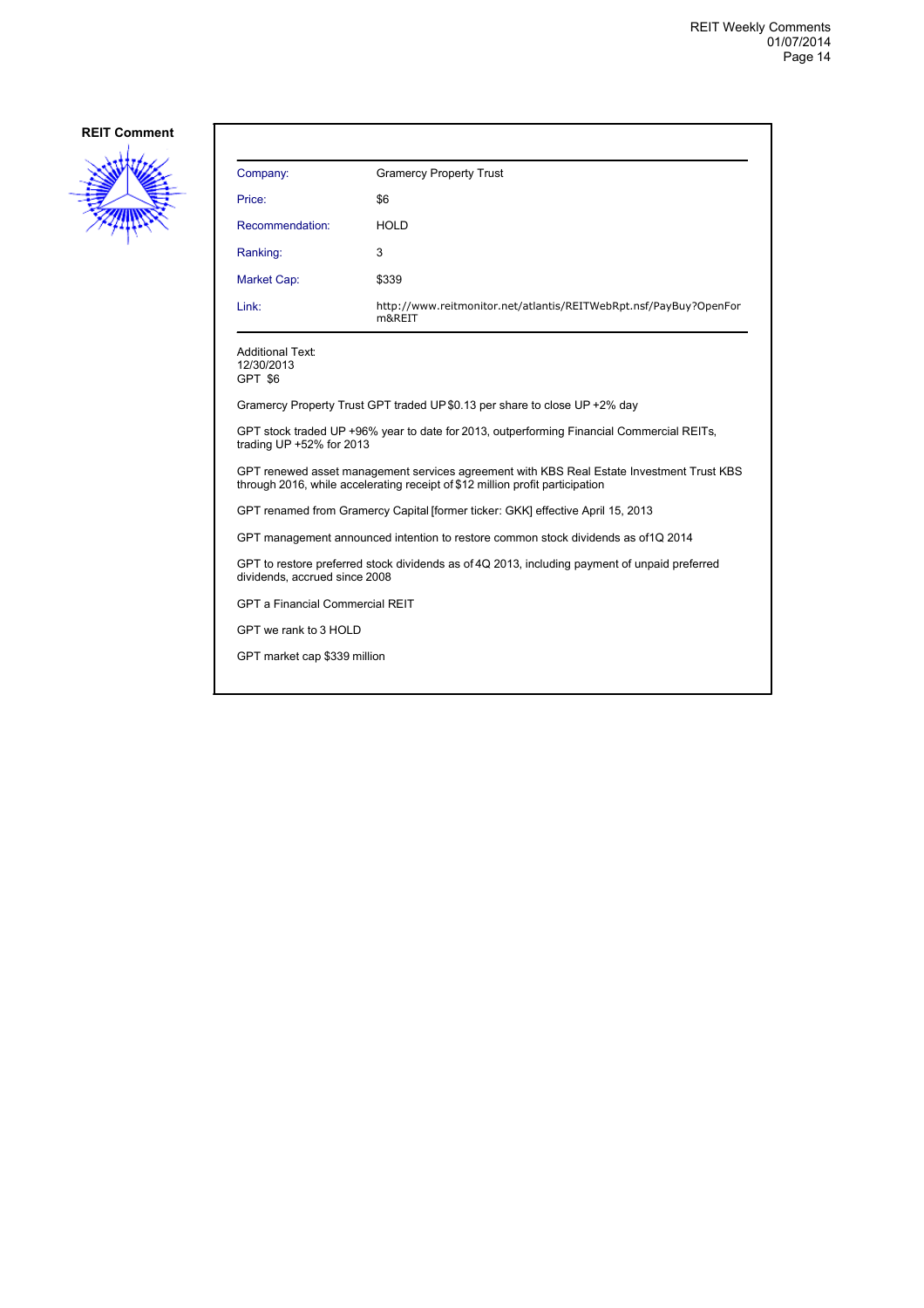![](_page_14_Picture_2.jpeg)

| Company:        | Annaly Capital Management                                                   |
|-----------------|-----------------------------------------------------------------------------|
| Price:          | \$10                                                                        |
| Recommendation: | <b>BUY</b>                                                                  |
| Ranking:        | 2                                                                           |
| Market Cap:     | \$9,337                                                                     |
| Link:           | http://www.reitmonitor.net/atlantis/REITWebRpt.nsf/PayBuy?OpenFor<br>m&REIT |

Additional Text: 12/31/2013 NLY \$10

Annaly Capital Management NLY prices of US homes still showing strong increase from previous year, supporting trading of stocks of Financial Mortgage REITs

NLY report from Case-Shiller showed prices of US existing homes UP +13.6% for October 2013 from previous year

NLY greatest yearly change in prices included Las Vegas UP +27.1%, San Francisco UP +24.6%, Los Angeles UP +22.1%, San Diego UP +19.7%, Atlanta UP +19.0%, Phoenix UP +18.6%, and Detroit UP +17.3%

NLY lowest yearly change in prices shown for New York UP +4.9%, Cleveland UP +4.9%, Washington UP +7.4%, Boston UP +8.6%, Charlotte UP +8.8% and Denver UP +9.5%

NLY proposals for Fannie Mae reform delayed by Congressional focus on federal budget and debt ceiling issues

NLY efforts to privatize Fannie Mae and Freddie Mac aided by hedge fund positions in preferred and common stock of Fannie Mae FNMA and Freddie Mac FMCC

NLY profitability to be aided by investment of up to 25% of equity in non-agency real estate assets, with recent \$720 million acquisition of publicly traded NLY subsidiary CreXus Investment CXS now operating as Annaly Commercial Real Estate Group

NLY stock price supported by current annual dividend yield of 14.3%, below the midpoint of the range for Financial Mortgage REITs

NLY a Financial Mortgage REIT with a portfolio of agency guaranteed Residential MBS

NLY we rank 2 BUY

NLY market cap \$9.3 billion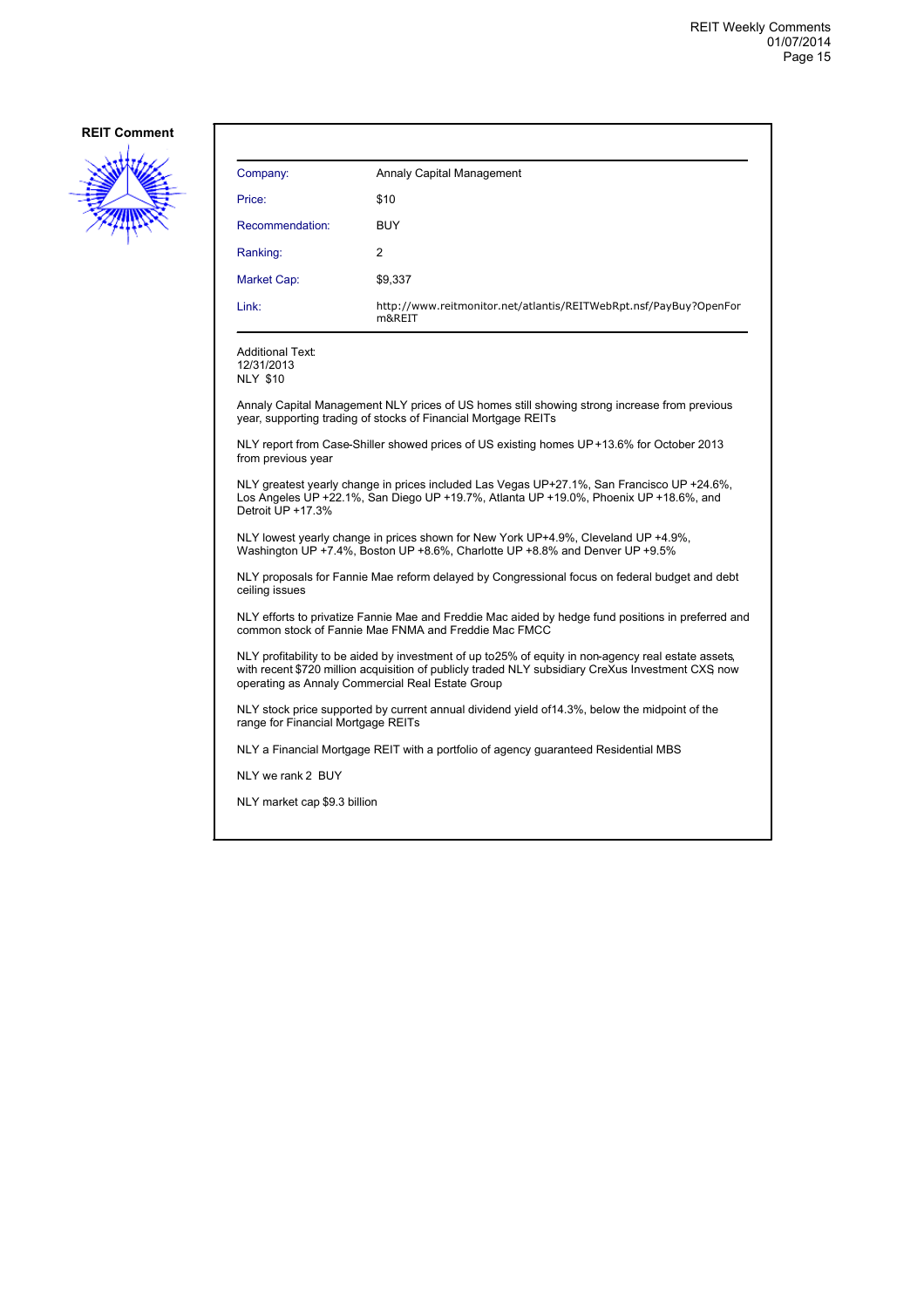![](_page_15_Picture_2.jpeg)

| Company:                                                                                                                                                                        | Plum Creek Timber                                                                              |  |
|---------------------------------------------------------------------------------------------------------------------------------------------------------------------------------|------------------------------------------------------------------------------------------------|--|
| Price:                                                                                                                                                                          | \$46                                                                                           |  |
| Recommendation:                                                                                                                                                                 | <b>BUY</b>                                                                                     |  |
| Ranking:                                                                                                                                                                        | 2                                                                                              |  |
| <b>Market Cap:</b>                                                                                                                                                              | \$7,596                                                                                        |  |
| Link:                                                                                                                                                                           | http://www.reitmonitor.net/atlantis/REITWebRpt.nsf/PayBuy?OpenFor<br>m&REIT                    |  |
| <b>Additional Text:</b><br>12/31/2013<br><b>PCL \$46</b>                                                                                                                        |                                                                                                |  |
|                                                                                                                                                                                 | Plum Creek Timber PCL construction activity indicates higher demand for Specialty Timber REITs |  |
| PCL both building permits UP 8% and new housing starts UP +30% showing strong growth from<br>previous year                                                                      |                                                                                                |  |
| PCL increased demand for lumber for home construction supports higher prices for sawlogs and<br>timber, driving improved demand for Specialty Timber REITs                      |                                                                                                |  |
| PCL manufacturing business expected to continue to improve as lumber demand increases                                                                                           |                                                                                                |  |
| PCL completed \$1.1 billion acquisition of timberlands and other assets from MeadWestvaco during<br>December 2013, with transaction expected to be accrective during first year |                                                                                                |  |
| PCL guidance for EPS for 2013 indicates growth UP +11%                                                                                                                          |                                                                                                |  |
| PCL stock price supported by current annual dividend yield of 3.8%                                                                                                              |                                                                                                |  |
| PCL a Specialty Timber REIT with a portfolio of timberlands and sawlog mills                                                                                                    |                                                                                                |  |
| PCL we rank 2 BUY                                                                                                                                                               |                                                                                                |  |
| PCL market cap \$7.6 billion                                                                                                                                                    |                                                                                                |  |
|                                                                                                                                                                                 | PCL an S&P 500 Index REIT                                                                      |  |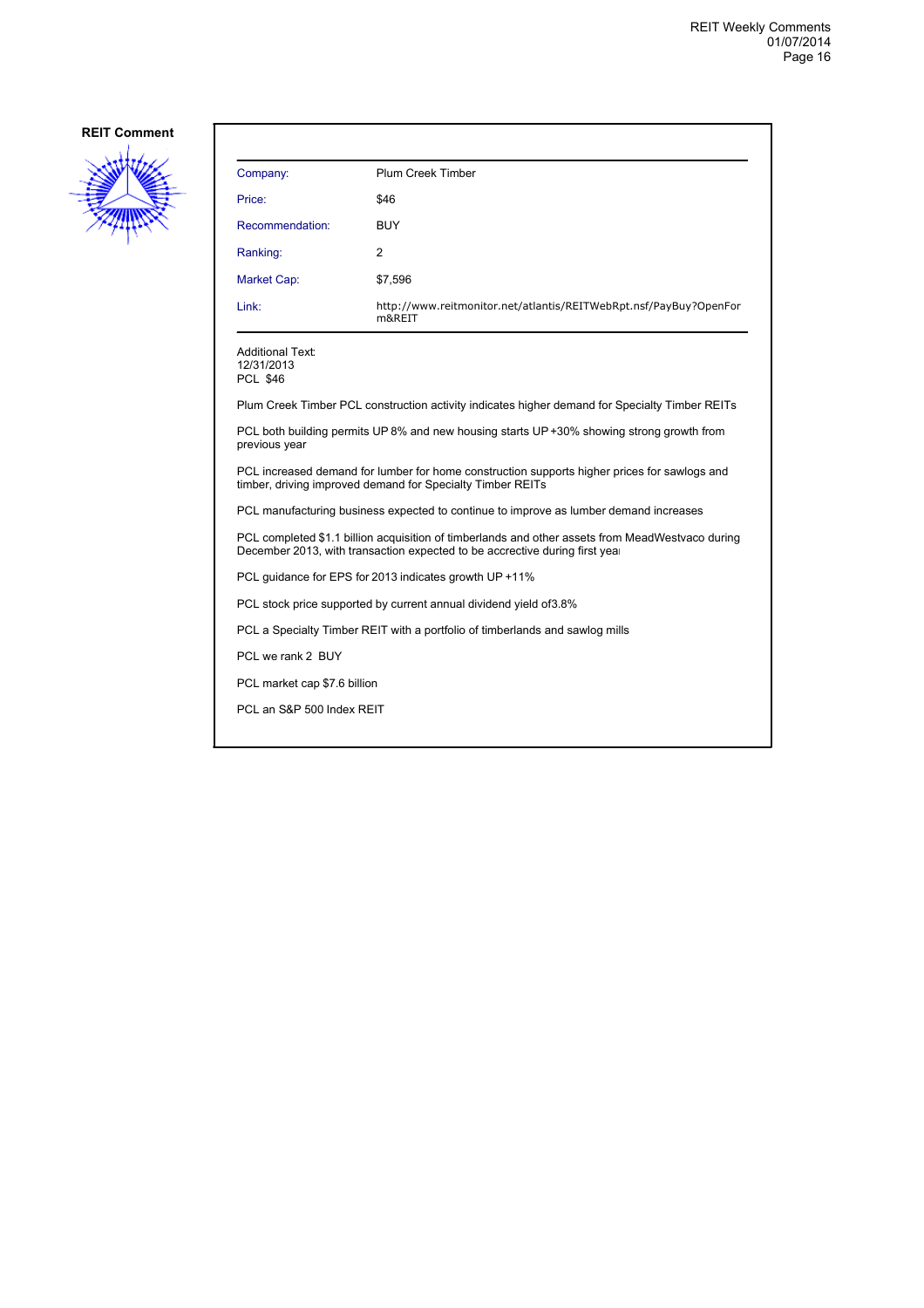![](_page_16_Picture_2.jpeg)

| <b>General Growth Properties</b>                                            |
|-----------------------------------------------------------------------------|
| \$20                                                                        |
| <b>BUY</b>                                                                  |
| 2                                                                           |
| \$19,537                                                                    |
| http://www.reitmonitor.net/atlantis/REITWebRpt.nsf/PayBuy?OpenFor<br>m&REIT |
|                                                                             |

Additional Text: 12/31/2013

GGP \$20

General Growth Properties GGP news of better than forecast consumer confidence may indicate surprising strength for last minute Holiday 2013 sales

GGP report of consumer confidence index from Conference Board indicated consumer confidence improved UP +6.1% to 78.1% for December 2013

GGP results for 3Q 2013 exceeded expectations, with FFO growth UP +12%

GGP increased guidance for FFO for 2013 to indicate growth UP +18%

GGP share repurchase with average price of \$20 per share supports stock price

GGP increased dividend distribution by 8% for 1Q 2014, now providing current yield of 2.8%

GGP a Retail REIT with a portfolio of regional malls

GGP we rank 2 BUY

GGP market cap \$19.5 billion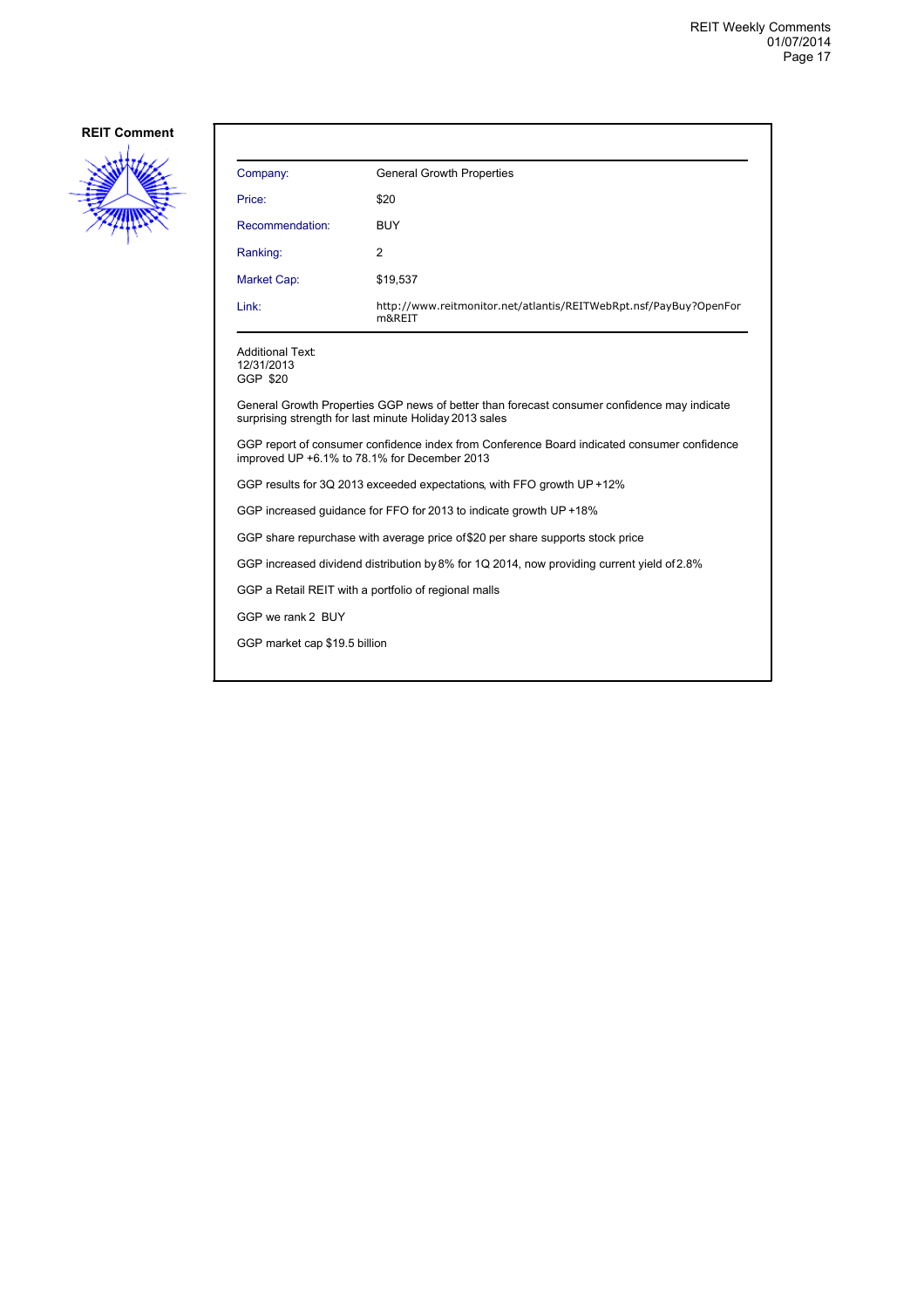![](_page_17_Picture_2.jpeg)

| Company:                                                 | Host Hotels & Resorts                                                       |
|----------------------------------------------------------|-----------------------------------------------------------------------------|
| Price:                                                   | \$19                                                                        |
| Recommendation:                                          | <b>HOLD</b>                                                                 |
| Ranking:                                                 | 3                                                                           |
| <b>Market Cap:</b>                                       | \$14,484                                                                    |
| Link:                                                    | http://www.reitmonitor.net/atlantis/REITWebRpt.nsf/PayBuy?OpenFor<br>m&REIT |
| <b>Additional Text:</b><br>12/31/2013<br><b>HST \$19</b> |                                                                             |

Host Hotels & Resorts HST lower gasoline prices support positive outlook for Hotel REITs

HST Hotel REITs, like other travel related stocks, including airlines and hotel operating companies, normally trade inversely to price of gasoline and jet fuel

HST average price of gasoline DOWN (14%) from high of \$3.79 per gallon in February 2013 to \$3.26 per gallon for December 2013

HST lower price of gasoline enables more spending on extra room nights and ancillary charges, increasing occupancy and profitability for hotels

HST guidance for FFO for 2013 indicates growth UP +16%-+18%

HST increased dividend by 18%, now providing annual dividend yield of 2.7%

HST a Hotel REIT with a portfolio of upscale hotels and resorts in US, Mexico, Europe and Pacific

HST we rank 3 HOLD

HST market cap \$14.5 billion

HST an S&P 500 Index REIT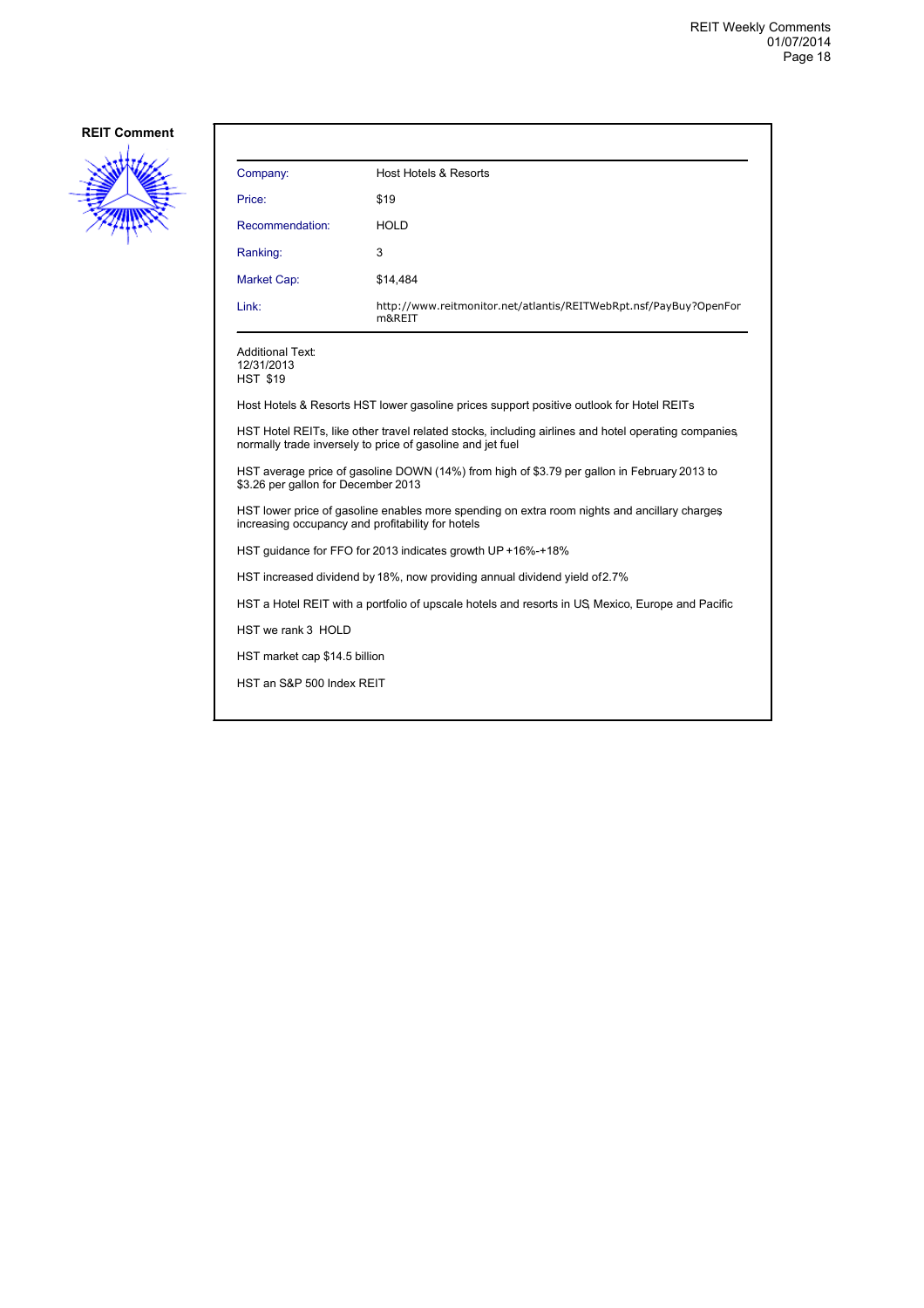![](_page_18_Picture_2.jpeg)

| Company:        | DuPont Fabros Technology                                                    |
|-----------------|-----------------------------------------------------------------------------|
| Price:          | \$25                                                                        |
| Recommendation: | <b>BUY</b>                                                                  |
| Ranking:        | $\overline{2}$                                                              |
| Market Cap:     | \$1,999                                                                     |
| Link:           | http://www.reitmonitor.net/atlantis/REITWebRpt.nsf/PayBuy?OpenFor<br>m&REIT |

Additional Text: 12/31/2013 DFT \$25

DuPont Fabros Technology DFT demand for Chromebooks and Android tablets driving fastest growth in mobile computing products

DFT report from NPD Group's Distributor Tracker and Commercial Reseller Tracking Service found US commercial channel sales of 14.4 million desktops, notebooks and tablets for first 11 months of 2013, UP +25% from previous year

DFT fastest growth reported for tablets UP +49%, with Chromebooks and Android tablets UP more than +300%

DFT slowest growth reported for desktops, UP +8.5%, while notebooks increased UP +29%, with Windows notebooks FLAT

DFT Apple iPad retains 59% market share of tablet volume

DFT hardware diversity supported by standard Internet interfaces and proliferation of apps

DFT emerging importance of Google as a hardware vendor, with success of Nexus tablets and Motorola Mobility products, supported by new product categories of Chromecast for video streaming to TV, Google Glass, and smart watches

DFT key tenants include the largest Internet websites and online service providers including Facebook, Google, Microsoft and Yahoo!, as well as managed hosting services such as Rackspace and AboveNet (providing Amazon cloud web service)

DFT selling out existing data center capacity in markets recently in oversupply

DFT latest guidance for FFO for 2013 indicates growth UP +32%

DFT provided guidance range for FFO for 2014 indicating growth UP +18% next year

DFT provides current annual dividend yield of 4.1%

DFT an Office REIT with a portfolio of wholesale data centers leased to key Internet portals and service providers

DFT we rank 2 BUY

DFT market cap \$2.0 billion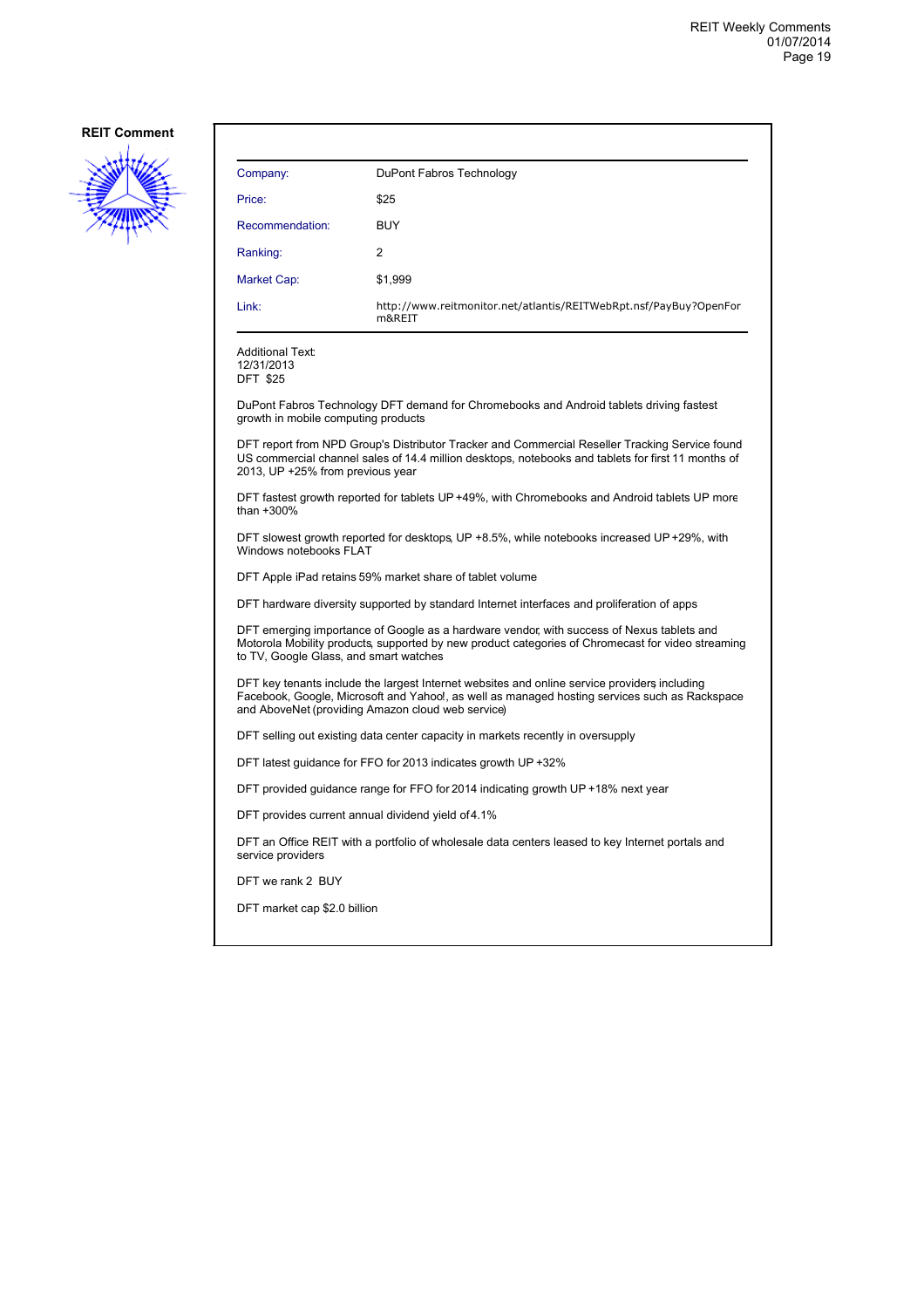![](_page_19_Picture_2.jpeg)

| Company:                                                                                                                                     | <b>Arbor Realty Trust</b>                                                   |  |
|----------------------------------------------------------------------------------------------------------------------------------------------|-----------------------------------------------------------------------------|--|
| Price:                                                                                                                                       | \$7                                                                         |  |
| Recommendation:                                                                                                                              | <b>HOLD</b>                                                                 |  |
| Ranking:                                                                                                                                     | 3                                                                           |  |
| Market Cap:                                                                                                                                  | \$292                                                                       |  |
| Link:                                                                                                                                        | http://www.reitmonitor.net/atlantis/REITWebRpt.nsf/PayBuy?OpenFor<br>m&REIT |  |
| <b>Additional Text:</b><br>12/31/2013<br>ABR \$7                                                                                             |                                                                             |  |
| Arbor Realty Trust ABR traded UP \$0.07 per share to close UP +1% day                                                                        |                                                                             |  |
| ABR stock traded UP +11% during 2013, underperforming Financial Commercial REITs, trading UP<br>+52% for 2013                                |                                                                             |  |
| ABR drive to find higher yield leading investors to commercial debt net leases and CMBS,<br>supporting trading in Financial Commercial REITs |                                                                             |  |
| ABR stock price trading at discount of (11%) to GAAP book value of \$7.51 per share as of 3Q 2013                                            |                                                                             |  |
| ABR provides current annual dividend yield of 7.8%                                                                                           |                                                                             |  |
| ABR a Financial Commercial REIT                                                                                                              |                                                                             |  |
| ABR we rank 3 HOLD                                                                                                                           |                                                                             |  |
| ABR market cap \$292 million                                                                                                                 |                                                                             |  |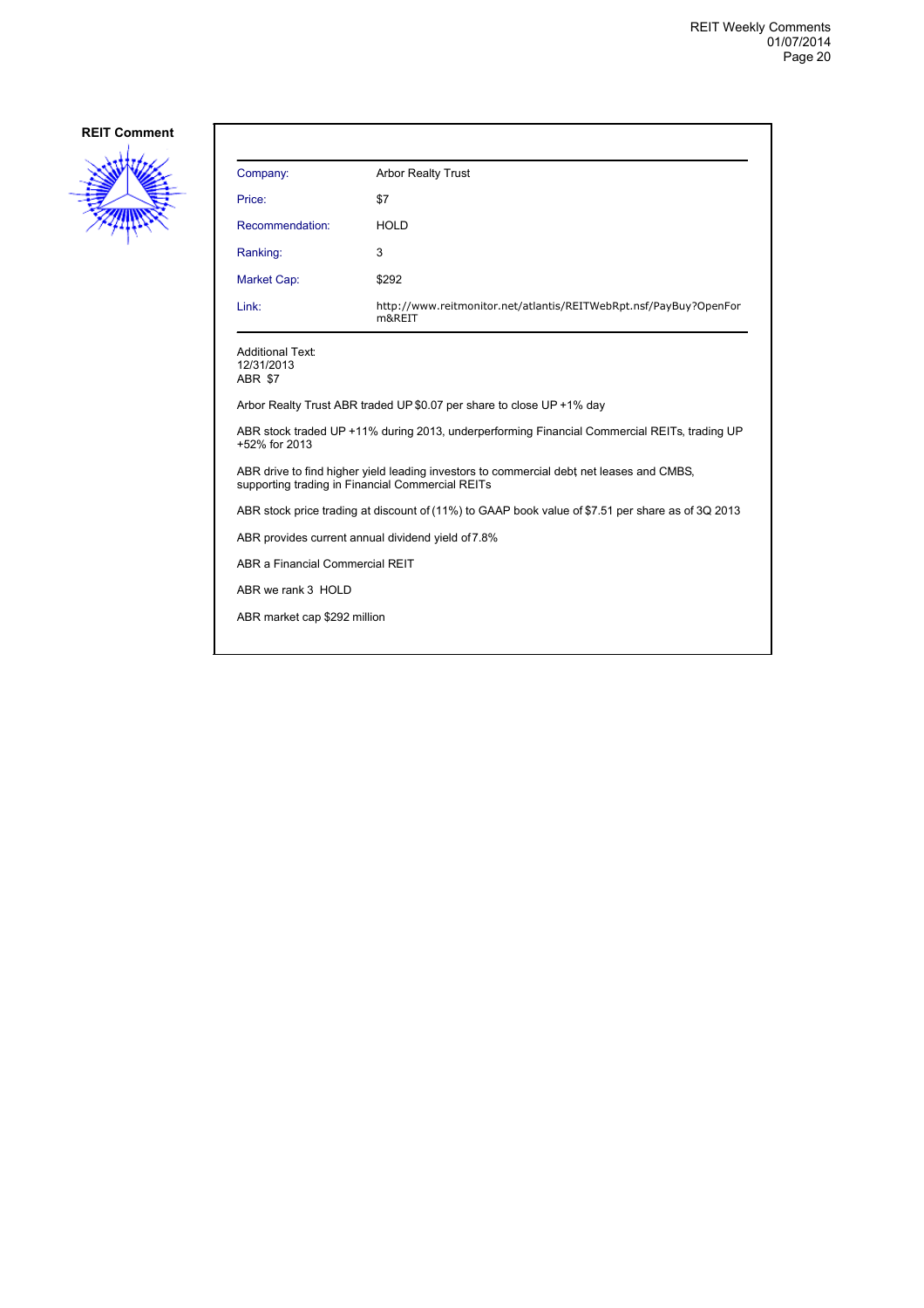![](_page_20_Picture_2.jpeg)

| Company:                                                                                                                                                                                                                                                                  | NorthStar Realty Finance                                                                     |  |  |
|---------------------------------------------------------------------------------------------------------------------------------------------------------------------------------------------------------------------------------------------------------------------------|----------------------------------------------------------------------------------------------|--|--|
| Price:                                                                                                                                                                                                                                                                    | \$13                                                                                         |  |  |
| Recommendation:                                                                                                                                                                                                                                                           | <b>BUY</b>                                                                                   |  |  |
| Ranking:                                                                                                                                                                                                                                                                  | 2                                                                                            |  |  |
| Market Cap:                                                                                                                                                                                                                                                               | \$3,113                                                                                      |  |  |
| Link:                                                                                                                                                                                                                                                                     | http://www.reitmonitor.net/atlantis/REITWebRpt.nsf/PayBuy?OpenFor<br>m&REIT                  |  |  |
| <b>Additional Text:</b><br>12/31/2013<br><b>NRF \$13</b>                                                                                                                                                                                                                  |                                                                                              |  |  |
|                                                                                                                                                                                                                                                                           | NorthStar Realty Finance NRF traded UP \$0.14 per share to close UP +1% day                  |  |  |
| NRF stock traded UP +91% during 2013, outperforming Financial Commercial REITs, trading UP<br>+52% for 2013                                                                                                                                                               |                                                                                              |  |  |
| NRF portfolio growth of more than \$5 billion during 2013 a result of strategic investments in<br>manufactured home communities, apartment communities, commercial loans, limited partnership<br>interests in private equity funds and health care assisted living assets |                                                                                              |  |  |
| NRF pending spin-off of money management operation NorthStar Asset Management attracts<br>investors seeking diversification of finance vehicles                                                                                                                           |                                                                                              |  |  |
| NRF stock trading at premium of 108% to adjusted book value of \$6.46 per share as of September<br>2013, reflecting portfolio growth                                                                                                                                      |                                                                                              |  |  |
|                                                                                                                                                                                                                                                                           | NRF increased quarterly dividend distributions for 9 consecutive quarters, including 4Q 2013 |  |  |
| NRF provides current annual dividend yield of 6.3%                                                                                                                                                                                                                        |                                                                                              |  |  |
| NRF a Financial Commercial REIT                                                                                                                                                                                                                                           |                                                                                              |  |  |
| NRF we rank 2 BUY                                                                                                                                                                                                                                                         |                                                                                              |  |  |
| NRF market cap \$3.1 billion                                                                                                                                                                                                                                              |                                                                                              |  |  |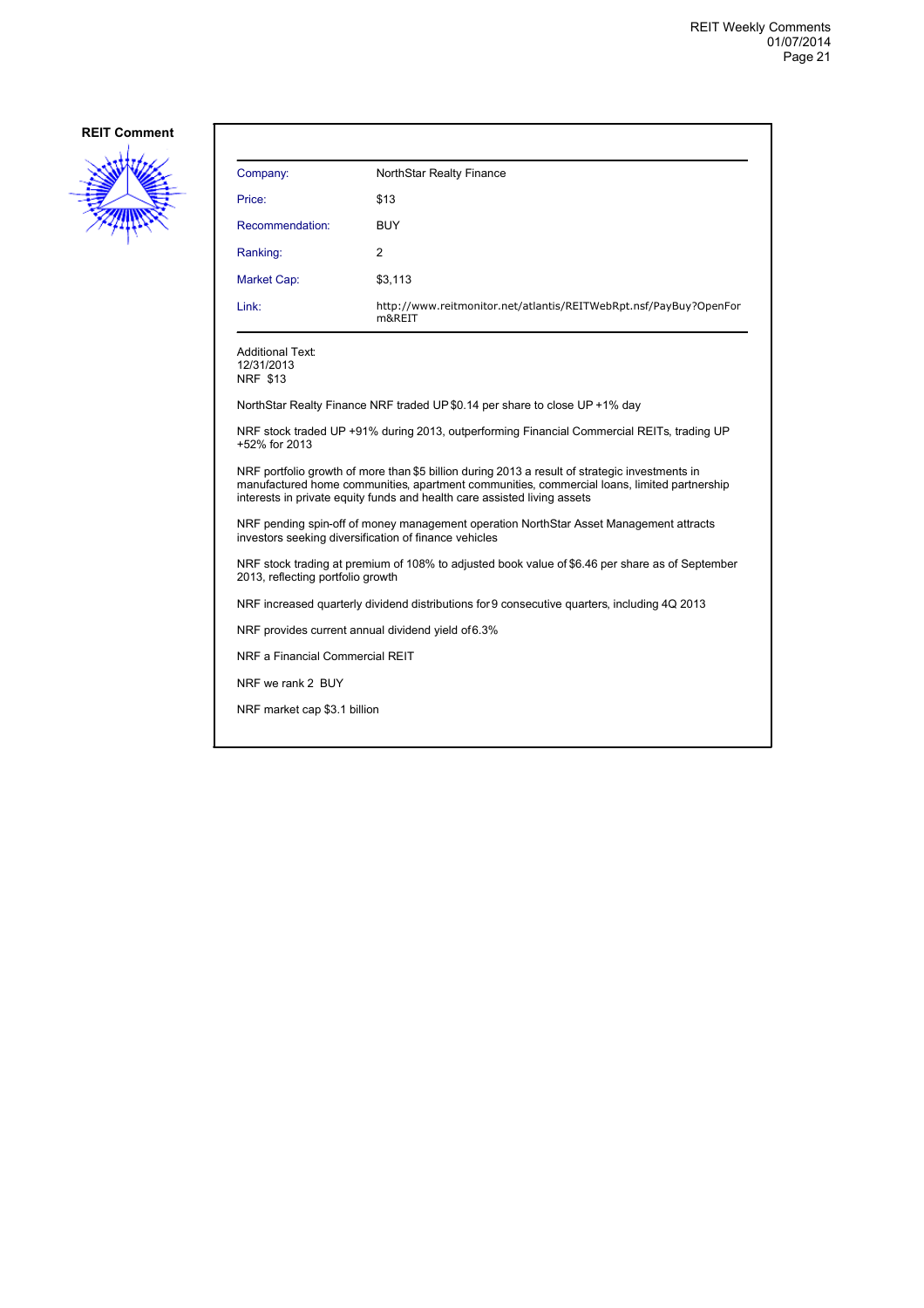![](_page_21_Picture_2.jpeg)

| Company:                                                                                                                                                                                    | Corporate Office Properties Trust                                                             |  |
|---------------------------------------------------------------------------------------------------------------------------------------------------------------------------------------------|-----------------------------------------------------------------------------------------------|--|
| Price:                                                                                                                                                                                      | \$24                                                                                          |  |
| Recommendation:                                                                                                                                                                             | SELL                                                                                          |  |
| Ranking:                                                                                                                                                                                    | 5                                                                                             |  |
| <b>Market Cap:</b>                                                                                                                                                                          | \$2,147                                                                                       |  |
| Link:                                                                                                                                                                                       | http://www.reitmonitor.net/atlantis/REITWebRpt.nsf/PayBuy?OpenFor<br>m&REIT                   |  |
| <b>Additional Text:</b><br>12/31/2013<br><b>OFC \$24</b>                                                                                                                                    |                                                                                               |  |
|                                                                                                                                                                                             | Corporate Office Properties Trust OFC traded DOWN (\$0.65) per share to close DOWN (3%) day   |  |
| OFC stock traded DOWN (5%) during 2013, underperforming Office REITs, trading UP +6% for<br>2013                                                                                            |                                                                                               |  |
| OFC budget bill provided for \$30 billion increased spending for DOD over next2 years, setting<br>budget to \$520.5 billion for FY 2014, compared to previous limitation of \$475.0 billion |                                                                                               |  |
| OFC federal debt ceiling will still need to be addressed by February2014                                                                                                                    |                                                                                               |  |
| OFC management focused on renewal of 13% of office leases scheduled to expire by end of 2014                                                                                                |                                                                                               |  |
| OFC exposure to DOD and intelligence agencies as well as contractors serving them, now<br>represents 70% of total rents                                                                     |                                                                                               |  |
| OFC guidance for FFO for 2013 indicates decrease DOWN (7%)                                                                                                                                  |                                                                                               |  |
|                                                                                                                                                                                             | OFC stock price supported by current annual dividend yield of 4.6%                            |  |
|                                                                                                                                                                                             | OFC an Office REIT with a portfolio of office properties concentrated in metropolitan DC area |  |
| OFC we rank 5 SELL                                                                                                                                                                          |                                                                                               |  |
| OFC market cap \$2.1 billion                                                                                                                                                                |                                                                                               |  |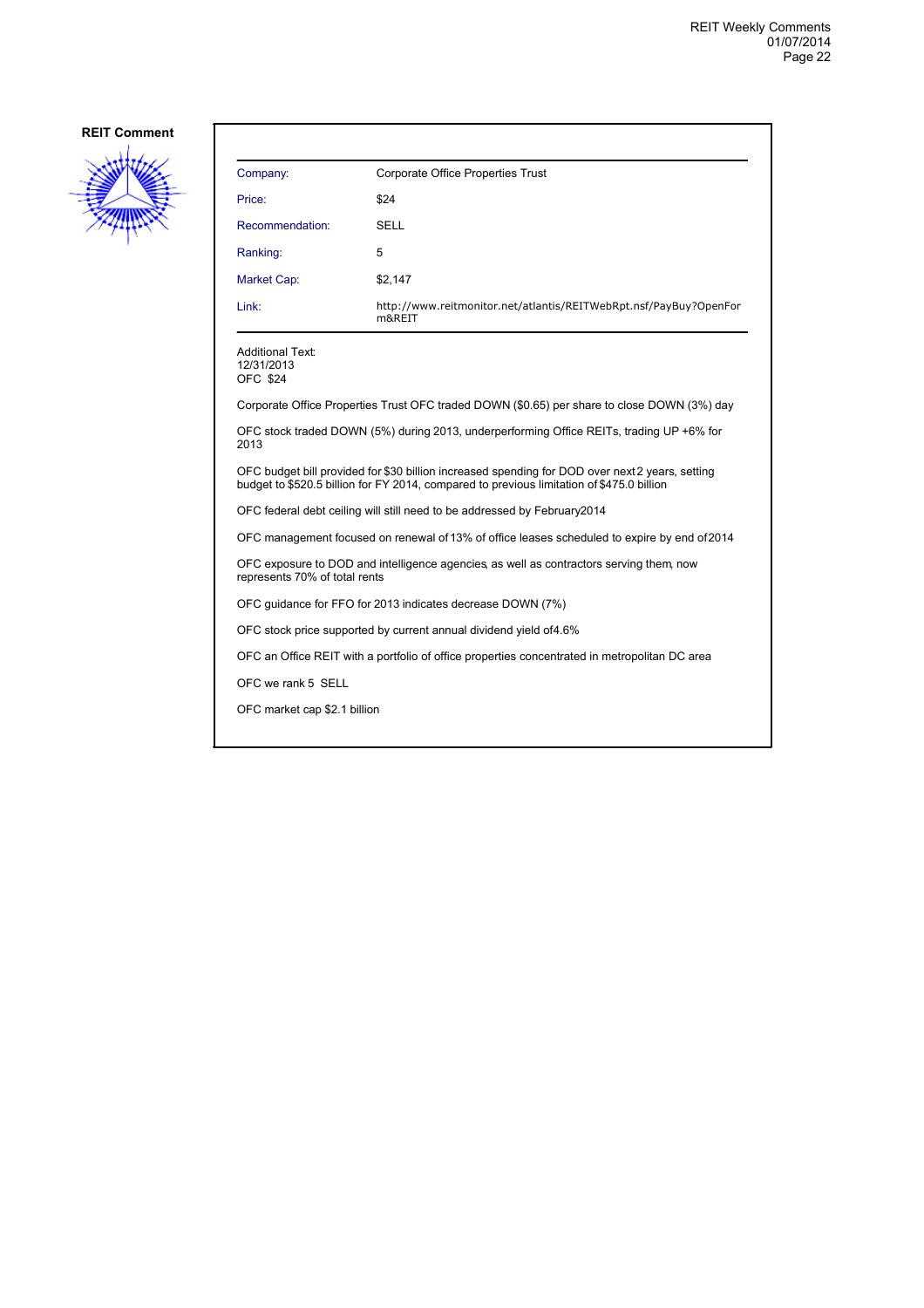![](_page_22_Picture_2.jpeg)

| Company:                                                                                                                                                                                                           | Camden Property Trust                                                       |  |
|--------------------------------------------------------------------------------------------------------------------------------------------------------------------------------------------------------------------|-----------------------------------------------------------------------------|--|
| Price:                                                                                                                                                                                                             | \$57                                                                        |  |
| Recommendation:                                                                                                                                                                                                    | <b>BUY</b>                                                                  |  |
| Ranking:                                                                                                                                                                                                           | 2                                                                           |  |
| <b>Market Cap:</b>                                                                                                                                                                                                 | \$5,108                                                                     |  |
| Link:                                                                                                                                                                                                              | http://www.reitmonitor.net/atlantis/REITWebRpt.nsf/PayBuy?OpenFor<br>m&REIT |  |
| <b>Additional Text:</b><br>12/31/2013<br><b>CPT \$57</b>                                                                                                                                                           |                                                                             |  |
| Camden Property Trust CPT traded DOWN (\$1.03) per share to close DOWN (2%) day                                                                                                                                    |                                                                             |  |
| CPT stock traded DOWN (17%) during 2013, underperforming Residential REITs, trading DOWN<br>(7%) for 2013                                                                                                          |                                                                             |  |
| CPT metropolitan DC market, representing 18% of same property portfolio, showed<br>underperformance for 3Q 2013, with slight same property NOI decline, while rest of portfolio showed<br>strong gains for 3Q 2013 |                                                                             |  |
| CPT increased guidance for FFO for 2013 to indicate growth UP +12%                                                                                                                                                 |                                                                             |  |
| CPT provides current annual dividend yield of 4.4%                                                                                                                                                                 |                                                                             |  |
| CPT a Residential REIT with a diverse portfolio of apartment communities                                                                                                                                           |                                                                             |  |
| CPT we rank 2 BUY                                                                                                                                                                                                  |                                                                             |  |
| CPT market cap \$5.1 billion                                                                                                                                                                                       |                                                                             |  |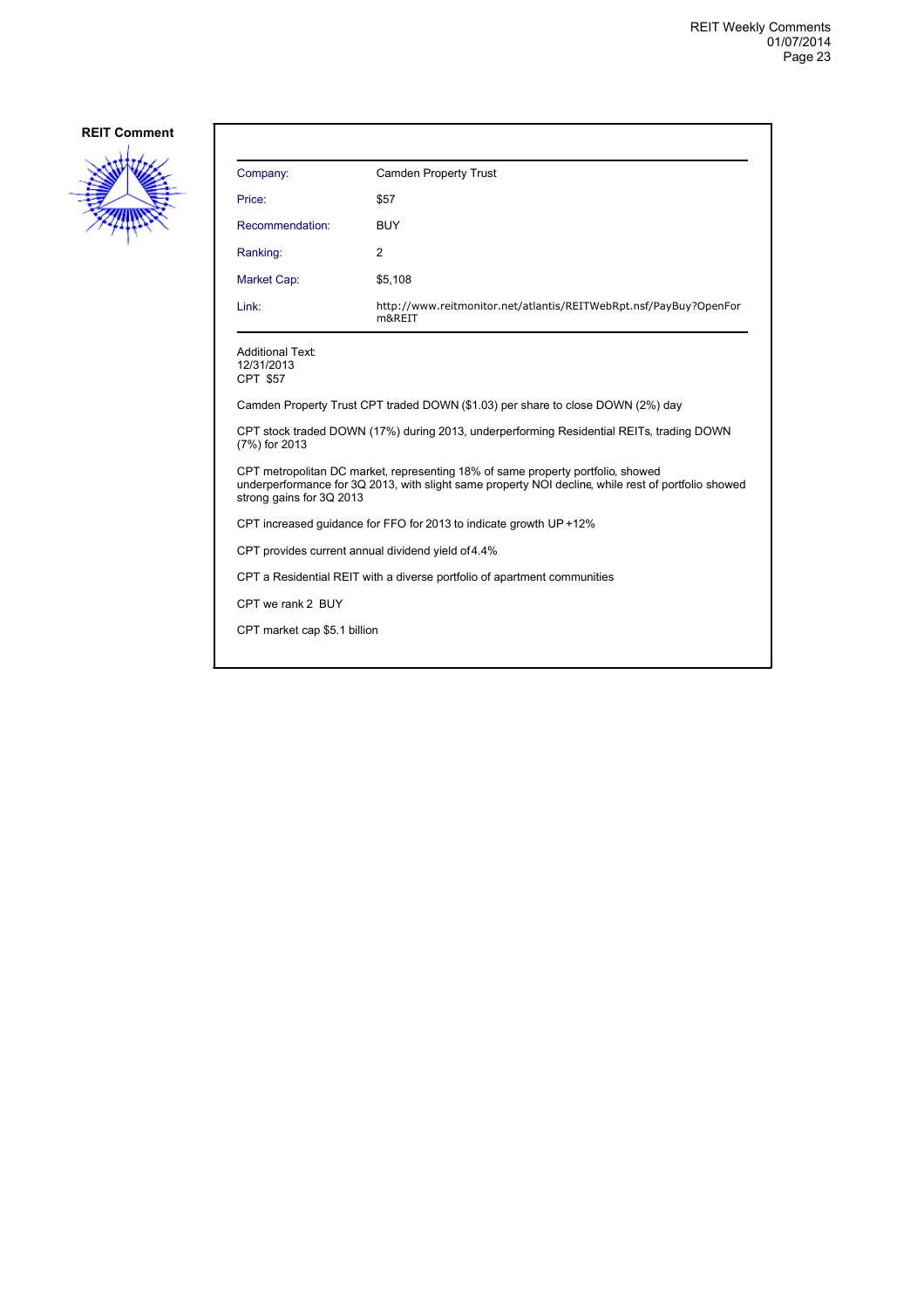![](_page_23_Picture_2.jpeg)

| Company:                                                                                                                                                       | <b>Equity Residential</b>                                                   |  |
|----------------------------------------------------------------------------------------------------------------------------------------------------------------|-----------------------------------------------------------------------------|--|
| Price:                                                                                                                                                         | \$52                                                                        |  |
| Recommendation:                                                                                                                                                | <b>BUY</b>                                                                  |  |
| Ranking:                                                                                                                                                       | 2                                                                           |  |
| Market Cap:                                                                                                                                                    | \$19,497                                                                    |  |
| Link:                                                                                                                                                          | http://www.reitmonitor.net/atlantis/REITWebRpt.nsf/PayBuy?OpenFor<br>m&REIT |  |
| Additional Text:<br>01/02/2014<br>EQR \$52                                                                                                                     |                                                                             |  |
| Equity Residential EQR news of slight decline in new unemployment claims indicates a stable job<br>market favorable for Residential REITs                      |                                                                             |  |
| EQR Labor Department reported new claims for unemployment DOWN(2,000) to 339,000 for week<br>ended December 28, 2013 from revised number for previous week     |                                                                             |  |
| EQR more stable 4 week moving average of new unemployment claims increased UF +8,500 to<br>357,250 from revised number for previous week                       |                                                                             |  |
| EQR Residential REITs benefit from positive employment trends, as most new jobs are taken by<br>25-34 year old age group, target market for apartment dwellers |                                                                             |  |
| EQR top end of guidance range for FFO for 2013 indicates growth UP +3%, while guidance for FFO<br>for 2014 indicates growth UP +4% next year                   |                                                                             |  |
| EQR stock supported by current annual dividend yield of 3.4%                                                                                                   |                                                                             |  |
| EQR the largest publicly traded Residential REIT with a diverse portfolio of apartment communities                                                             |                                                                             |  |
| EQR we rank 2 BUY                                                                                                                                              |                                                                             |  |
| EQR market cap \$19.5 billion                                                                                                                                  |                                                                             |  |
| EQR an S&P 500 Index REIT                                                                                                                                      |                                                                             |  |
|                                                                                                                                                                |                                                                             |  |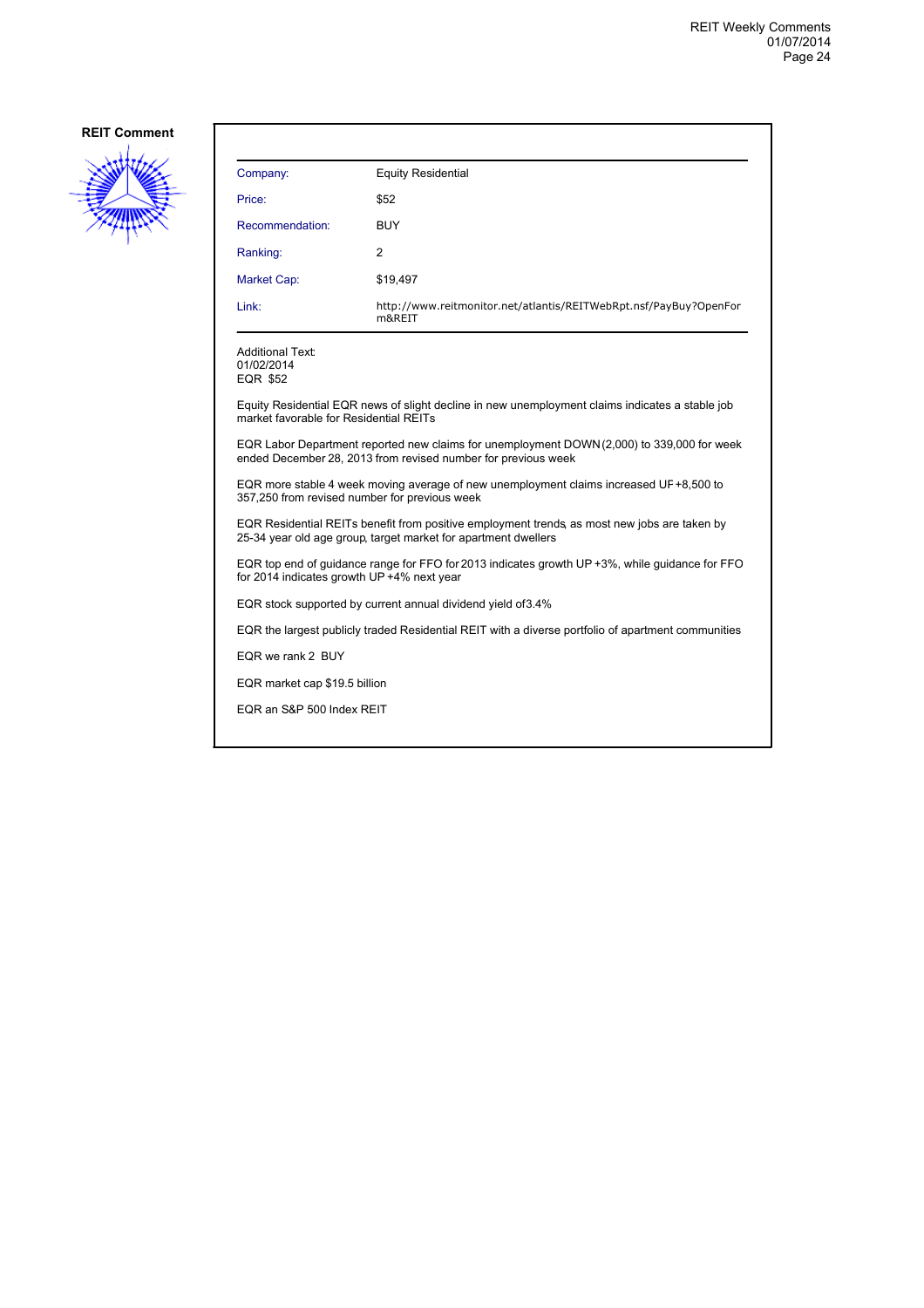![](_page_24_Picture_2.jpeg)

| Company:                                                                                                                                                                                                                                           | Prologis Inc                                                                |  |
|----------------------------------------------------------------------------------------------------------------------------------------------------------------------------------------------------------------------------------------------------|-----------------------------------------------------------------------------|--|
| Price:                                                                                                                                                                                                                                             | \$37                                                                        |  |
| Recommendation:                                                                                                                                                                                                                                    | <b>BUY</b>                                                                  |  |
| Ranking:                                                                                                                                                                                                                                           | $\overline{c}$                                                              |  |
| Market Cap:                                                                                                                                                                                                                                        | \$18,655                                                                    |  |
| Link:                                                                                                                                                                                                                                              | http://www.reitmonitor.net/atlantis/REITWebRpt.nsf/PayBuy?OpenFor<br>m&REIT |  |
| <b>Additional Text:</b><br>01/02/2014<br><b>PLD \$37</b>                                                                                                                                                                                           |                                                                             |  |
| Prologis Inc PLD news of slight decline in manufacturing activity in China may indicate seasonality                                                                                                                                                |                                                                             |  |
| PLD report from Markit Economics showed China PMI (Purchase Managers Index) at 50.5% for<br>December 2013, DOWN (0.3%) from prior month, while PMI for large companies reported by<br>National Bureau of Statistics decreased DOWN (0.4%) to 51.0% |                                                                             |  |
| PLD China GDP increased UP +7.6% for 2013, almost equal to growth UP +7.7% reported for 2012                                                                                                                                                       |                                                                             |  |
| PLD portfolio concentration now 69% US, EU 25% and Asia 6%, while focus of development<br>spending overweights Asia at 39% of total investment                                                                                                     |                                                                             |  |

PLD total \$23.4 billion assets under management in institutional funds enables PLD to increase market share in international markets

PLD reported 3Q 2013 core FFO FLAT excluding unusual items

PLD guidance for core FFO for 2013 indicates decline DOWN (6%), reflecting property divestitures to institutional joint venture funds

PLD provides current yield of 3.0%

PLD an Industrial REIT with a portfolio of bulk distribution facilities in US, Europe and Asia

PLD we rank 2 BUY

PLD market cap \$18.7 billion

PLD an S&P 500 Index REIT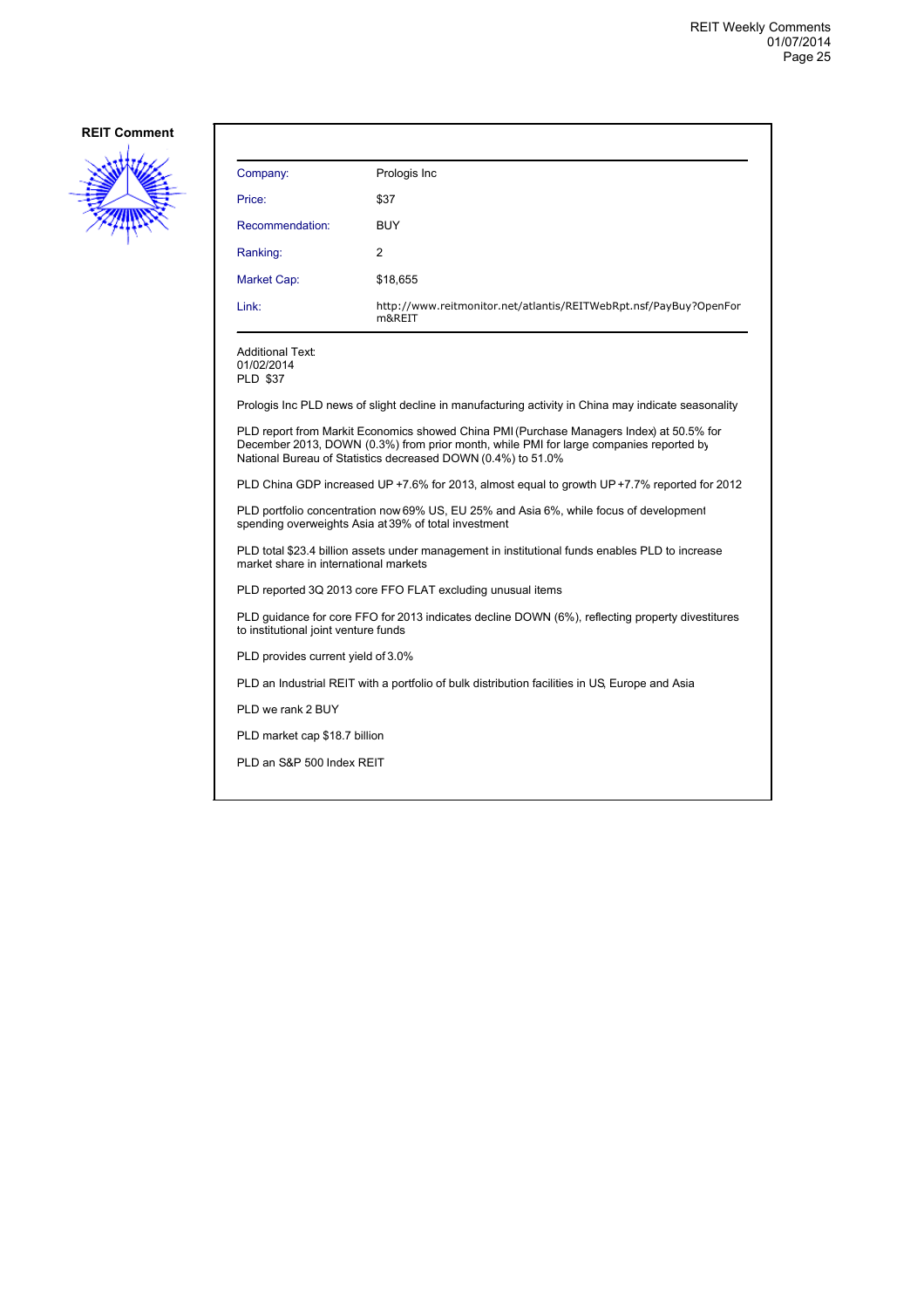![](_page_25_Picture_2.jpeg)

| Company:                                                                                                                                                                                                              | <b>CYS Investments</b>                                                                                |  |
|-----------------------------------------------------------------------------------------------------------------------------------------------------------------------------------------------------------------------|-------------------------------------------------------------------------------------------------------|--|
| Price:                                                                                                                                                                                                                | \$7                                                                                                   |  |
| Recommendation:                                                                                                                                                                                                       | <b>HOLD</b>                                                                                           |  |
| Ranking:                                                                                                                                                                                                              | 3                                                                                                     |  |
| Market Cap:                                                                                                                                                                                                           | \$1,237                                                                                               |  |
| Link:                                                                                                                                                                                                                 | http://www.reitmonitor.net/atlantis/REITWebRpt.nsf/PayBuy?OpenFor<br>m&REIT                           |  |
| <b>Additional Text:</b><br>01/02/2014<br>CYS \$7                                                                                                                                                                      |                                                                                                       |  |
| may be reversed by pending events                                                                                                                                                                                     | CYS Investments CYS underperformance of Financial Mortgage REITs during last5 months of 2013          |  |
| CYS pending Senate vote next week to confirm Janet Yellen as Federal Reserve Chairman would be<br>seen as enabling continued monetary easing calming bond market volatility                                           |                                                                                                       |  |
| CYS extension of status quo for Fannie Mae and Freddie Mac likely as improved profitability of both<br>Fannie Mae FNMA and Freddie Mac FMCC provides important support for US Treasury at time of<br>fiscal austerity |                                                                                                       |  |
| CYS efforts to privatize Fannie Mae and Freddie Mac aided by hedge fund positions in preferred and<br>common stock of Fannie Mae FNMA and Freddie Mac FMCC                                                            |                                                                                                       |  |
| CYS now trading at discount of (27%) to current book value of \$10.10 per share as of September<br>2013                                                                                                               |                                                                                                       |  |
| CYS reduced portfolio holdings during 3Q 2013 to limit risk                                                                                                                                                           |                                                                                                       |  |
|                                                                                                                                                                                                                       | CYS reduced quarterly dividend distribution by (6%) to \$0.32 per share for 4Q 2013                   |  |
| <b>Financial Mortgage REITs</b>                                                                                                                                                                                       | CYS stock price supported by current annual dividend yield of 17.3%, at the high end of the range for |  |
| CYS a Financial Mortgage REIT with a portfolio of agency guaranteed Residential MBS                                                                                                                                   |                                                                                                       |  |
| CYS we rank 3 HOLD                                                                                                                                                                                                    |                                                                                                       |  |
| CYS market cap \$1.2 billion                                                                                                                                                                                          |                                                                                                       |  |
|                                                                                                                                                                                                                       |                                                                                                       |  |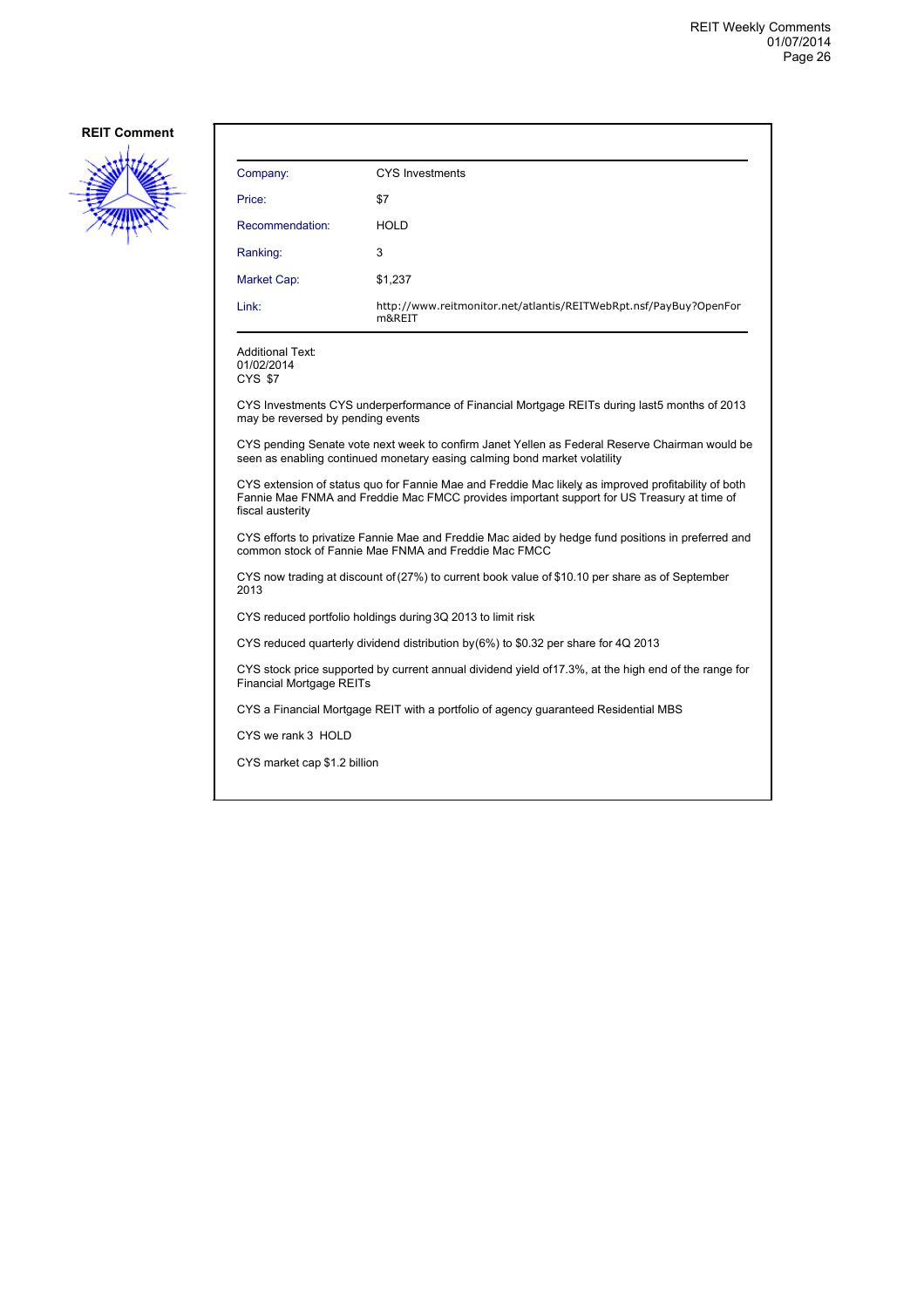![](_page_26_Picture_2.jpeg)

| Company:                                                 | Duke Realty                                                                 |
|----------------------------------------------------------|-----------------------------------------------------------------------------|
| Price:                                                   | \$15                                                                        |
| Recommendation:                                          | <b>BUY</b>                                                                  |
| Ranking:                                                 | 2                                                                           |
| <b>Market Cap:</b>                                       | \$4,938                                                                     |
| Link:                                                    | http://www.reitmonitor.net/atlantis/REITWebRpt.nsf/PayBuy?OpenFor<br>m&REIT |
| <b>Additional Text:</b><br>01/02/2014<br><b>DRE \$15</b> |                                                                             |

Duke Realty DRE news of higher US manufacturing activity supports outlook for stronger than expected US economy

DRE report of US manufacturing activity from Markit Economics showed higher PMI (Purchase Managers Index) at 55.0% for December, 2013, UP +0.3% from previous month

DRE following divestitures of office properties, DRE now focused on portfolio expansion

DRE investing \$550 million in development projects to add 2% to capacity of bulk distribution portfolio

DRE guidance for FFO for 2013 indicates growth UP +9%

DRE stock price supported by current annual dividend yield of 4.5%

DRE an Industrial REIT with a diverse portfolio of distribution, industrial, commercial and office properties

DRE we rank 2 BUY

DRE market cap \$4.9 billion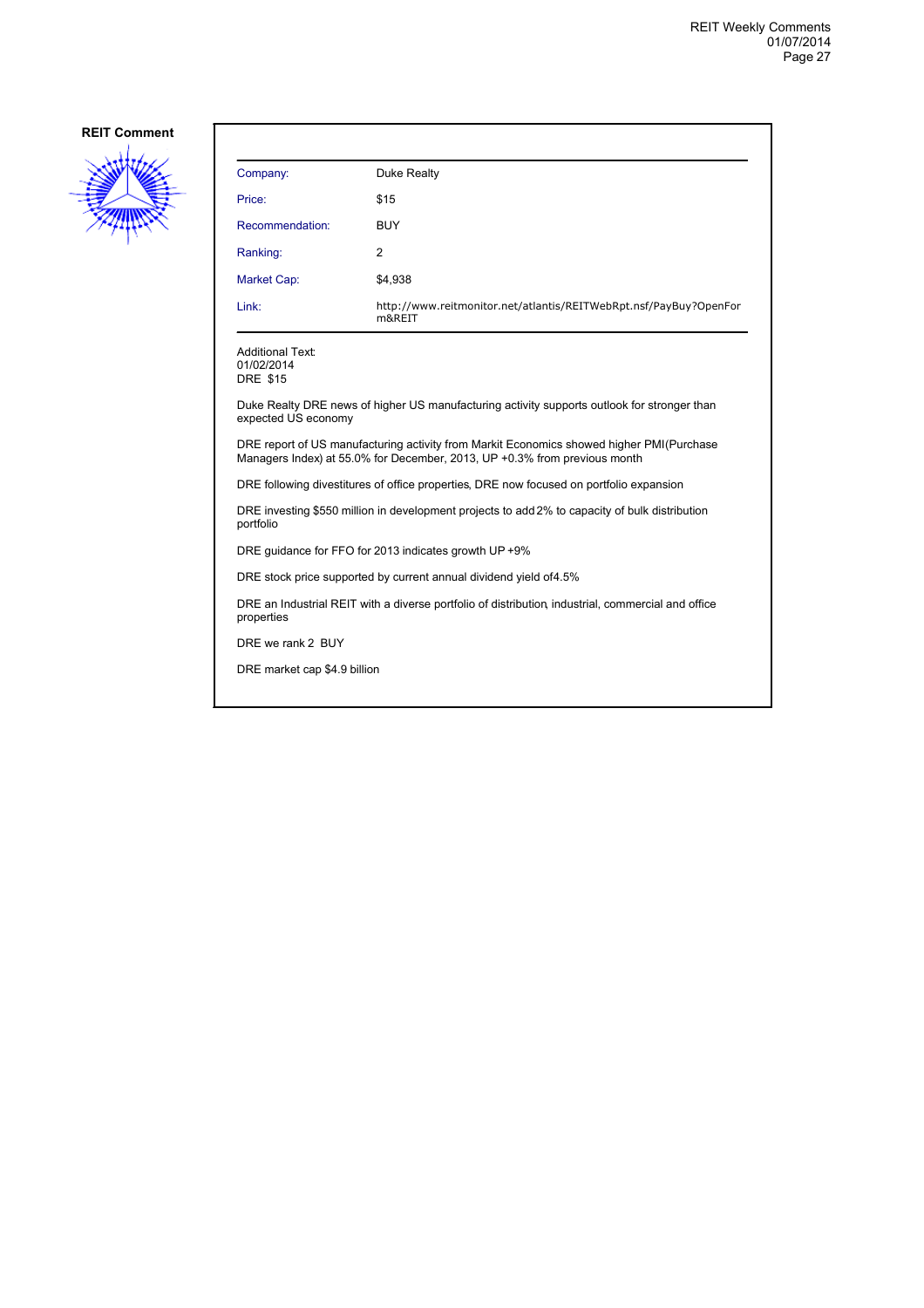![](_page_27_Picture_2.jpeg)

| Company:                                                                                                                                                                              | <b>Hatteras Financial</b>                                                   |  |
|---------------------------------------------------------------------------------------------------------------------------------------------------------------------------------------|-----------------------------------------------------------------------------|--|
| Price:                                                                                                                                                                                | \$17                                                                        |  |
| Recommendation:                                                                                                                                                                       | <b>BUY</b>                                                                  |  |
| Ranking:                                                                                                                                                                              | 2                                                                           |  |
| Market Cap:                                                                                                                                                                           | \$1,654                                                                     |  |
| Link:                                                                                                                                                                                 | http://www.reitmonitor.net/atlantis/REITWebRpt.nsf/PayBuy?OpenFor<br>m&REIT |  |
| <b>Additional Text:</b><br>01/02/2014<br><b>HTS \$17</b>                                                                                                                              |                                                                             |  |
|                                                                                                                                                                                       | Hatteras Financial HTS traded UP \$0.48 per share to close UP +3% day       |  |
| HTS stock traded DOWN (34%) during 2013, underperforming Financial Mortgage REITs, trading<br>DOWN (16%) during 2013                                                                  |                                                                             |  |
| HTS stocks of Financial Mortgage REITs showing some efforts to rally, even on recent news of<br>dividend reductions, indicating stocks of Financial Mortgage REITs have been oversold |                                                                             |  |
| HTS now trading at discount of (21%) to latest book value of \$21.31 per share as of September 2013                                                                                   |                                                                             |  |
| HTS reduced quarterly dividend distribution by (29%) to \$0.55 per share for 4Q 2013                                                                                                  |                                                                             |  |
| HTS provides yield of 11.9%, near the midpoint of the range for Financial Mortgage REITs                                                                                              |                                                                             |  |
| HTS a Financial Mortgage REIT with a portfolio of agency guaranteed Residential MBS                                                                                                   |                                                                             |  |
| HTS we rank 2 BUY                                                                                                                                                                     |                                                                             |  |
| HTS market cap \$1.7 billion                                                                                                                                                          |                                                                             |  |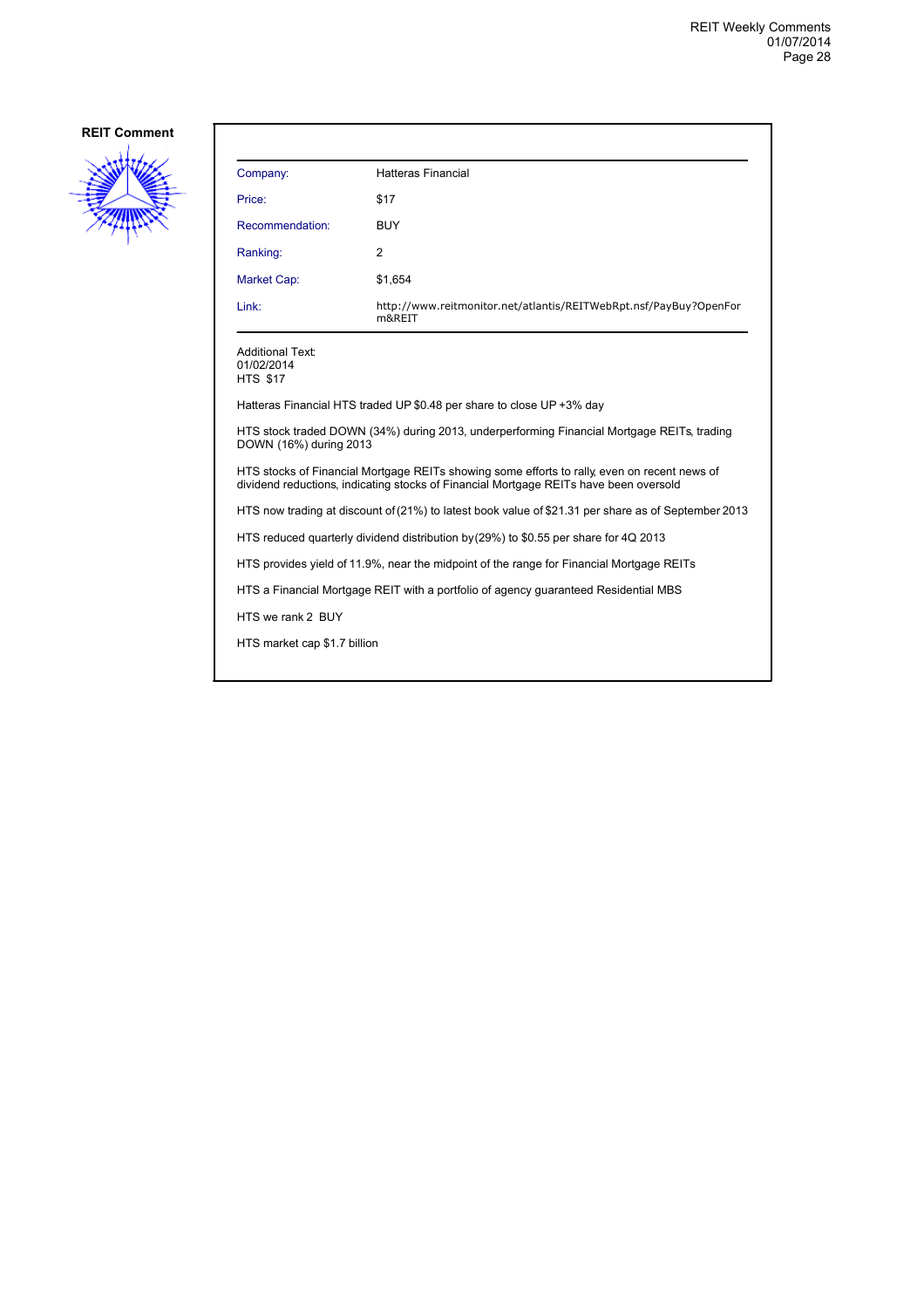![](_page_28_Picture_2.jpeg)

| Company:                                          | <b>National Health Investors</b>                                            |
|---------------------------------------------------|-----------------------------------------------------------------------------|
| Price:                                            | \$55                                                                        |
| Recommendation:                                   | <b>BUY</b>                                                                  |
| Ranking:                                          | 2                                                                           |
| Market Cap:                                       | \$1,537                                                                     |
| Link:                                             | http://www.reitmonitor.net/atlantis/REITWebRpt.nsf/PayBuy?OpenFor<br>m&REIT |
| <b>Additional Text:</b><br>01/02/2014<br>NHI \$55 |                                                                             |

National Health Investors NHI traded DOWN (\$0.97) per share to close DOWN (2%) day

NHI stock traded DOWN (1%) during 2013, outperforming Health Care REITs, trading DOWN (6%) during 2013

NHI expansion of insured population under Affordable Care Act should benefit tenants of Health Care REITs

NHI reported better than expected results for 3Q 2013, with FFO growth UP +17%

NHI increased guidance for FFO for 2013 to indicate growth UP +12%

NHI increased dividend distribution by 6% during 2013, now providing yield of 5.3%

NHI a Health Care REIT with a portfolio concentrated in skilled nursing and assisted living properties

NHI we rank 2 BUY

NHI market cap \$1.5 billion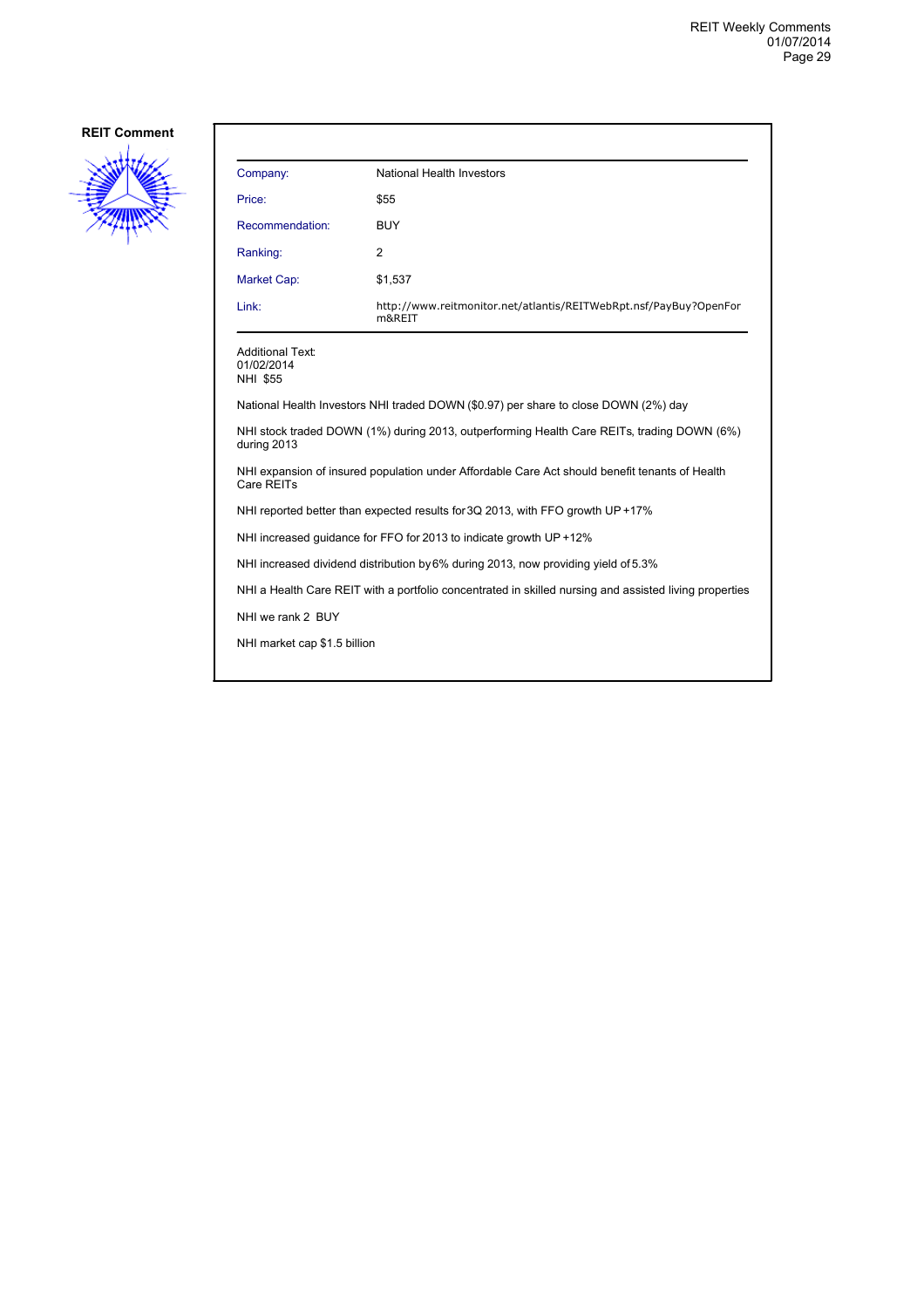![](_page_29_Picture_2.jpeg)

| Company:                                                 | Redwood Trust                                                                                 |
|----------------------------------------------------------|-----------------------------------------------------------------------------------------------|
| Price:                                                   | \$19                                                                                          |
| Recommendation:                                          | <b>HOLD</b>                                                                                   |
| Ranking:                                                 | 3                                                                                             |
| Market Cap:                                              | \$1,613                                                                                       |
| Link:                                                    | http://www.reitmonitor.net/atlantis/REITWebRpt.nsf/PayBuy?OpenFor<br>m&REIT                   |
| <b>Additional Text:</b><br>01/02/2013<br><b>RWT \$19</b> |                                                                                               |
|                                                          | Redwood Trust RWT traded DOWN (\$0.36) per share to close DOWN (1%) day                       |
| (16%) for 2013                                           | RWT stock traded UP +15% during 2013, outperforming Financial Mortgage REITs, trading DOWN    |
|                                                          | RWT originators of non-agency securitizations expect higher volume during 2014                |
|                                                          | RWT stock trading at premium of 30% to latest book value of \$14.65 per share                 |
| Mortgage REITs                                           | RWT provides current annual dividend yield of 5.9%, at the low end of the range for Financial |
|                                                          | RWT a Financial Mortgage REIT with a portfolio of non-agency residential loans and securities |
| RWT we rank 3 HOLD                                       |                                                                                               |
| RWT market cap \$1.6 billion                             |                                                                                               |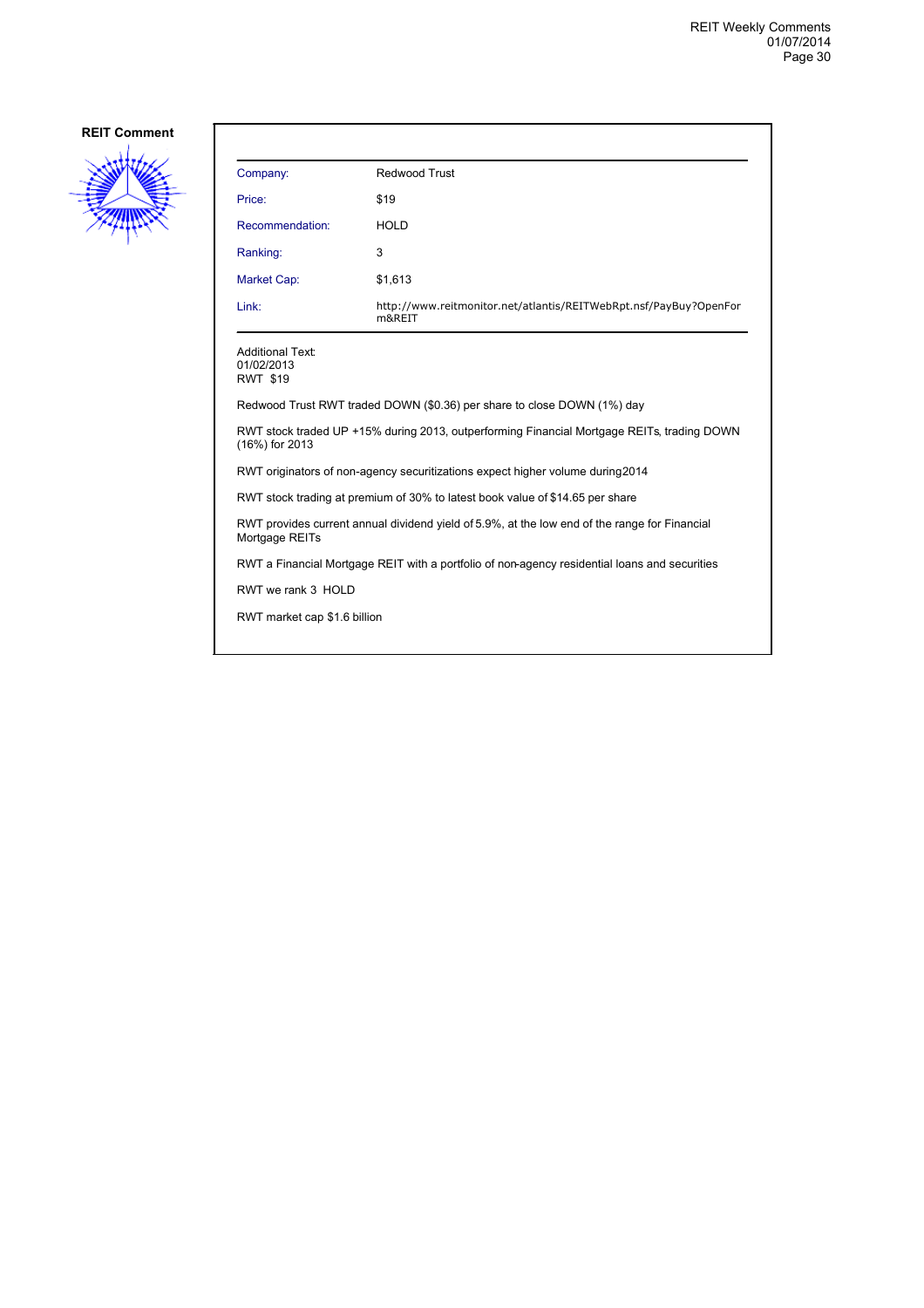![](_page_30_Picture_2.jpeg)

| Company:                                                                                                | <b>American Campus Communities</b>                                          |  |
|---------------------------------------------------------------------------------------------------------|-----------------------------------------------------------------------------|--|
| Price:                                                                                                  | \$33                                                                        |  |
| Recommendation:                                                                                         | <b>HOLD</b>                                                                 |  |
| Ranking:                                                                                                | 3                                                                           |  |
| Market Cap:                                                                                             | \$3,485                                                                     |  |
| Link:                                                                                                   | http://www.reitmonitor.net/atlantis/REITWebRpt.nsf/PayBuy?OpenFor<br>m&REIT |  |
| <b>Additional Text:</b><br>01/02/2013<br>ACC \$33                                                       |                                                                             |  |
| American Campus Communities ACC traded UP \$0.47 per share to close UP +1% day                          |                                                                             |  |
| ACC stock traded DOWN (30%) during 2013, underperforming Specialty REITs, trading unchanged<br>for 2013 |                                                                             |  |
| ACC previously reduced quidance for FFOM for 2013 to indicate growth UP+9%                              |                                                                             |  |
| ACC investing \$560 million in new student housing developments for delivery during 2014 and 2015       |                                                                             |  |
| ACC provides current annual dividend yield of 4.4%                                                      |                                                                             |  |
| ACC a Specialty Educational REIT with a portfolio of student housing communities                        |                                                                             |  |
| ACC we Rank 3 HOLD                                                                                      |                                                                             |  |
| ACC market cap \$3.5 billion                                                                            |                                                                             |  |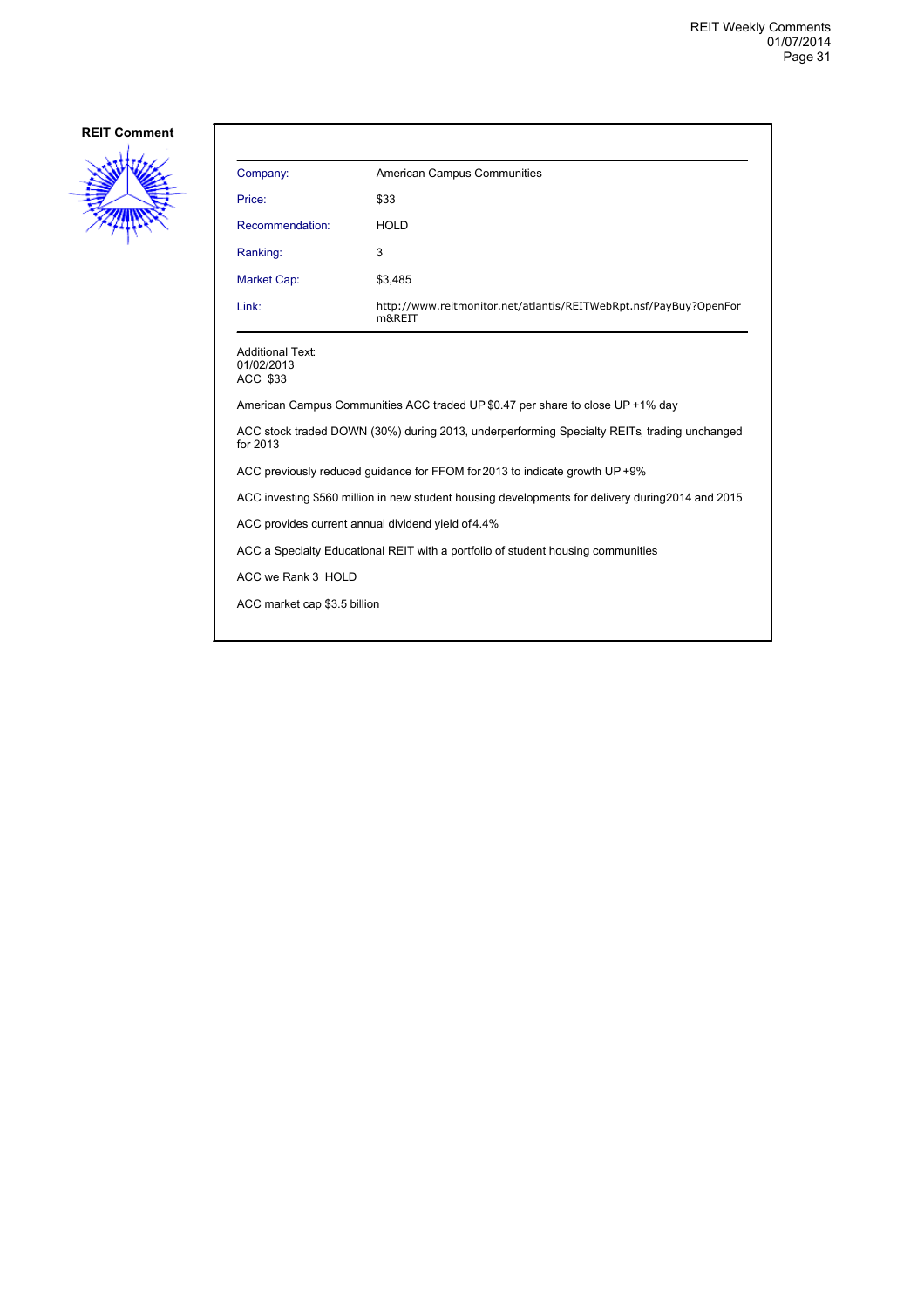![](_page_31_Picture_2.jpeg)

| Company:                                                                                                                                                                                             | Prologis Inc                                                                |  |
|------------------------------------------------------------------------------------------------------------------------------------------------------------------------------------------------------|-----------------------------------------------------------------------------|--|
| Price:                                                                                                                                                                                               | \$37                                                                        |  |
| Recommendation:                                                                                                                                                                                      | <b>BUY</b>                                                                  |  |
| Ranking:                                                                                                                                                                                             | 2                                                                           |  |
| Market Cap:                                                                                                                                                                                          | \$18,655                                                                    |  |
| Link:                                                                                                                                                                                                | http://www.reitmonitor.net/atlantis/REITWebRpt.nsf/PayBuy?OpenFor<br>m&REIT |  |
| <b>Additional Text:</b><br>01/03/2014<br><b>PLD \$37</b>                                                                                                                                             |                                                                             |  |
| Prologis Inc PLD more news on US manufacturing activity supports positive outlook for Industrial<br>REITs with portfolios of bulk distribution facilities                                            |                                                                             |  |
| PLD higher orders and low inventories indicate a tight supply channel                                                                                                                                |                                                                             |  |
| PLD report from ISM (Institute of Supply Management) found US manufacturing activity at 57.0% for<br>December 2013, DOWN (0.3%) from November 2013 but still at a level indicating economic strength |                                                                             |  |
| PLD ISM reported new orders at 64.2%, UP +0.6% from previous month, continuing trend of 7<br>consecutive months of new order increases                                                               |                                                                             |  |
| PLD inventories at 47.0% decreased DOWN (3.5%) from previous month                                                                                                                                   |                                                                             |  |
| PLD guidance for core FFO for 2013 indicates decline DOWN (6%), reflecting property divestitures<br>to institutional joint venture funds                                                             |                                                                             |  |
| PLD provides current yield of 3.0%                                                                                                                                                                   |                                                                             |  |
| PLD an Industrial REIT with a portfolio of bulk distribution facilities in US. Europe and Asia                                                                                                       |                                                                             |  |

PLD we rank 2 BUY

PLD market cap \$18.7 billion

PLD an S&P 500 Index REIT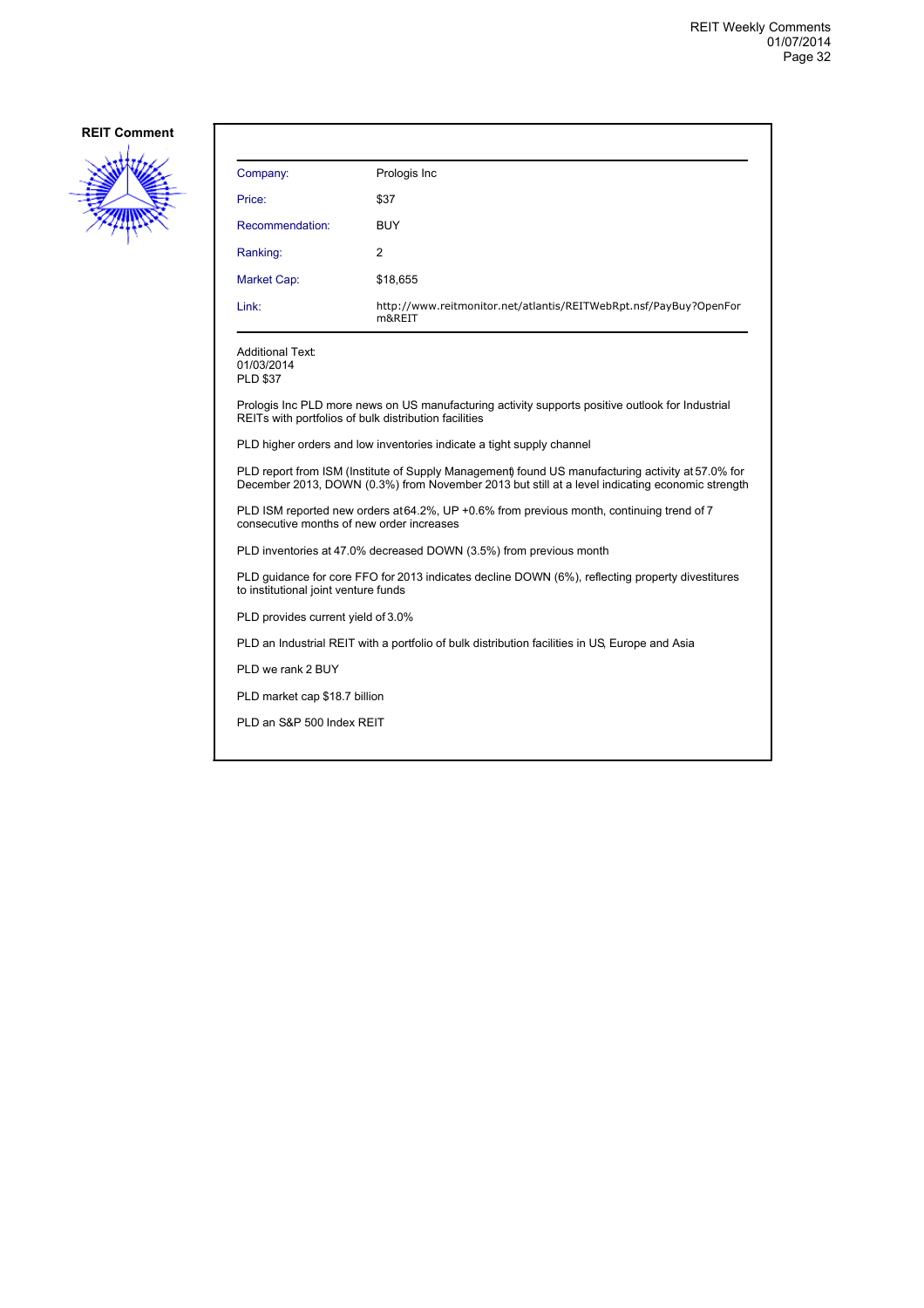![](_page_32_Picture_2.jpeg)

| Company:        | Weyerhaeuser                                                                |
|-----------------|-----------------------------------------------------------------------------|
| Price:          | \$32                                                                        |
| Recommendation: | <b>BUY</b>                                                                  |
| Ranking:        | 2                                                                           |
| Market Cap:     | \$18,537                                                                    |
| Link:           | http://www.reitmonitor.net/atlantis/REITWebRpt.nsf/PayBuy?OpenFor<br>m&REIT |

Additional Text: 01/03/2013 WY \$32

Weyerhaeuseer WY pending spin-off of WRECO homebuilder operation may enable investors to choose to own a homebuilder stock or to concentrate investment in remaining WY operations

WY final decision on structure of \$3.1 billion WRECO spin-off or spin-out in pending merger with Tri-Pointe Homes TPH to be made by WY board of directors during 2Q 2014

WY spin-off would be similar to a stock dividend, while spin-out might enable WY shareholders to choose to hold WRECO/TPH or remain exclusively WY shareholder

WY spin-out of WRECO to simultaneous merger with Tri-Pointe Homes, a 2013 homebuilder IPO backed by Starwood Capital Group, enables merged companies to gain scale, with WRECO bringing operations in CA, AZ, NV, WA, TX, VA and MD to Tri-Pointe Homes existing homebuilder operations in CA and CO

WY retained portfolio to earn 32% of EBITDA from timberlands, 31% from wood products and 20% from cellulose fibers

WY management highlighted potential for \$400 million EBITDA growth, UP +22% by end of 2014 from acquisitions, divestitures, and cost savings

WY provides current annual dividend yield of 2.8%

WY a Specialty Timber REIT with a portfolio of timberlands, wood and cellulose fiber manufacturing plants, and homebuilding operations

WY we rank 2 BUY

WY market cap \$18.5 billion

WY an S&P 500 Index REIT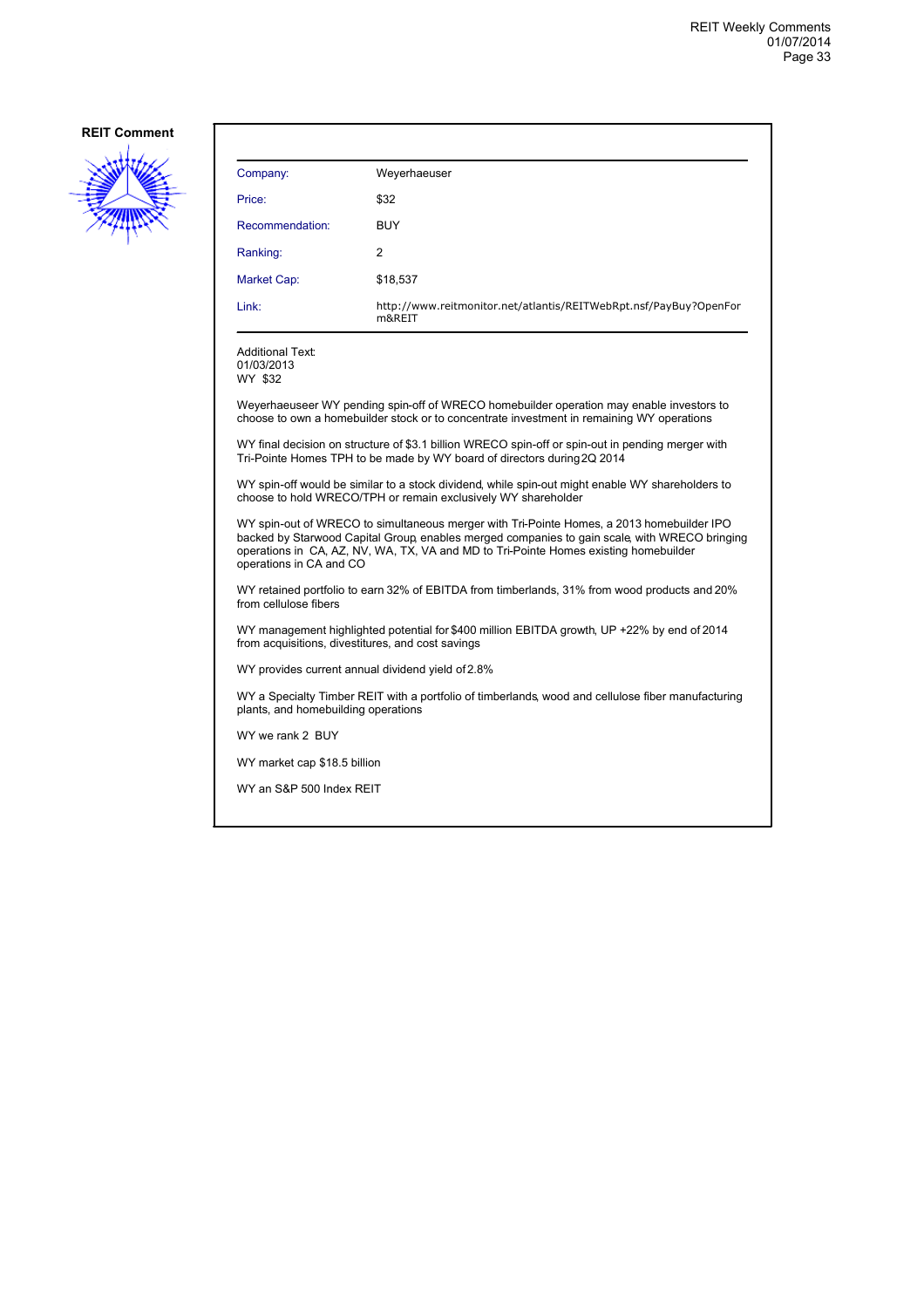![](_page_33_Picture_2.jpeg)

| Company:                                                                                                                                                                                                                            | HCP Inc                                                                     |  |
|-------------------------------------------------------------------------------------------------------------------------------------------------------------------------------------------------------------------------------------|-----------------------------------------------------------------------------|--|
| Price:                                                                                                                                                                                                                              | \$36                                                                        |  |
| Recommendation:                                                                                                                                                                                                                     | <b>BUY</b>                                                                  |  |
| Ranking:                                                                                                                                                                                                                            | 2                                                                           |  |
| <b>Market Cap:</b>                                                                                                                                                                                                                  | \$16,783                                                                    |  |
| Link:                                                                                                                                                                                                                               | http://www.reitmonitor.net/atlantis/REITWebRpt.nsf/PayBuy?OpenFor<br>m&REIT |  |
| <b>Additional Text:</b><br>01/03/2014<br><b>HCP \$36</b>                                                                                                                                                                            |                                                                             |  |
| HCP Inc HCP underperformnace during 2013 may provide investors with attractive entry point for<br>2014 investment                                                                                                                   |                                                                             |  |
| HCP began to underperform Health Care REITs as investors expressed concern over sudden<br>departure of former CEO James Flaherty from Board of Directors during November 2013, appearing<br>to signal change in strategic direction |                                                                             |  |
| HCP like other Health Care REITs expects long term FFO growth at 3%-4% rate, assured by<br>in-place rental contracts                                                                                                                |                                                                             |  |
| HCP supplemental growth provided by portfolio expansion through acquisitions                                                                                                                                                        |                                                                             |  |
|                                                                                                                                                                                                                                     | HCP increased guidance for FFO for 2013 to indicate growth UP +9%           |  |
|                                                                                                                                                                                                                                     | HCP provides current annual dividend yield of 5.8%                          |  |
| HCP a Health Care REIT with a diverse portfolio of health care and life science properties                                                                                                                                          |                                                                             |  |
| HCP we rank 2 BUY                                                                                                                                                                                                                   |                                                                             |  |
| HCP market cap \$16.8 billion                                                                                                                                                                                                       |                                                                             |  |
| HCP an S&P 500 Index REIT                                                                                                                                                                                                           |                                                                             |  |
|                                                                                                                                                                                                                                     |                                                                             |  |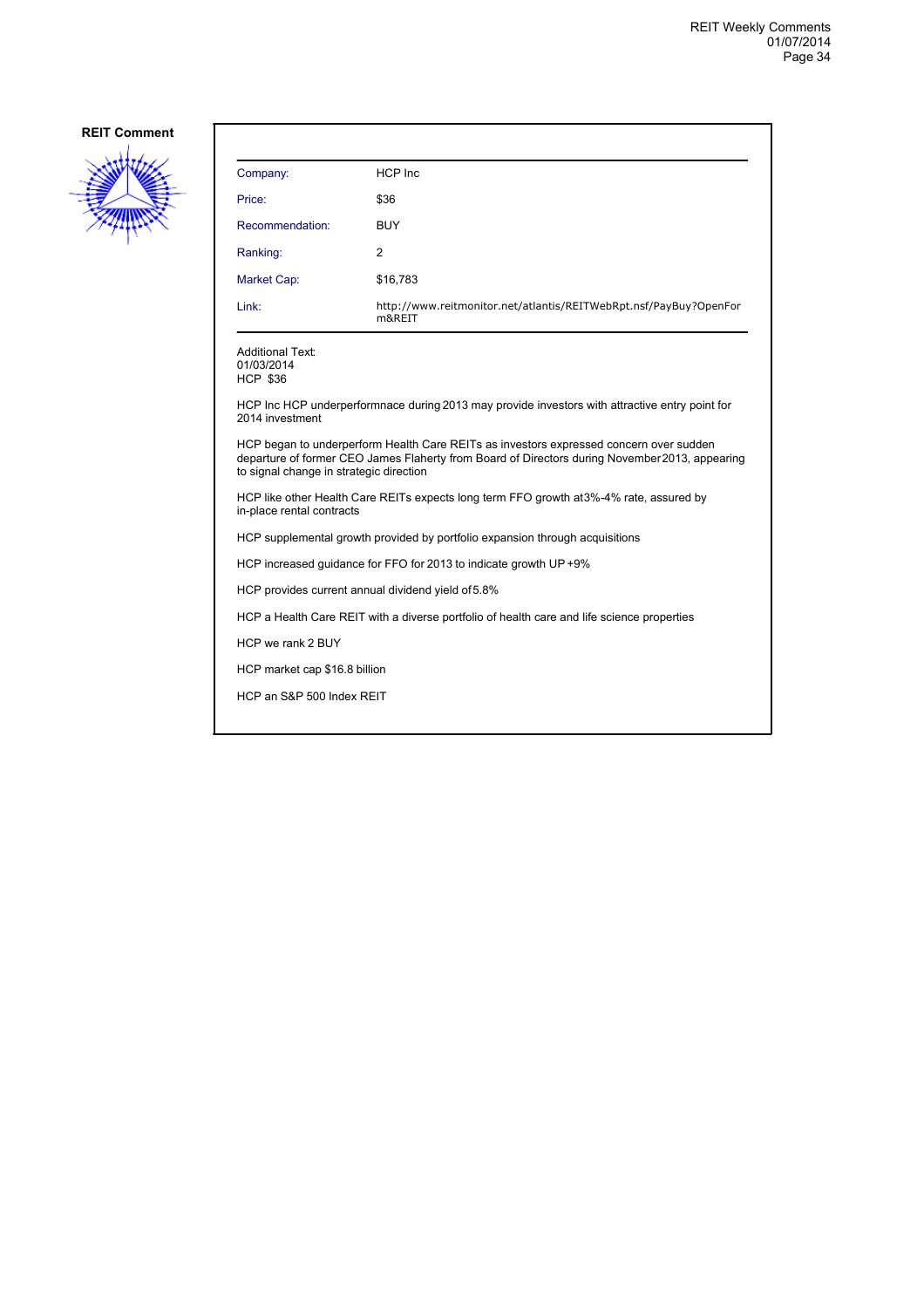![](_page_34_Picture_2.jpeg)

| Company:                                                                                                                                                                                                                                             | <b>Digital Realty Trust</b>                                                                  |  |  |
|------------------------------------------------------------------------------------------------------------------------------------------------------------------------------------------------------------------------------------------------------|----------------------------------------------------------------------------------------------|--|--|
| Price:                                                                                                                                                                                                                                               | \$49                                                                                         |  |  |
| Recommendation:                                                                                                                                                                                                                                      | <b>BUY</b>                                                                                   |  |  |
| Ranking:                                                                                                                                                                                                                                             | 1                                                                                            |  |  |
| Market Cap:                                                                                                                                                                                                                                          | \$6,771                                                                                      |  |  |
| Link:                                                                                                                                                                                                                                                | http://www.reitmonitor.net/atlantis/REITWebRpt.nsf/PayBuy?OpenFor<br>m&REIT                  |  |  |
| <b>Additional Text:</b><br>01/03/2014<br><b>DLR \$49</b>                                                                                                                                                                                             |                                                                                              |  |  |
| investors during 2014                                                                                                                                                                                                                                | Digital Realty Trust DLR underperformance during 2013 may provide attractive entry point for |  |  |
| DLR traded down on news of restatement of accounting on a single lease when results for 3Q 2013<br>were reported in late October 2013<br>DLR 3Q 2013 included non-cash charge of (\$0.07) per share relating to prior period leasehold<br>accounting |                                                                                              |  |  |
| DLR management took opportunity on disappointment relating to prior period accounting to reduce<br>guidance range for FFO for 2013, now indicating growth UP+5%                                                                                      |                                                                                              |  |  |
| DLR backlog of contractual obligations indicates 3%-4% NOI growth for 2014 and 2015, assuming<br>no new leases signed, with in-place rents contributing 2.5%-3.0% annual cash rental increments                                                      |                                                                                              |  |  |
| DLR management estimates current NAV (net asset value) at \$54-\$63 per share, assuming<br>6.25%-6.85% cap rate<br>DLR stock now trading at discount of (8)%-(21%) to estimated NAV per share                                                        |                                                                                              |  |  |
| DLR long term outlook for demand growth for data centers positive based on technology trends for<br>cloud computing, big data and proliferation of mobile Internet devices                                                                           |                                                                                              |  |  |
|                                                                                                                                                                                                                                                      | DLR stock price supported by current annual dividend yield of 6.4%                           |  |  |
| DLR the largest publicly traded Data Center REIT with a portfolio of turnkey data centers and office<br>properties                                                                                                                                   |                                                                                              |  |  |
| DLR we rank 1 BUY                                                                                                                                                                                                                                    |                                                                                              |  |  |
| DLR market cap \$6.8 billion                                                                                                                                                                                                                         |                                                                                              |  |  |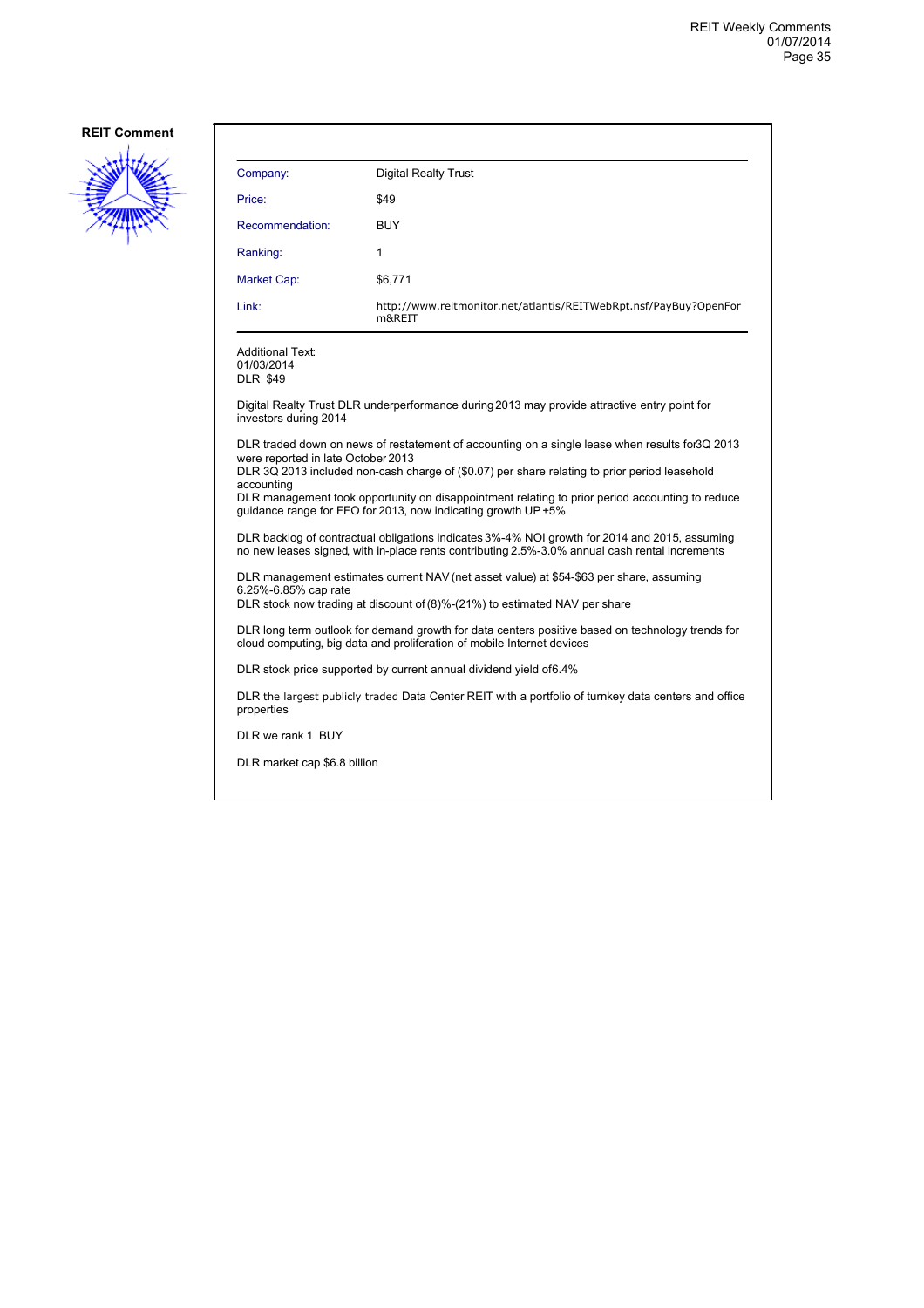![](_page_35_Picture_2.jpeg)

| Company:                                                                                                | <b>Boston Properties</b>                                                                                                                                                                          |  |
|---------------------------------------------------------------------------------------------------------|---------------------------------------------------------------------------------------------------------------------------------------------------------------------------------------------------|--|
| Price:                                                                                                  | \$100                                                                                                                                                                                             |  |
| Recommendation:                                                                                         | SELL                                                                                                                                                                                              |  |
| Ranking:                                                                                                | 4                                                                                                                                                                                                 |  |
| Market Cap:                                                                                             | \$15,457                                                                                                                                                                                          |  |
| Link:                                                                                                   | http://www.reitmonitor.net/atlantis/REITWebRpt.nsf/PayBuy?OpenFor<br>m&REIT                                                                                                                       |  |
| <b>Additional Text:</b><br>01/03/2014<br><b>BXP \$100</b>                                               |                                                                                                                                                                                                   |  |
|                                                                                                         | Boston Properties BXP pending changes in bank activities due to Volcker rule likely to impact<br>demand and profitability for upscale office space in key financial industry centers              |  |
|                                                                                                         | BXP bank divestitures likely to force downsizing of office leases, with offers to sublet space<br>contributing to pressure on rental rates for upscale office space                               |  |
| financial industry clients                                                                              | BXP key tenant Citi represents 3% of total portfolio space, while other financial industry tenants<br>include Bank of America 2%, Wellington Management 2%, as well as numerous law firms serving |  |
| BXP management estimates exposure to financial industry tenants at close to 20% of total NOI            |                                                                                                                                                                                                   |  |
| BXP reported FFO growth FLAT for 3Q 2013                                                                |                                                                                                                                                                                                   |  |
| indicating growth UP +9% next year                                                                      | BXP guidance for FFO for 2013 indicates a FLAT year, with preliminary guidance for FFO for 2014                                                                                                   |  |
| BXP provides current annual dividend yield of 2.6%                                                      |                                                                                                                                                                                                   |  |
| BXP an Office REIT with a portfolio of upscale office properties in NY, Boston, DC and San<br>Francisco |                                                                                                                                                                                                   |  |
| BXP we rank 4 SELL                                                                                      |                                                                                                                                                                                                   |  |
| BXP market cap \$15.5 billion                                                                           |                                                                                                                                                                                                   |  |
| BXP an S&P 500 Index REIT                                                                               |                                                                                                                                                                                                   |  |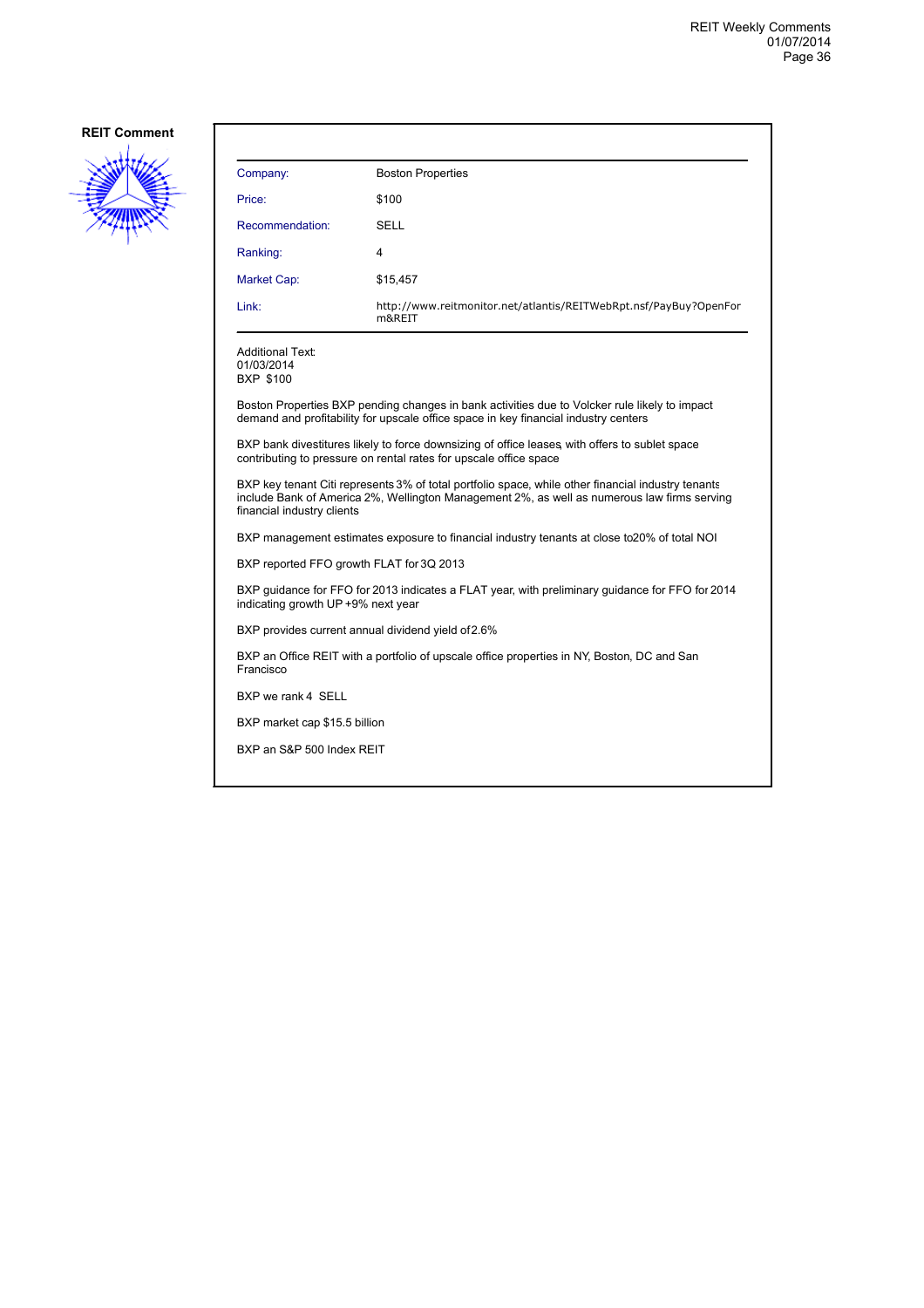![](_page_36_Picture_2.jpeg)

| Company:                                                                                                                                                                                                        | Rayonier                                                                    |  |
|-----------------------------------------------------------------------------------------------------------------------------------------------------------------------------------------------------------------|-----------------------------------------------------------------------------|--|
| Price:                                                                                                                                                                                                          | \$42                                                                        |  |
| Recommendation:                                                                                                                                                                                                 | <b>BUY</b>                                                                  |  |
| Ranking:                                                                                                                                                                                                        | $\overline{2}$                                                              |  |
| Market Cap:                                                                                                                                                                                                     | \$5,511                                                                     |  |
| Link:                                                                                                                                                                                                           | http://www.reitmonitor.net/atlantis/REITWebRpt.nsf/PayBuy?OpenFor<br>m&REIT |  |
| <b>Additional Text:</b><br>01/03/2014<br><b>RYN \$42</b>                                                                                                                                                        |                                                                             |  |
| Rayonier RYN negative outlook for 2014 causing investor concern despite stronger outlook for<br>housing                                                                                                         |                                                                             |  |
| RYN expects lower operating profits during 2014 due to industry overcapacity of specialty cellulose<br>fiber production                                                                                         |                                                                             |  |
| RYN contract negotiations for performance fibers for 2014 indicating much lower than expected<br>production due to incremental capacity, new competitors, and lower demand in EU for automotive<br>applications |                                                                             |  |
| RYN earns 75% of operating profits from specialty fibers, a much greater concentration than other<br><b>Specialty Timber REITs</b>                                                                              |                                                                             |  |
| RYN prices for performance fibers had seen 50% increase over past 5 years                                                                                                                                       |                                                                             |  |
| RYN provides current annual dividend yield to 4.7%                                                                                                                                                              |                                                                             |  |
| RYN a Specialty REIT with a portfolio of timberlands, specialty fiber and wood products operations                                                                                                              |                                                                             |  |
| RYN we rank 2 BUY                                                                                                                                                                                               |                                                                             |  |
| RYN market cap \$5.5 billion                                                                                                                                                                                    |                                                                             |  |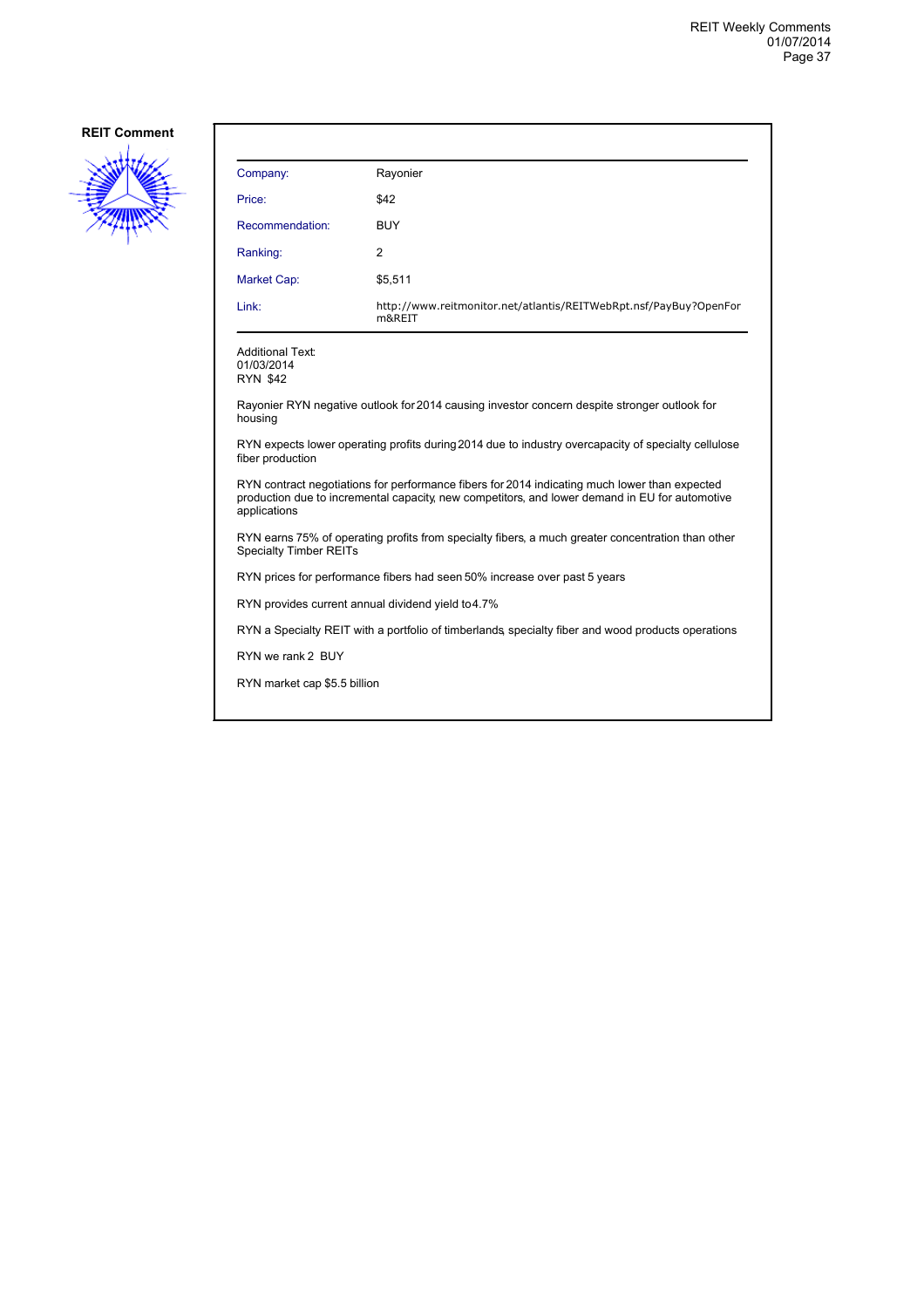![](_page_37_Picture_2.jpeg)

| Company:                                                                                                                                                      | <b>Health Care REIT</b>                                                     |  |
|---------------------------------------------------------------------------------------------------------------------------------------------------------------|-----------------------------------------------------------------------------|--|
| Price:                                                                                                                                                        | \$53                                                                        |  |
| Recommendation:                                                                                                                                               | <b>BUY</b>                                                                  |  |
| Ranking:                                                                                                                                                      | 2                                                                           |  |
| Market Cap:                                                                                                                                                   | \$15,283                                                                    |  |
| Link:                                                                                                                                                         | http://www.reitmonitor.net/atlantis/REITWebRpt.nsf/PayBuy?OpenFor<br>m&REIT |  |
| <b>Additional Text:</b><br>01/03/2014<br><b>HCN \$53</b>                                                                                                      |                                                                             |  |
|                                                                                                                                                               | Health Care REIT HCN traded DOWN (\$0.48) per share to close DOWN (1%) day  |  |
| HCN stock traded DOWN (1%) year to date for 2014<br>HCN stock traded DOWN (13%) during 2013, underperforming Health Care REITs, trading DOWN<br>(6%) for 2013 |                                                                             |  |
| HCN investors should expect tenants of Health Care REITs to benefit from greater insured<br>population as Affordable Care Act is implemented from 2014-2017   |                                                                             |  |
| HCN health care industry consolidation favors Health Care REITs as off-balance sheet source of<br>finance for health care real estate                         |                                                                             |  |
| HCN guidance for FFO for 2013 indicates growth UP +8%                                                                                                         |                                                                             |  |
| HCN increased dividend by 3% for 2014, now providing current annual dividend of 6.0%                                                                          |                                                                             |  |
| HCN a Health Care REIT with a diverse portfolio of health care and life science properties                                                                    |                                                                             |  |
| HCN we rank 2 BUY                                                                                                                                             |                                                                             |  |
| HCN market cap \$15.3 billion                                                                                                                                 |                                                                             |  |
| HCN an S&P 500 Index REIT                                                                                                                                     |                                                                             |  |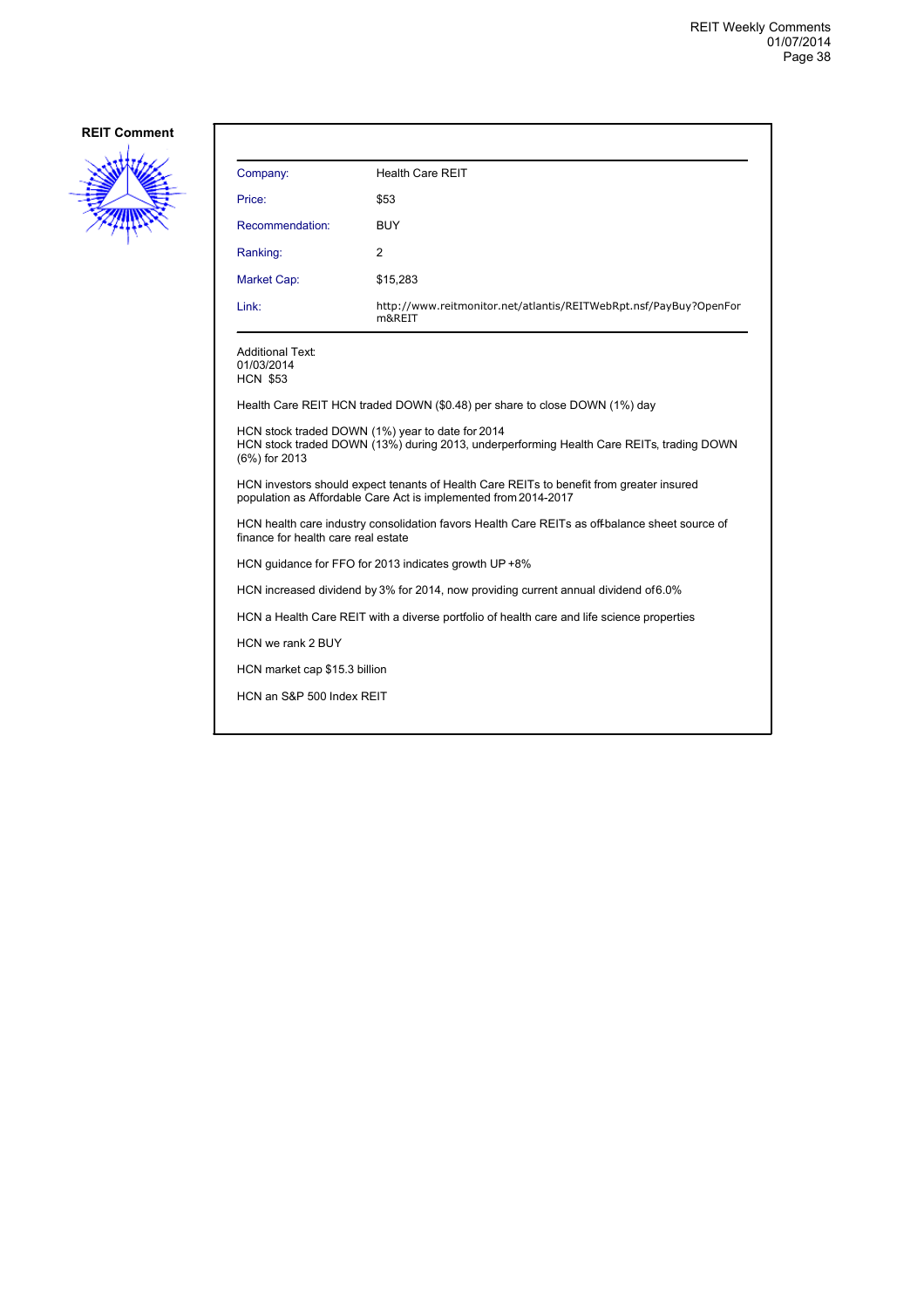![](_page_38_Picture_2.jpeg)

| Company:                                                                                                                                                                                                   | <b>Cousins Properties</b>                                                   |  |
|------------------------------------------------------------------------------------------------------------------------------------------------------------------------------------------------------------|-----------------------------------------------------------------------------|--|
| Price:                                                                                                                                                                                                     | \$10                                                                        |  |
| Recommendation:                                                                                                                                                                                            | SELL                                                                        |  |
| Ranking:                                                                                                                                                                                                   | 4                                                                           |  |
| Market Cap:                                                                                                                                                                                                | \$1,713                                                                     |  |
| Link:                                                                                                                                                                                                      | http://www.reitmonitor.net/atlantis/REITWebRpt.nsf/PayBuy?OpenFor<br>m&REIT |  |
| <b>Additional Text:</b><br>01/03/2014<br><b>CUZ \$10</b>                                                                                                                                                   |                                                                             |  |
|                                                                                                                                                                                                            | Cousins Properties CUZ traded UP \$0.30 per share to close UP +3% day       |  |
| CUZ stock traded UP +2% year to date for 2014<br>CUZ stock traded UP +23% during 2013, outperforming Office REITs, trading UP +6% for 2013                                                                 |                                                                             |  |
| CUZ management expecting renewed FFO growth and "higher guality of FFO" including contribution<br>from TX acquisition                                                                                      |                                                                             |  |
| CUZ funding of \$1.1 billion acquisition of office portfolio in Houston and Fort Worth TX required \$660<br>million equity offering, completed during August, 2013, adding 58% to total shares outstanding |                                                                             |  |
|                                                                                                                                                                                                            | CUZ acquisition expanded total portfolio capacity by 62%                    |  |
|                                                                                                                                                                                                            | CUZ no guidance provided for FFO (adjusted) for 2013                        |  |
| CUZ providing current annual dividend yield of 1.7%                                                                                                                                                        |                                                                             |  |
| CUZ an Office REIT with a portfolio of office and retail properties in southern states                                                                                                                     |                                                                             |  |
| CUZ we rank 4 SELL                                                                                                                                                                                         |                                                                             |  |
| CUZ market cap \$1.7 billion                                                                                                                                                                               |                                                                             |  |
|                                                                                                                                                                                                            |                                                                             |  |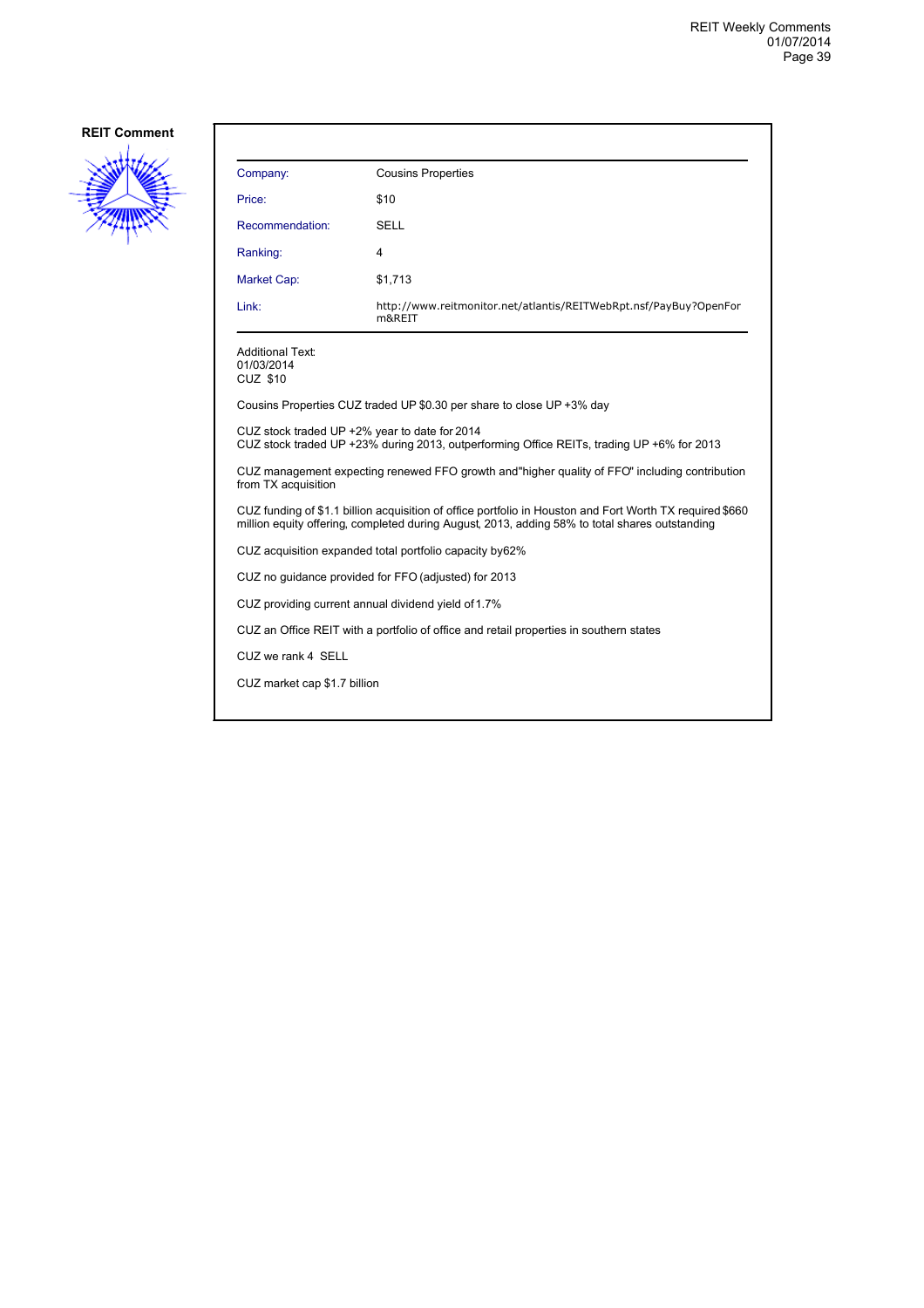![](_page_39_Picture_2.jpeg)

| Company:                                                 | <b>Equity Lifestyle Properties</b>                                          |
|----------------------------------------------------------|-----------------------------------------------------------------------------|
| Price:                                                   | \$37                                                                        |
| Recommendation:                                          | <b>HOLD</b>                                                                 |
| Ranking:                                                 | 3                                                                           |
| <b>Market Cap:</b>                                       | \$3,370                                                                     |
| Link:                                                    | http://www.reitmonitor.net/atlantis/REITWebRpt.nsf/PayBuy?OpenFor<br>m&REIT |
| <b>Additional Text:</b><br>01/03/2014<br><b>ELS \$37</b> |                                                                             |

Equity Lifestyle Properties ELS traded UP \$0.80 per share to close UP +2% day

ELS stock traded UP +2% year to date for 2014

ELS stock traded UP +8% during 2013, outperforming Specialty REITs, trading unchanged for 2013

ELS acquisition interest may target REITs with portfolios of manufactured home communities

ELS results for 2013 benefit from acquisitions completed during 2012

ELS guidance for FFO for 2013 indicates growth UP +10%, to be followed by FFO for 2014 UP +7% next year

ELS provides current dividend yield of 2.7%

ELS a Specialty REIT with a portfolio of manufactured home communities

ELS we rank 3 HOLD

ELS market cap \$3.4 billion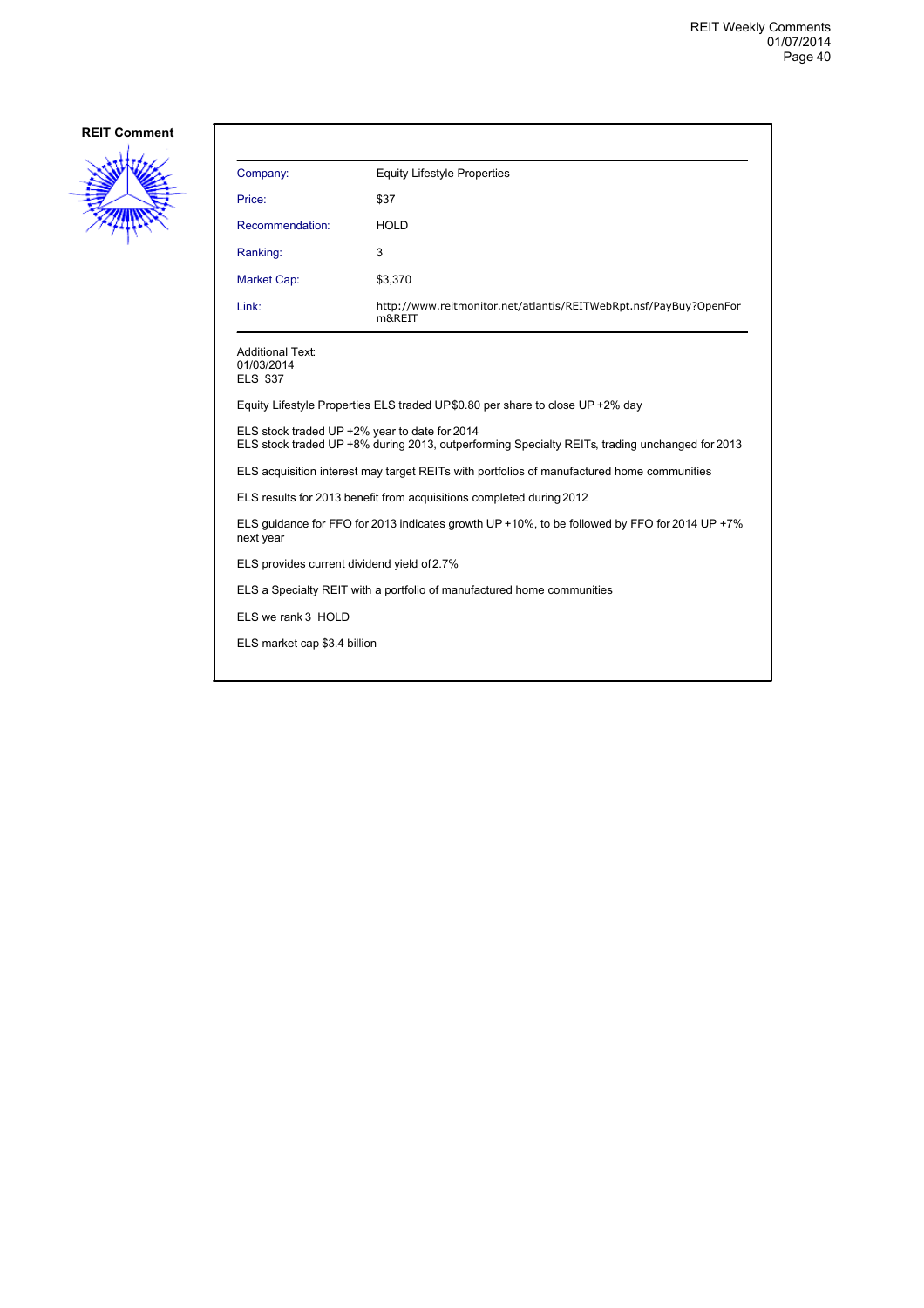![](_page_40_Picture_2.jpeg)

| Company:                                                                                                                                        | Post Properties                                                             |  |  |
|-------------------------------------------------------------------------------------------------------------------------------------------------|-----------------------------------------------------------------------------|--|--|
| Price:                                                                                                                                          | \$46                                                                        |  |  |
| Recommendation:                                                                                                                                 | BUY                                                                         |  |  |
| Ranking:                                                                                                                                        | 2                                                                           |  |  |
| <b>Market Cap:</b>                                                                                                                              | \$2,536                                                                     |  |  |
| Link:                                                                                                                                           | http://www.reitmonitor.net/atlantis/REITWebRpt.nsf/PayBuy?OpenFor<br>m&REIT |  |  |
| <b>Additional Text:</b><br>01/03/2014<br><b>PPS \$46</b>                                                                                        |                                                                             |  |  |
| Post Properties PPS traded UP \$0.80 per share to close UP +2% day                                                                              |                                                                             |  |  |
| PPS stock traded UP +2% during 2014<br>PPS stock traded DOWN (9%) during 2013, underperforming Residential REITs, trading DOWN<br>(8%) for 2013 |                                                                             |  |  |
| PPS stable employment outlook positive for Residential REITs                                                                                    |                                                                             |  |  |
| PPS investing in 6 development communities for 9% portfolio expansion                                                                           |                                                                             |  |  |
| PPS guidance for core FFO for 2013 (excluding condo sales) indicates growth UP +11%                                                             |                                                                             |  |  |
| PPS provides income investors with current dividend yield of 2.9%                                                                               |                                                                             |  |  |
| PPS a Residential REIT with a diverse portfolio of apartment communities concentrated in<br>southeastern states                                 |                                                                             |  |  |
| PPS we rank 2 BUY                                                                                                                               |                                                                             |  |  |
| PPS market cap \$2.5 billion                                                                                                                    |                                                                             |  |  |